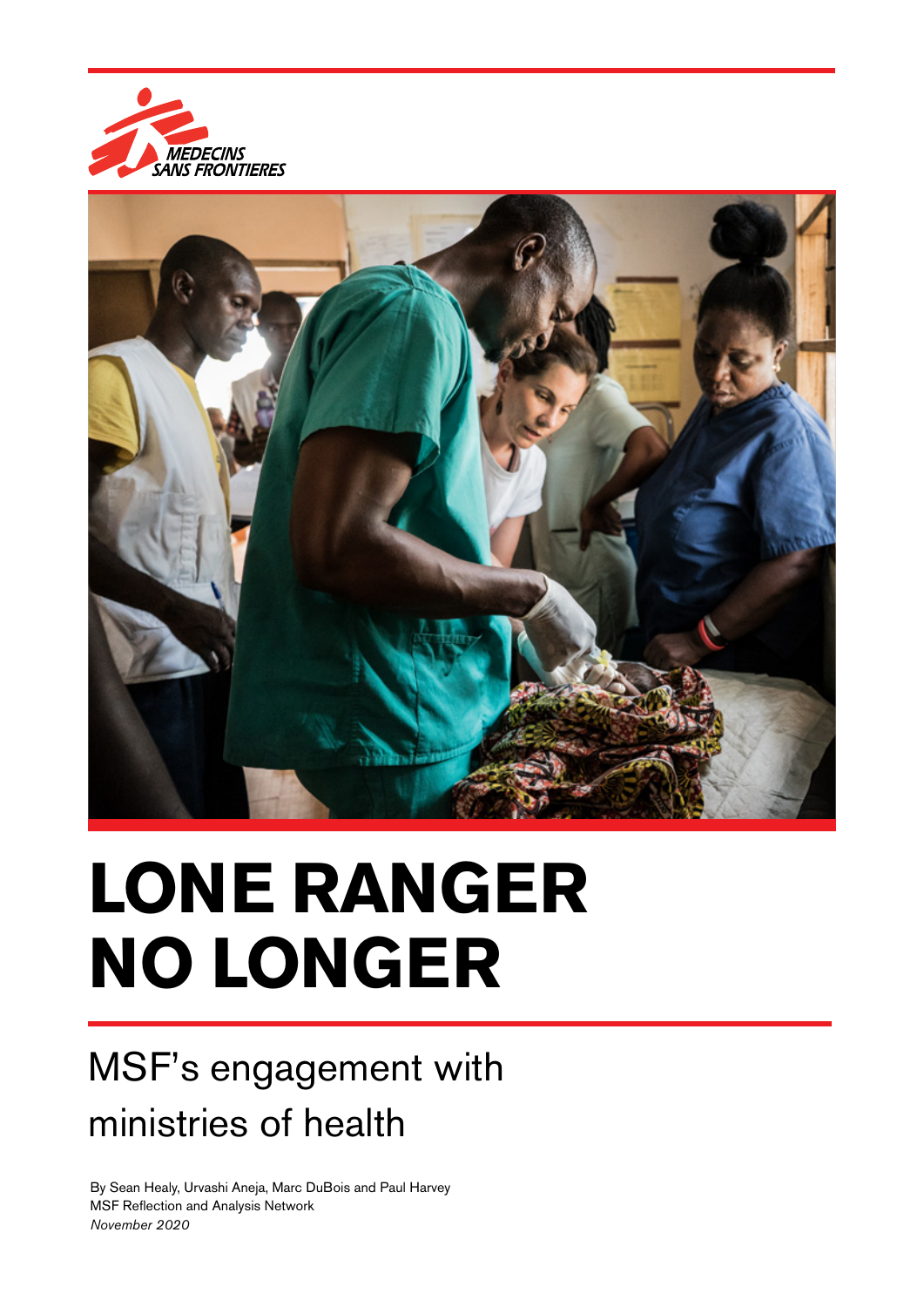### **Executive summary**

**Ministries of health (MoH) are Médecins Sans Frontières' principal collaborators in nearly all contexts.** The landscape of this relationship, however, is changing as governments are more willing and able to fulfil their responsibility to lead humanitarian responses, sparking fears among some in MSF about 'losing space'. This issue requires deeper reflection.

**MSF's Reflection and Analysis Network has conducted a year-long study of how the organisation engages with MoH**, which includes: an analysis of the project typology

data, country strategies and project proposals; interviews with key informants from MSF, MoH and other health actors; and visits to four countries to see how the engagements are being carried out in practice.

**Working directly with an MoH is already the** *principal*

**way MSF delivers healthcare.** Of 82 MSF Operational Centre Amsterdam (OCA) field projects that deliver healthcare services, 78% (n=64) feature a partnership or collaboration with an MoH. In most of the remaining 22% (n=18) of projects, MoH were simply not present in the setting (such as refugee camps).

**Yet MSF has placed too little value on the relationship**

between the two parties and invested too little in more effective partnership approaches. Instead, what we have often seen is a persistent myth – that of MSF as the Lone Ranger, the heroic actor and leader – which is in conflict with, and therefore weakens, an evolving practice that is much more varied, effective and interesting.

The four countries we visited illustrated the variety of experiences.

**In Sierra Leone, MSF** is seeking to reduce very high rates of maternal mortality, and so is adopting a 'light approach', 'primarily based on training, mentoring/ coaching and supervision' in partnership with the Ministry of Health and Sanitation (MoHS-SL).

**In Central African Republic**, MSF runs large-scale hospital programmes in partnership with the Ministry of Health and Population (MoHP) and is trying to invest more in relationship-building with the ministry at national level.

■ In South Sudan, MSF's programmes are mostly independent of the MoH, but it is thinking about how it can help rather than hinder the ministry's long-term capacitybuilding needs.

**In Myanmar**, MSF is adopting a 'lean-in' strategy towards the Ministry of Health and Sports (MoHS) for disease-focused vertical programmes in the country's north, while also partnering with the MoHS to ensure access to vulnerable people in Rakhine.

We propose three broad directions for MSF:

**1. MSF should** *deepen* **its engagements with MoH.** Government leadership of humanitarian responses is developing rapidly across all MSF contexts. Rather than fight against this tide, MSF needs to adapt to the new reality. Yes, there are certainly tensions involved in this, as states are often the cause of the very humanitarian needs we address – but a strong focus on negotiating space, finding allies and advocacy can serve MSF and patients well in the health domain, as it does in others. Further, MSF needs to improve aspects of its planning, strategising and technique in relation to this engagement. And, crucially, there is considerable space and legitimacy here for senior national staff to take the lead in this work.

**2. MSF should develop a more** *supportive* **mindset and skill set.** Murky concepts need to be clarified – that a 'support' programme really should be supportive, with the MoH in the lead, and not a cover for taking over its facility. And that 'substitution' is only applicable in a small set of specific circumstances. Some practical steps need to be taken to improve support programmes: in joint planning; in managing incentive payments to MoH staff; in aligning with MoH policies and protocols; in further developing monitoring, evaluation, accountability and learning; and in improving processes for handovers and project closures.

**3. MSF should identify its responsibilities to the** *long-term* **health needs of the people it serves.** Our concern with people's immediate and urgent needs does not mean we can ignore their long-term needs. Given its position of power and influence in the countries it works in, MSF should seek to have a more positive effect on the health system around it. This includes: by minimising its own negative harms; by planning and making long-term contributions to health system strengthening; and by investing more in primary and community levels of health provision that can cover larger numbers of people.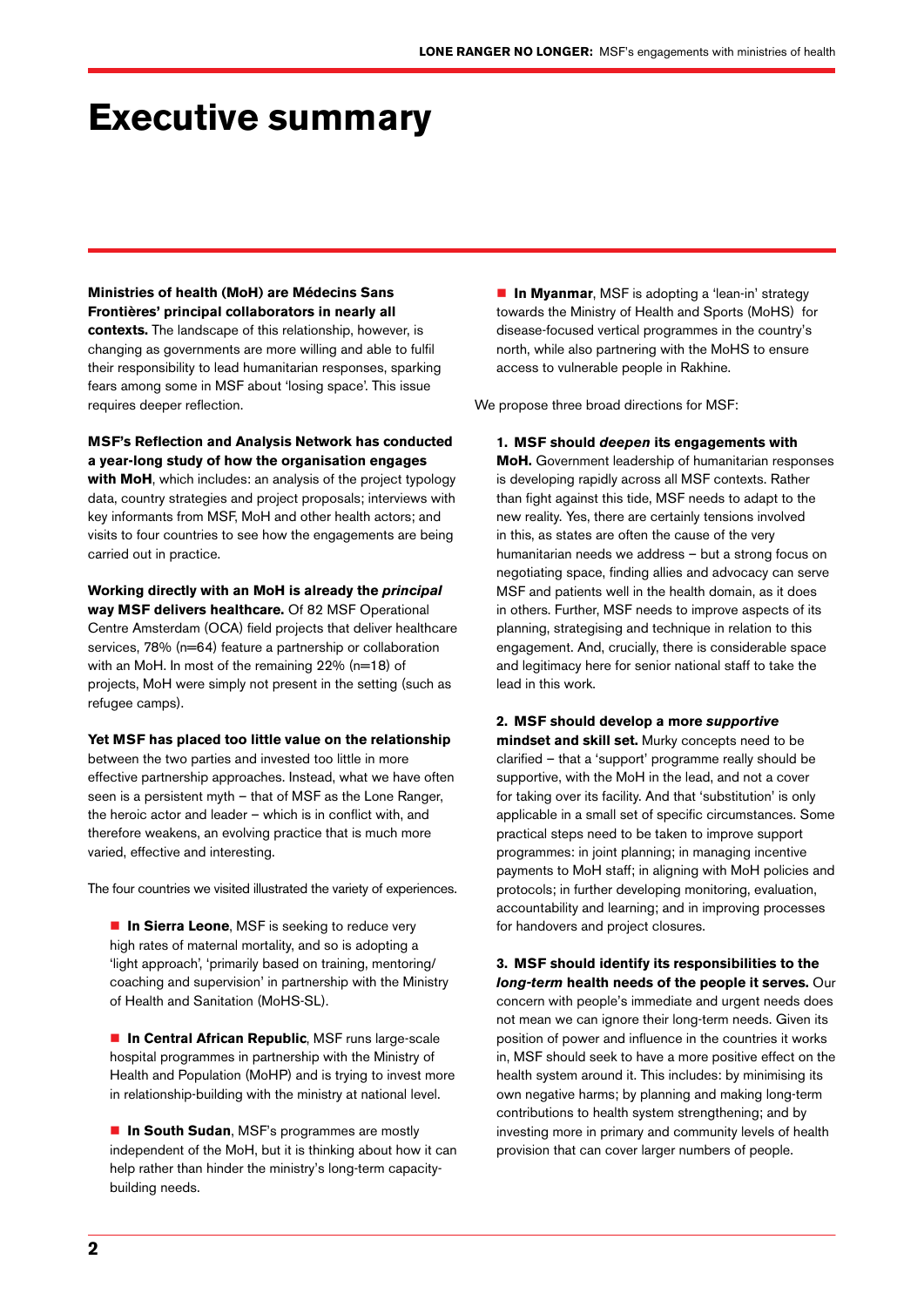#### **This orientation represents an enormous set of**

**positive opportunities**, we argue, for more effective medical operations in the short- and long-term, and for achieving its purpose and goals. Deepening engagement with MoH will open up new possibilities for people's access to healthcare, both at the level of individual projects and programmes, and for wider health systems.

And perhaps most importantly, the orientation we propose offers opportunities to provide **a more solid, ethical foundation for the humanitarian-health mission.**

We write this in a year dominated not only by the COVID-19 pandemic, but also by the **Black Lives Matter movement** in many countries, and by many humanitarians raising their voices against the paternalism, white saviourism, racism and colonialism that are persistent and structural within the global humanitarian community and within MSF itself. In the light of this, it was impossible for us to listen to the stories of both MoH and MSF staff about the relationship between the two partners and not hear the echoes of this colonialism.

So we see that placing greater value on engagement and partnership with MoH can become one element in placing us all on **a more rightful, respectful, equal footing,** thereby strengthening the legitimacy of humanitarian action.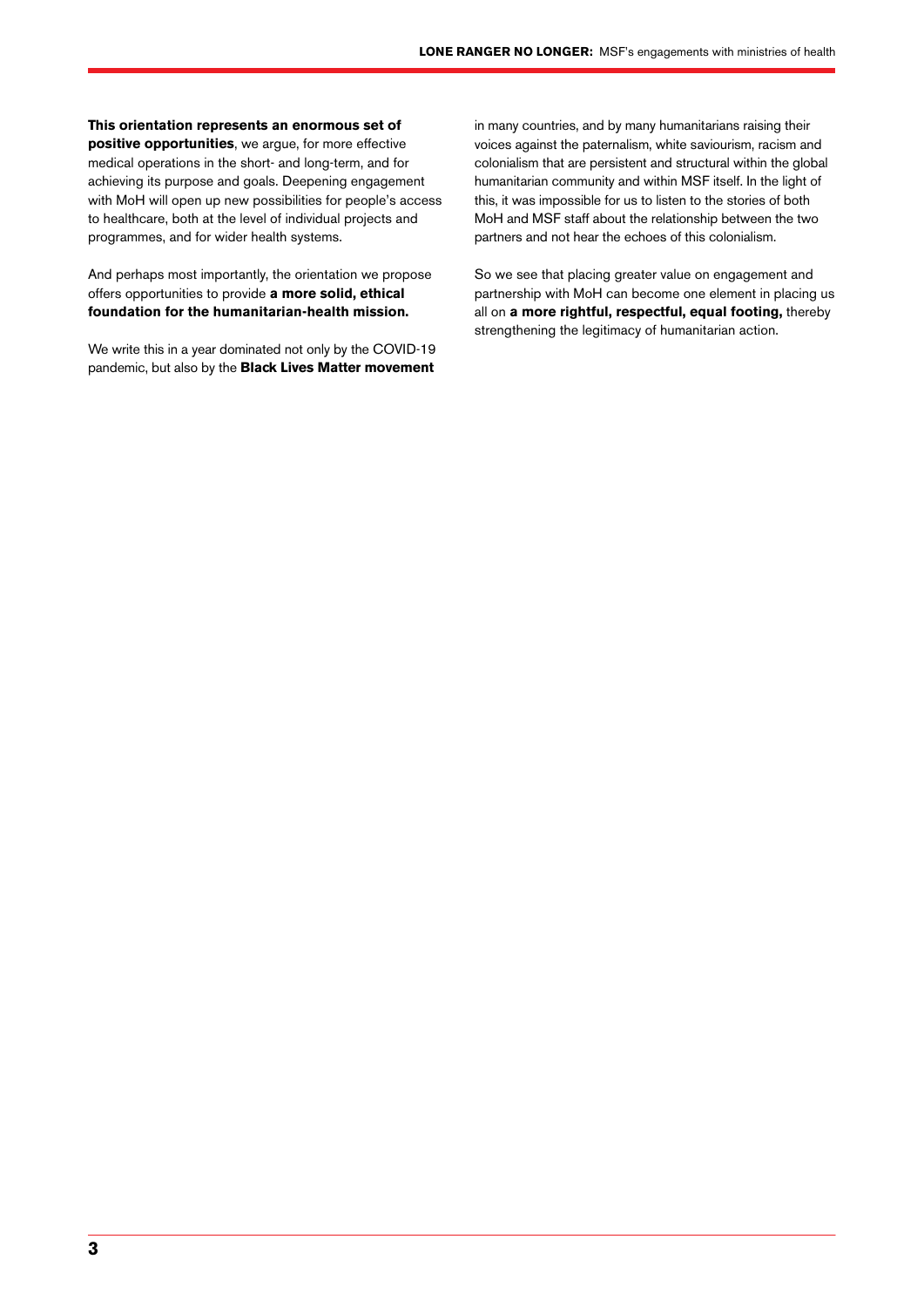### **Contents**

| <b>Executive summary</b>                                      | $\mathbf{2}$ |
|---------------------------------------------------------------|--------------|
| 01 Introduction                                               | 6            |
| Structure                                                     | 6            |
| Terminology                                                   | 6            |
| Acknowledgements                                              | 7            |
| 02 Context                                                    | 8            |
| A changing landscape                                          | 8            |
| New health system architecture                                | 8            |
| Compromising with 'strong states'                             | 9            |
| Health systems and access to care                             | 9            |
| Epidemic response and 'shrinking space'                       | 10           |
| The weighty challenge of hospital programmes                  | 10           |
| The events of 2020 as an accelerant                           | 10           |
| 03 Analysis                                                   | 12           |
| Partnerships with ministries of health are 'the norm' for MSF | $12 \,$      |
| MSF investment is considerable in some countries              | 13           |
| Strategy, guidance, documentation and policy                  | 14           |
| Incentivising ministry of health staff                        | 14           |
| An appetite for change                                        | 15           |
| 04 Case studies                                               | 17           |
| <b>Sierra Leone</b>                                           | 17           |
| Projects and approaches                                       | 17           |
| Views of the Ministry of Health and Sanitation                | 17           |
| Issues                                                        | 17           |
| <b>Central African Republic</b>                               | 19           |
| Projects and approaches                                       | 19           |
| Views of the Ministry of Health and Population                | 19           |
| <b>Issues</b>                                                 | 19           |
| <b>South Sudan</b>                                            | 21           |
| Projects and approaches                                       | 21           |
| Views of the Ministry of Health                               | 21           |
| <b>Issues</b>                                                 | 21           |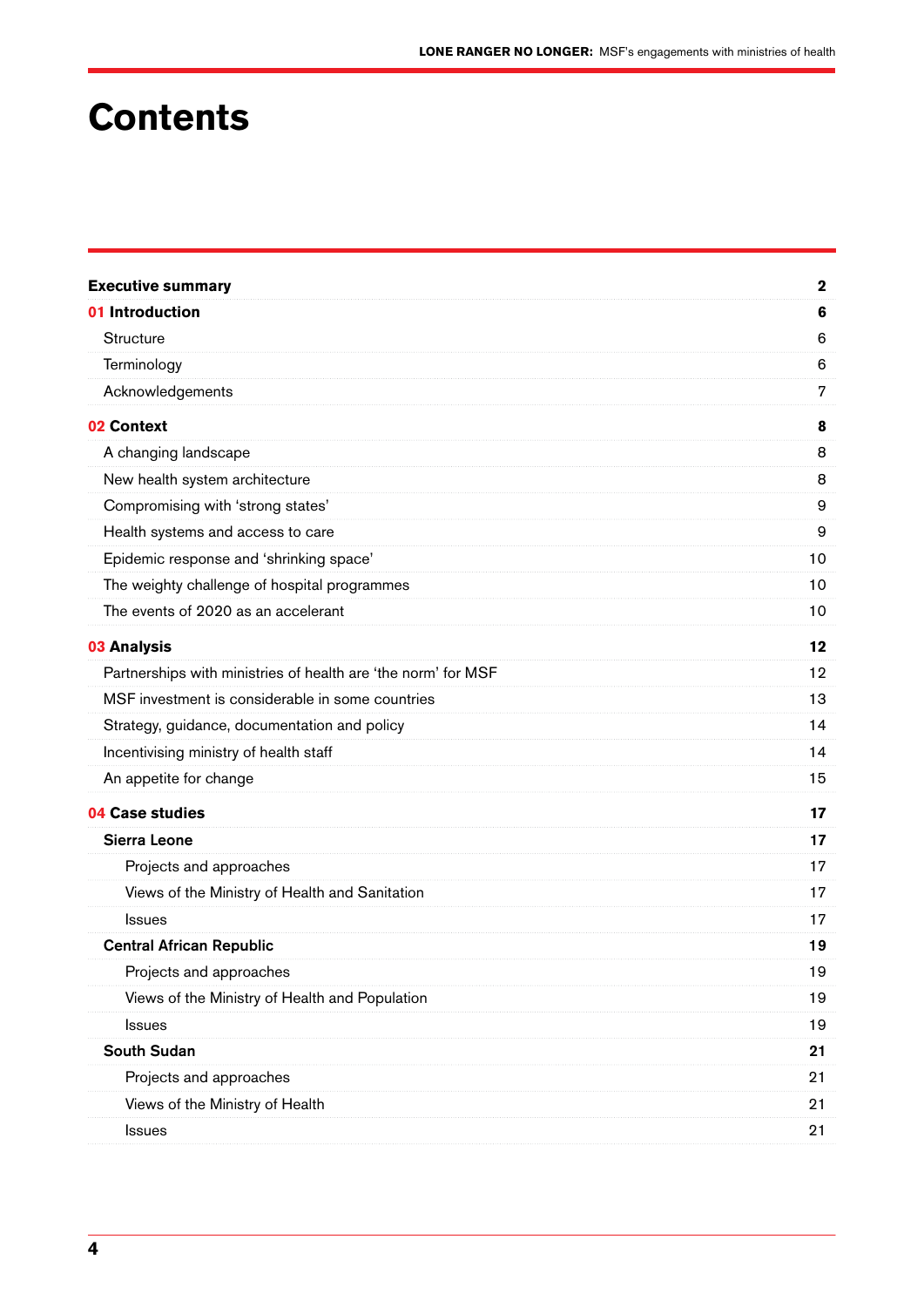| <b>Myanmar</b>                                                                  | 23 |
|---------------------------------------------------------------------------------|----|
| Projects and approaches                                                         | 23 |
| Views of the Ministry of Health and Sports                                      | 23 |
| <b>Issues</b>                                                                   | 23 |
| <b>05 Discussion</b>                                                            | 26 |
| Promote deeper engagement with ministries of health                             | 26 |
| Accept and adapt to government coordination in humanitarian response            | 27 |
| See ministries of health as allies in opening humanitarian access               | 27 |
| See engagement with ministries of health as a relevant method of 'localisation' | 27 |
| Expand advocacy for access to health                                            | 27 |
| Enhance roles for national staff in engaging with ministries of health          | 28 |
| Clarify engagement strategies, objectives and responsibilities                  | 28 |
| Develop a more collaborative and supportive mindset and skill set               | 28 |
| Value and commit to collaborations and partnerships as the norm                 | 29 |
| Define 'support'                                                                | 29 |
| Question 'substitution'                                                         | 29 |
| Introduce joint planning and accountability structures                          | 29 |
| Align projects as much as possible with national protocols and policies         | 30 |
| Review incentives and consider alternatives                                     | 30 |
| What would success look like?                                                   | 30 |
| Consolidate and develop approaches to handover and exit                         | 31 |
| Recognise its responsibilities to the long-term health of populations           | 31 |
| Identify and seek to reduce negative consequences                               | 32 |
| Identify, plan and make longer-term contributions                               | 32 |
| Rebalance approaches to coverage and quality                                    | 32 |
| <b>06 Conclusion</b>                                                            | 34 |
| A basis for improved relationships and more effective programmes                | 34 |
| A stronger ethical footing                                                      | 35 |
|                                                                                 |    |

#### **CREDITS**

Cover image ©Giuseppe La Rosa/MSF *MSF activities in Tonkolili District* 

Art Direction & Design: Atomodesign.nl © 2020 Médecins Sans Frontières

Médecins Sans Frontières Plantage Middenlaan 14, 1018 DD Amsterdam

Tel: + 31 (20) 520 87 00 Fax: +31 (20) 620 51 70 www.msf.org

 www.facebook.com/msfinternational https://twitter.com/MSF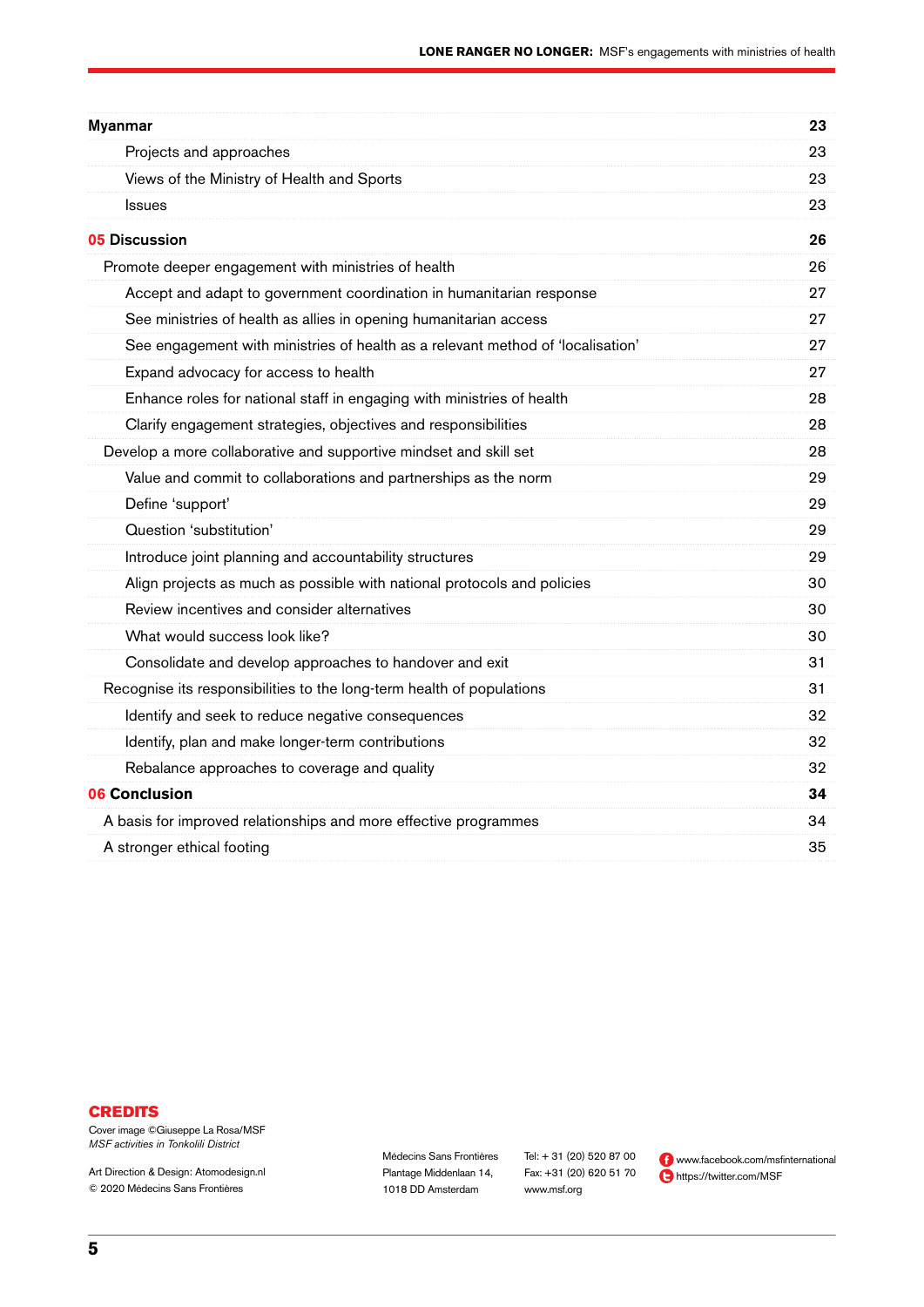01

#### Ministries of health (MoH) are a major actor for Médecins Sans Frontières (MSF) – in fact, for all people – in all contexts, for good and bad.

They are MSF's principal collaborator on all manner of public health goals, including hospital management, outbreak response, introductions of new technologies and many others, and can be an entry point for MSF to promote wider changes in health policy and practice. They are also MSF's 'line ministry', the government institution we hold a formal relationship with, and the one that typically approves the main programmatic choices – from the protocols we use, to the drugs we import, to the location of projects.

These relationships are now changing. Today, governments and economies have developed, with MoH more willing and able to play a coordinating and directing (or, negatively, a blocking) role. As one piece of MSF's own analysis describes it, "The sovereign state will be more and more firmly in the driving seat".1 This poses significant challenges to MSF's ways of thinking and working, including potentially meaning that it must adapt to working within a health system more actively managed by government, rather than being a highly autonomous Lone Ranger. The shifting landscape also offers opportunities too, as more capable ministries offer possibilities of expanded health programmes, new collaborations and impact at the level of policy and population.

This report concludes a year of study by MSF Operational Centre Amsterdam's (OCA) Reflection and Analysis Network into the relationship between MSF and MoH in the countries it works in.

#### **Structure**

This report follows the following structure.

**1. Context** – This chapter outlines some of the principal dynamics underpinning the need for change, in particular the growing role of government in leading and coordinating humanitarian responses. It also reviews some of the principal themes in MSF's previous reflections related to its engagement with MoH.

**2. Analysis** – This chapter summarises and updates our initial discussion paper on the issues faced by MSF OCA when it engages with MoH.2 This was based on an analysis of MSF OCA's project typology data, country strategies and project proposals, as well as a set of interviews with heads of mission, medical coordinators and headquarters advisers. It also includes the results of a survey of human resource (HR) coordinators on the role of incentive payments to MoH staff.

**3. Case studies** – This chapter includes summaries of four case studies carried out by the authors in late 2019 and early 2020, which involved visits to project sites, key informant interviews with MSF and MoH staff and other health professionals in capitals and project sites, and reviews of relevant documentation. The cases were:

**Sierra Leone**, where MSF is seeking to reduce very high rates of maternal mortality, and so is adopting a 'light approach', 'primarily based on training, mentoring/ coaching and supervision' in partnership with the Ministry of Health and Sanitation (MoHS-SL).

 **Central African Republic (CAR)**, where MSF runs large-scale hospital programmes in partnership with the Ministry of Health and Population (MoHP) and is trying to invest more in relationship-building with the MoH at national level.

**South Sudan, where MSF's programmes are** largely independent of the Ministry of Health, but it is thinking about how it can help, rather than hinder, the ministry's long-term capacity-building needs.

**In Myanmar**, MSF is adopting a 'lean-in' strategy towards the Ministry of Health and Sports (MoHS) for disease-focused vertical programmes in the country's north, while also partnering with the MoHS to ensure access to vulnerable people in Rakhine.

**4. Discussion** – This chapter synthesises the contextual understanding, analysis and case study findings, into a series of suggestions as to how MSF might improve its mindset and skill set in engaging with

<sup>1</sup> MSF OCB Analysis Unit, Medical humanitarian needs in a changing political and aid environment. Brussels: MSF; 2019.

<sup>2</sup> Harvey P, Aneja U, Healy S, DuBois M, MSF's engagement with Ministries of Health – what questions do we face? Amsterdam: MSF OCA Reflection and Analysis Network; 2019.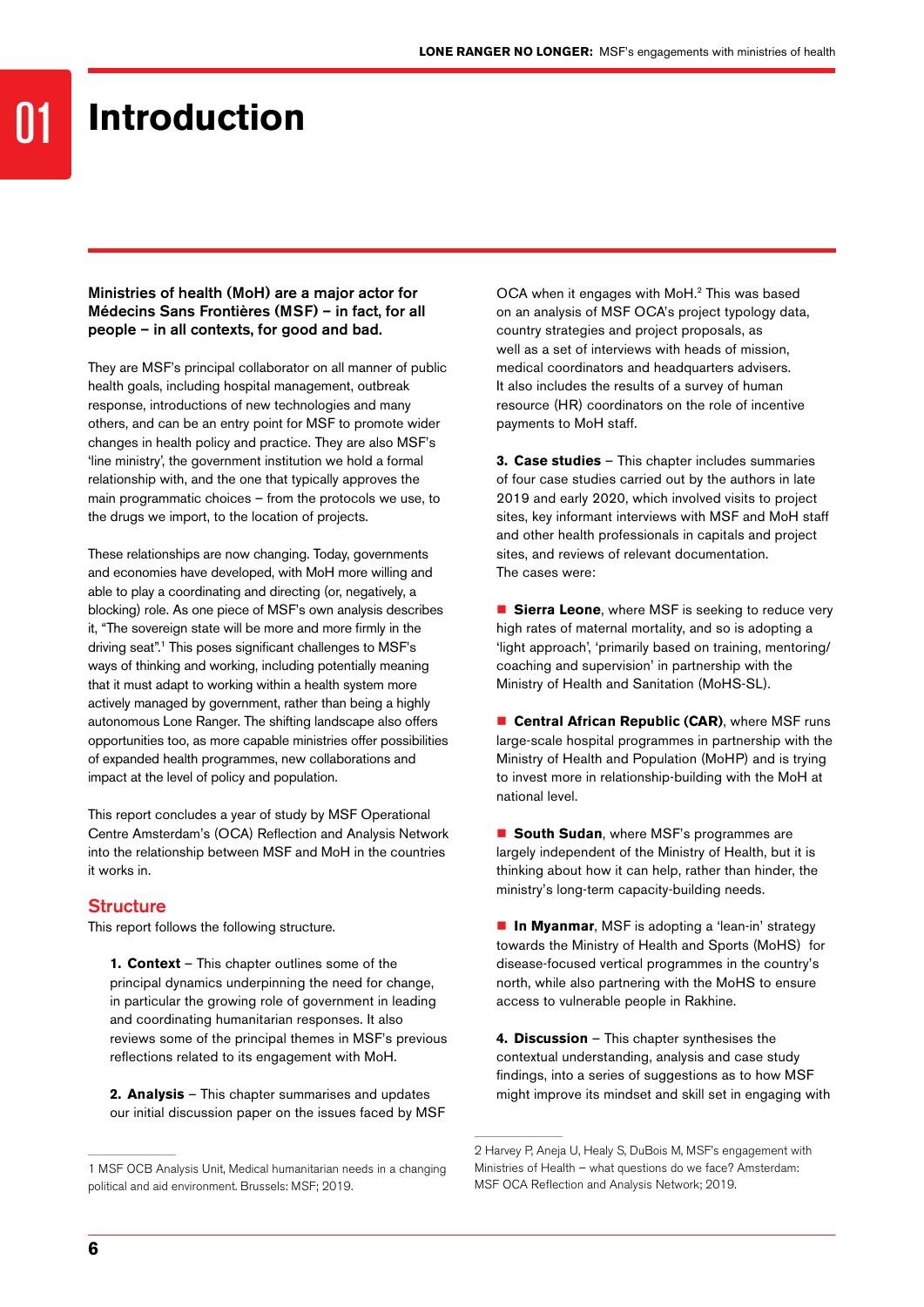and partnering MoH – and in identifying its longer-term responsibilities to people in crisis. It builds on a provisional synthesis carried out in April 2020.3

**5. Conclusion** – This chapter briefly summarises the main conclusions of the report.

#### **Terminology**

This report uses a series of different terms to describe the relationship between MSF and MoH. While they might appear to be interchangeable, we consider them to be distinct:4

**engagement** – an umbrella term that includes information-sharing, coordination, advocacy, negotiation and other forms of contact.

**collaboration** – a relationship that has a common and shared objective as well as activities towards that objective, but is more informal and less structured than a partnership (e.g. a vaccination campaign where both parties participate and work together).

**partnership** – a specific type of relationship that is based on common and shared objectives and activities, and that is structured, negotiated and formalised to some extent (e.g. a hospital that is jointly managed by both parties).

Finally, MSF is an international movement that includes five autonomous operational centres, but this study only looks at the experience of one of these – MSF Operational Centre Amsterdam (OCA) – and so cannot be extrapolated to all. Nevertheless, we use the initials 'MSF' when referring to general observations, patterns and suggestions, while reserving the use of 'MSF OCA' for things belonging specifically to only the one operational centre, such as data, reports, strategic plans, and so on.

#### Acknowledgements

The authors would like to thank everyone who has helped us carry out this research. This includes all of the people who were kind enough to be key informants at various stages, including staff working for MSF, MoH and other health actors in several countries. Also to the members of the coordination teams of the country offices we visited, who assisted us in many ways in organising this work. And to all of those who have commented on this work and offered their perspectives, whether in early drafts or via the various workshops and discussions we have held.

<sup>3</sup> MSF OCA Reflection and Analysis Network, Building bridges: MSF engagement with Ministries of Health in time of COVID-19. Amsterdam: MSF; 2020 April.

<sup>4</sup> This is consistent with the terminology we propose in: Healy S, Aneja U, DuBois M, Harvey P, Poole L, How does MSF relate to local actors? Amsterdam: MSF OCA Reflection and Analysis Network; 2019.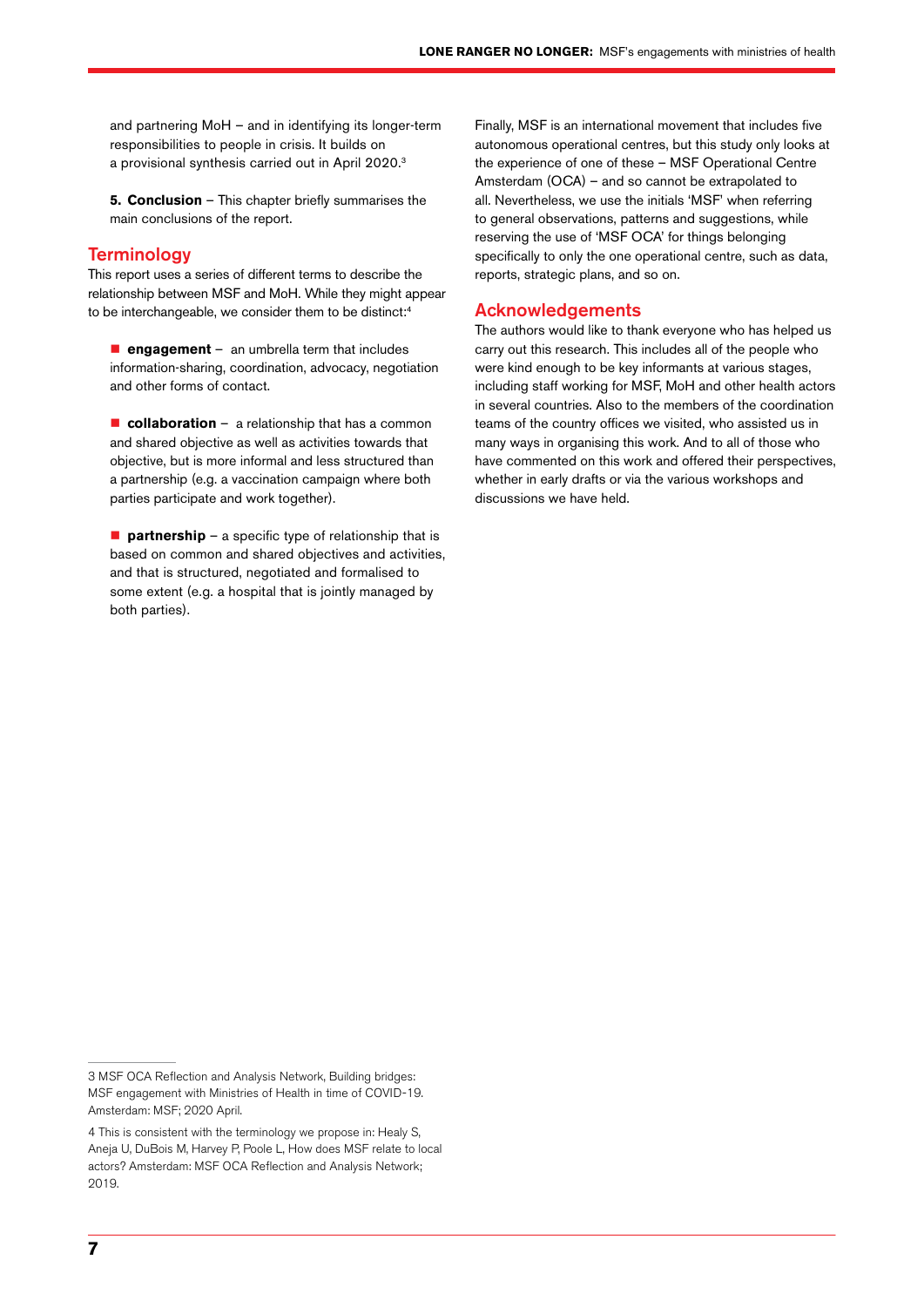### 02 **Context**

#### A changing landscape

MSF everywhere is facing states that more deliberately exercise their sovereignty. Furthermore, the global order as a whole is less Western-led, more multipolar and less willing to accept Western interventionist approaches than 20 years ago.5 This is true whether states are labelled as strong or weak, or control all of their territory or only some of it. Even contexts that MSF tends to think of as 'classically humanitarian', where they can operate with a large degree of autonomy, such as South Sudan and Somalia, have governments that seek greater control over international actors.

In its practice, objectives and concepts, MSF's engagement with ministries of health (MoH) has become increasingly outdated. MSF needs to both update its orientation towards MoH and develop an engagement that will remain viable in the coming years.

Multiple facets of the landscape are changing:

- $\blacksquare$  the landscape of how states understand and exercise their primary, sovereign responsibility towards the health of the people, and how citizens and the international community see and weigh that responsibility
- $\blacksquare$  the landscape of growing national expertise, capability and capacity, with the positive result of improving health in many parts of the world
- $\blacksquare$  the increasingly complex internal landscape of the health system, with new mixtures of public health, developmental and humanitarian approaches that are supported through evolving global health financing mechanisms
- $\blacksquare$  the ethical landscape in which the actions and positioning of international actors are perceived and judged.

In recent epidemic responses, MSF has needed to navigate these stronger states, a more present World Health Organization (WHO), and a more complex mix of development and humanitarian actors and financing. These broader trends have clear implications for MSF's ways of thinking,

its mindsets, policies and operational culture. This includes how it approaches its commitments to core humanitarian principles of independence and neutrality, and core modes of action, notably témoignage (bearing witness). It also includes a range of practical programming challenges across types of responses from epidemics, to vertical programmes (tuberculosis (TB) and HIV) and support to hospitals.

MSF has recognised and grappled with these issues throughout its history. We outline here particular issues or themes that are of recent concern and that manifest in our case studies.

#### New health system architecture

Wider trends of international engagement in crisis-affected places are moving towards a stronger focus on statebuilding and health systems approaches.<sup>6</sup> The Fragile States Principles, which many donor governments have committed to, have "statebuilding as the central objective", and the UN has long been committed to the "primary responsibility of the government to assist and protect" as part of UN resolution 46/182.7 Recent policy developments, including calls for a New Way of Working (NWOW), for a Humanitarian-Development-Peace nexus, and for localisation mean that international humanitarian actors are operating in increasingly crowded spaces where development actors are more present. The World Bank for instance has a new fragility, conflict and violence strategy, new financing instruments for crises, and commitments to be more present in crisis settings, such as South Sudan.<sup>8</sup>

These trends are also visible in the domain of global health. Health system performance, and therefore health outcomes, have been improving in many places over recent decades, including in countries affected by humanitarian crises, as shown perhaps most clearly by falling child mortality rates.<sup>9</sup> The global health architecture has developed considerably, centred on the International Health Regulations (2005), but also due to greater engagement and funding from a wider

<sup>5</sup> Kahn C, Cunningham A, Introduction to the issue of state sovereignty and humanitarian action. Disasters 2013, 37:2.

<sup>6</sup> Harvey P, Towards good humanitarian government, HPG 29. London: ODI; 2009.

<sup>7</sup> OECD, Principles for good international engagement in fragile states and situations. Brussels: OECD; 2007.

<sup>8</sup> World Bank, Group Strategy for Fragility, Conflict, and Violence 2020–2025, Washington DC: World Bank; 2020.

<sup>9</sup> Roser M, Ritchie H, and Dadonaite B, 'Child and Infant Mortality', Our World in Data, 2019.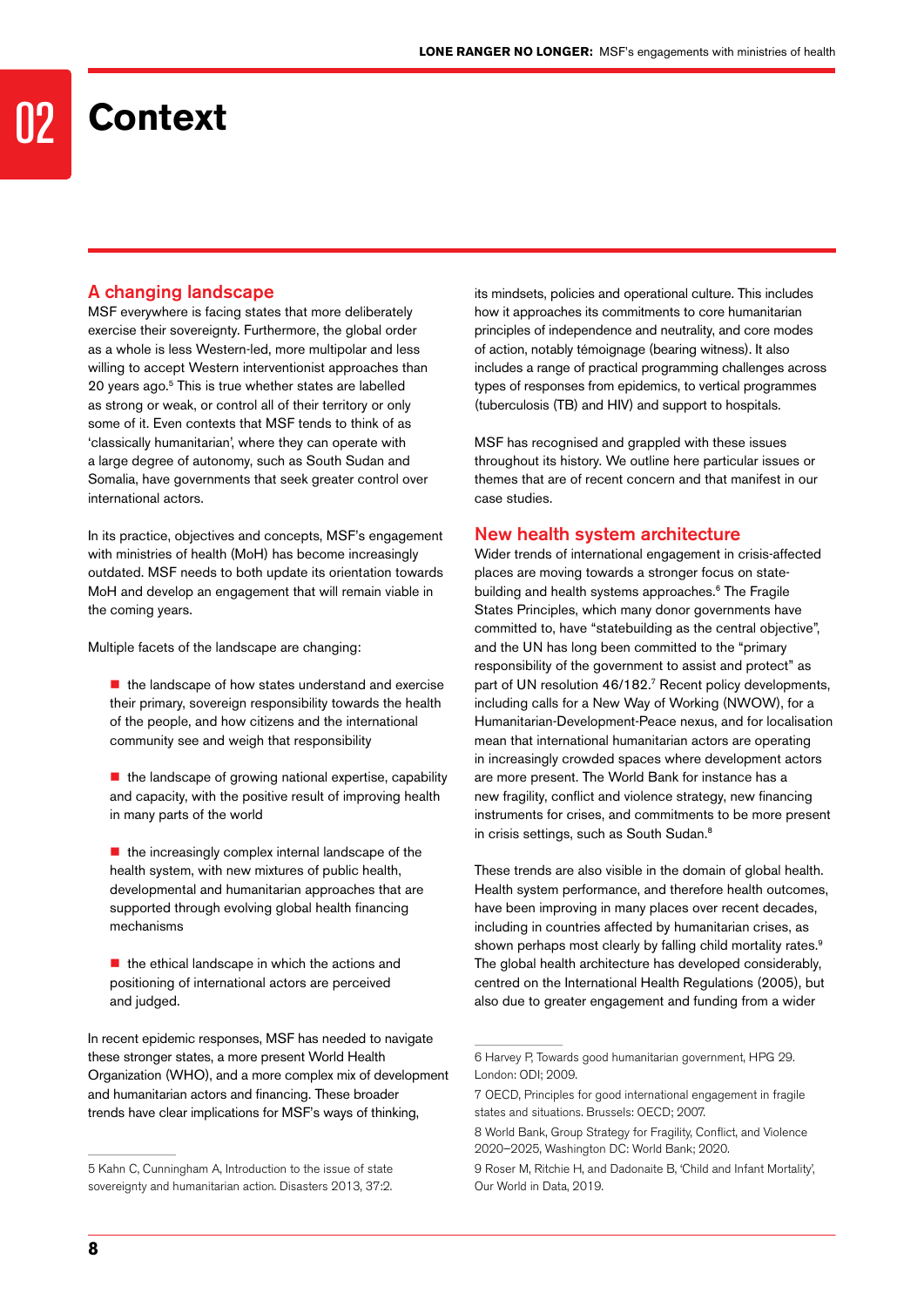set of development actors such as the World Bank and the Global Fund, and private foundations such as the Gates Foundation and various public-private partnerships, such as GAVI in vaccines.10 Since the West African Ebola outbreak (2014–2016), and now with the COVID-19 pandemic, that architecture has developed further, with WHO taking a more prominent role, both operationally and politically. All of these developments likewise place government response and leadership at the centre.

#### Compromising with 'strong states'

The issue of relations with MoH emerges in long-standing MSF discussions on negotiating access in various humanitarian settings, in which it recognises the need for compromises, agreements and alliances, but also worries about the cost and the risk of political manipulation.

Buth examines three specific cases of 'strong states' (Turkmenistan, Ethiopia and Sri Lanka), where MSF struggled to negotiate a space for medically-relevant operations with health authorities while maintaining its humanitarian principles in general and its commitment to témoignage in particular:

*"To negotiate and maintain operational or medical access, MSF often has little choice but to sacrifice its public voice … In some contexts, especially in emergency situations, this may be a justifiable compromise, when sufficient space to be truly medically relevant is gained in return. But reducing its role to that of a medical service provider only is hardly justifiable for any longer periods of time. This is in particular the case in contexts where the risk of manipulation and complicity – the risk of doing harm – is high." <sup>11</sup>*

More recently, Hofmann notes that, as the number of non-state armed groups (NSAGs) refusing to engage with international humanitarian actors has increased, "more and more humanitarian organisations find themselves working exclusively on the government side".<sup>12</sup> There are clear and long-standing dilemmas for MSF in both working with governments and MoH while trying to maintain neutrality and independence. McLean cites correspondence that MSF is "facing a surge of contexts where states are asserting their sovereignty that is hampering our access or complicating our operations and, in some cases, limiting our medical impact."13

#### Health systems and access to care

Protracted crises (also known as "complex emergencies") have particularly serious effects on health systems. Evidence has long shown that most mortality in these crises comes not from the direct impacts (e.g. weaponwounded in an acute conflict) but from the indirect impacts that arise from the negative effects of conflict on healthcare services (e.g. excess maternal mortality caused by destruction of a healthcare facility).<sup>14</sup> Humanitarian health actors will then nearly always be working within a larger health system, and seeking to address the effects of the crisis on it.

Nevertheless, MSF's concern with compromise and politicisation has extended to the place of health system strengthening endeavours in conflict and post-conflict settings. Philips and Derderian critique not only the concept of 'health as a bridge to peace' but also argue that health system strengthening should be seen primarily as a political strategy in contradiction to humanitarian action:

*"The current drive to emphasize state building opportunities in health and health systems interventions is mainly based on political aspirations and concepts. … In these situations, a significant tension is created between health interventions responding rapidly and effectively to urgent health needs of the most vulnerable and those with longer term aspirations of improving existing health systems. This can amount to barely concealed hostility." <sup>15</sup>*

In terms of broader health policy, MSF has strongly criticised those health systems that exclude the most vulnerable from care, in particular through user fees at the point of care. It has criticised government and international donor policies that call for universal health coverage (UHC) while leaving user charges in place:

*"Overall, commitments to support progress towards UHC are not backed up by the necessary resources and policies fail to be driven by the current health needs. Countries are expected to do more without a realistic assessment of their financial capacity. Moreover, international aid is increasingly used towards its transformative potential for the security, economic, or political interests of wealthy countries rather than for primary purpose of improving health outcomes. This does not bode well for global health."* <sup>16</sup>

<sup>10</sup> WHO, Frequently asked questions about the International Health Regulations, 2005. <https://www.who.int/ihr/about/faq/en/>

<sup>11</sup> Buth P, A line in the sand: State restrictions on humanitarian space. Amsterdam: MSF Hum Affairs Dept; 2010.

<sup>12</sup> Hofman M, Humanitarians in the age of counter terrorism: rejected by rebels, co-opted by states. Humanitarian Alternatives, 2018: 7.

<sup>13</sup> McLean D, Humanitarian Implications of a Re-Assertion of State Sovereignty. Humanitarian Alternatives, 2018: 7.

<sup>14</sup> Murray CJ, King G, Lopez AD, Tomijima N, Krug EG, Armed conflict as a public health problem. BMJ, 2002, 324 (7333): 346–349.

<sup>15</sup> Philips M, Derderian K, Health in the service of state-building in fragile and conflict affected contexts: an additional challenge in the medical-humanitarian environment. Conflict and Health, 2015, 9: 13.

<sup>16</sup> MSF, Taxing the ill: How user fees are blocking Universal Health Coverage. Brussels: MSF, 2018.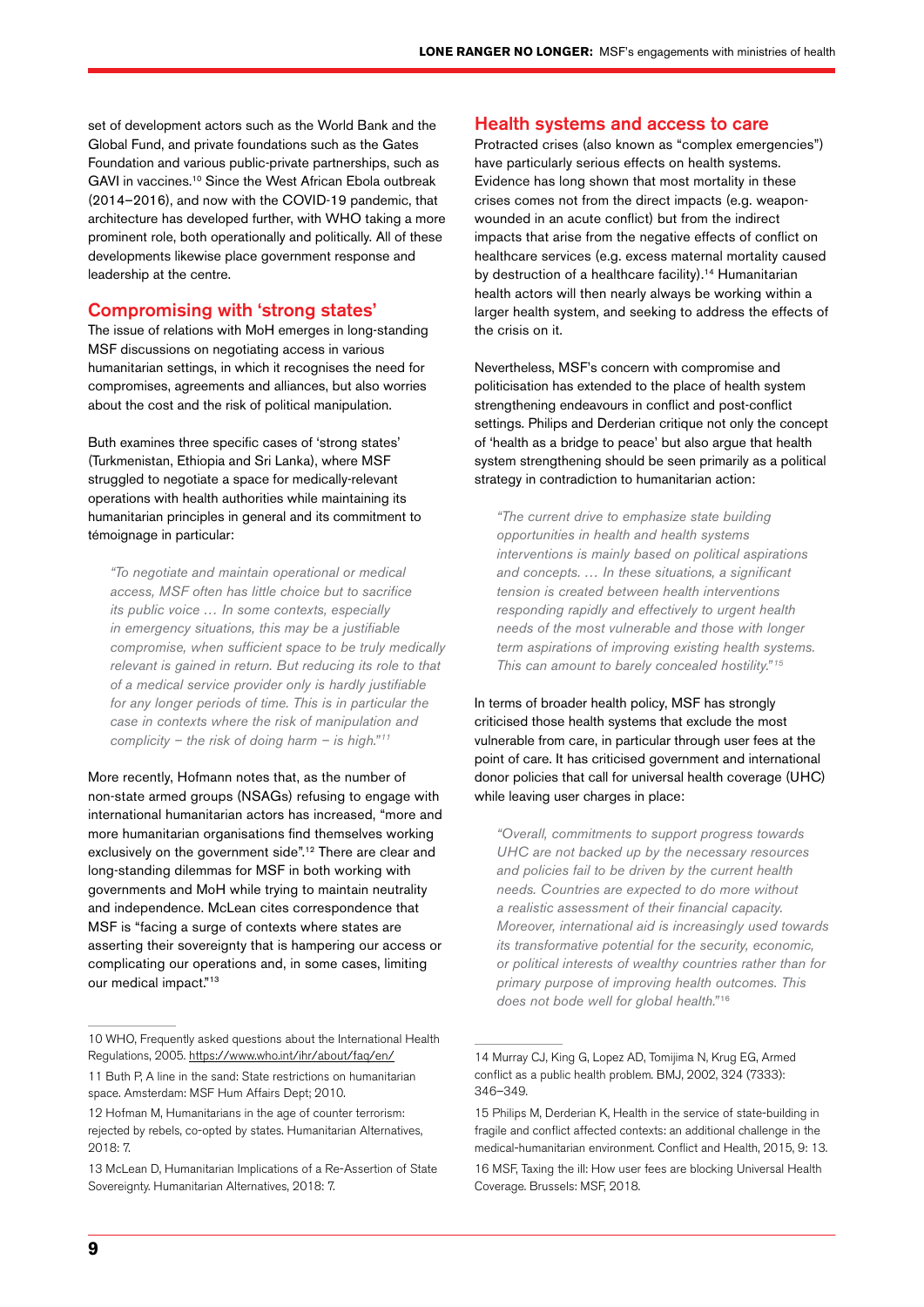#### Epidemic response and 'shrinking space'

The Ebola outbreak in Western Africa prompted significant discussion within MSF about its place within epidemic responses, and its engagement with MoH. This issue reemerged during the Ebola epidemics in Democratic Republic of Congo (DRC, 2018 to date), where relations with the government were strained, and which exposed flaws in both the national response and in MSF's attempts to find its place within it. This was discussed in depth in a 2019 meeting of MSF's operational and medical directors:

*"[D]iscussions revealed that MSF can still perceive other actors and authorities as a 'necessary evil'. They 'shrink our space', which must then be 'carved back', especially when an outbreak is big. Conversely it was emphatically stressed that 'The choice is not ours anymore. It's now about how we use partnerships as a modality. This is the reality – of the MoH, of an operational WHO, of organizations that are in some cases first responders right after the MoH – and before us!"17*

#### This fear of 'losing space' has been an emerging issue in discussion of other outbreaks also, forcing a rethink about where the organisation stands in regard to MoH:

*"I'm not sure we're reflecting on how we engage with these MoH actors, as I am struck over last 10 years, the expression of sovereignty has changed drastically. 10 years ago, we could go anywhere and fly and do anything. Now, even in fragile settings with weak institutions... they want to have a say, they don't want to be bypassed, even if they recognise they don't have means, they want to be party of the political decision. This is the big trend."18*

#### The weighty challenge of hospital programmes

At the level of programme design and implementation, the issue of MSF's engagement with MoH also emerges, often framed in terms of what compromises MSF is willing to make to accommodate the demands of the MoH. This has arisen in relation to MSF's involvement in hospitals, which often belong to the ministry, and which are part of the public healthcare system – but where MSF brings considerable financial, technical and human resources.

Views and approaches can vary widely within MSF on this, however, as shown by these two excerpts from reports produced a year apart concerning one specific hospital (Baraka, DRC):

*"MSF Holland is already taking the best course of action … by implementing a new strategy change to begin handing over various departments of the hospital to the MoH while simultaneously engaging in capacity building …The contextual challenges … stem from the fact that MSF has significantly more resources than the MoH which creates an intrinsic power imbalance. MSF first engaged in the DRC in response to man-made conflict, but oftentimes it continues to engage there because there is no easy way to withdraw; the MoH does not have the financial resources to run national facilities without external partners. The power imbalance means that MSF is at risk [of] supplanting the MoH as a primary healthcare provider, instead of an emergency one, and that the MoH have limited if any strategic negotiating power in the partnership."*<sup>19</sup>

*"Yet there are important quality of care issues that need to be urgently addressed. Importantly, these quality issues are not the result of the limitations imposed by the hospital infrastructure. Instead they have been exacerbated by the unintended consequences of strategy changes implemented in 2016. These strategy changes were introduced to address the hospital manageability and to build the capacity of the Ministry of Health (MoH). Many of these changes have been positive and have brought gains to the partnership with the MoH. They have also resulted in a pulling back of MSF from the hospital which has led to unacceptable compromises to the level of functioning. The problem is a tension between the current project goal to save lives and alleviate suffering*  and the objective to build capacity of the MoH."<sup>20</sup>

#### The events of 2020 as an accelerant

In the COVID-19 pandemic, states have moved swiftly to prepare for and respond to the predicted threat, including making moves to assert their sovereignty, control their external and internal borders and often impose wide-ranging lockdowns and other population-control measures.<sup>21</sup> In most places, control measures have had positive impacts on slowing the pandemic's spread, especially where they were introduced early, but this can come at the expense of marginalised populations.

<sup>17</sup> MSF, Operations reflection day outcome report: Outbreak response – primary focus on Ebola. Geneva: MSF; 2019 March. 18 Interview, MSF adviser, 2019.

<sup>19</sup> Bou Rhodes S, MSF and the Ministry of Health: A Hospital Management Partnership Project in the DRC, Baraka Hospital Case Study. Amsterdam: MSF; 2017 August.

<sup>20</sup> Shanks L, Baraka hospital infrastructure assessment: Baraka, South Kivu, DRC. Amsterdam: MSF; 2018 April.

<sup>21</sup> This section draws on: Healy S, Harvey P, Quick analysis of our COVID-19 responses so far. Amsterdam: MSF OCA Reflection and Analysis Network; 2020, June. This in turn was based on an analysis of all MSF OCA project proposals related to COVID-19 and country situation reports for weeks 18, 20 and 22, as well as interviews with 11 senior country and operational managers. We also note here our briefing paper: Aneja U, DuBois M, COVID-19 'futures' in humanitarian action. Amsterdam: MSF OCA Reflection and Analysis Network; 2020 August.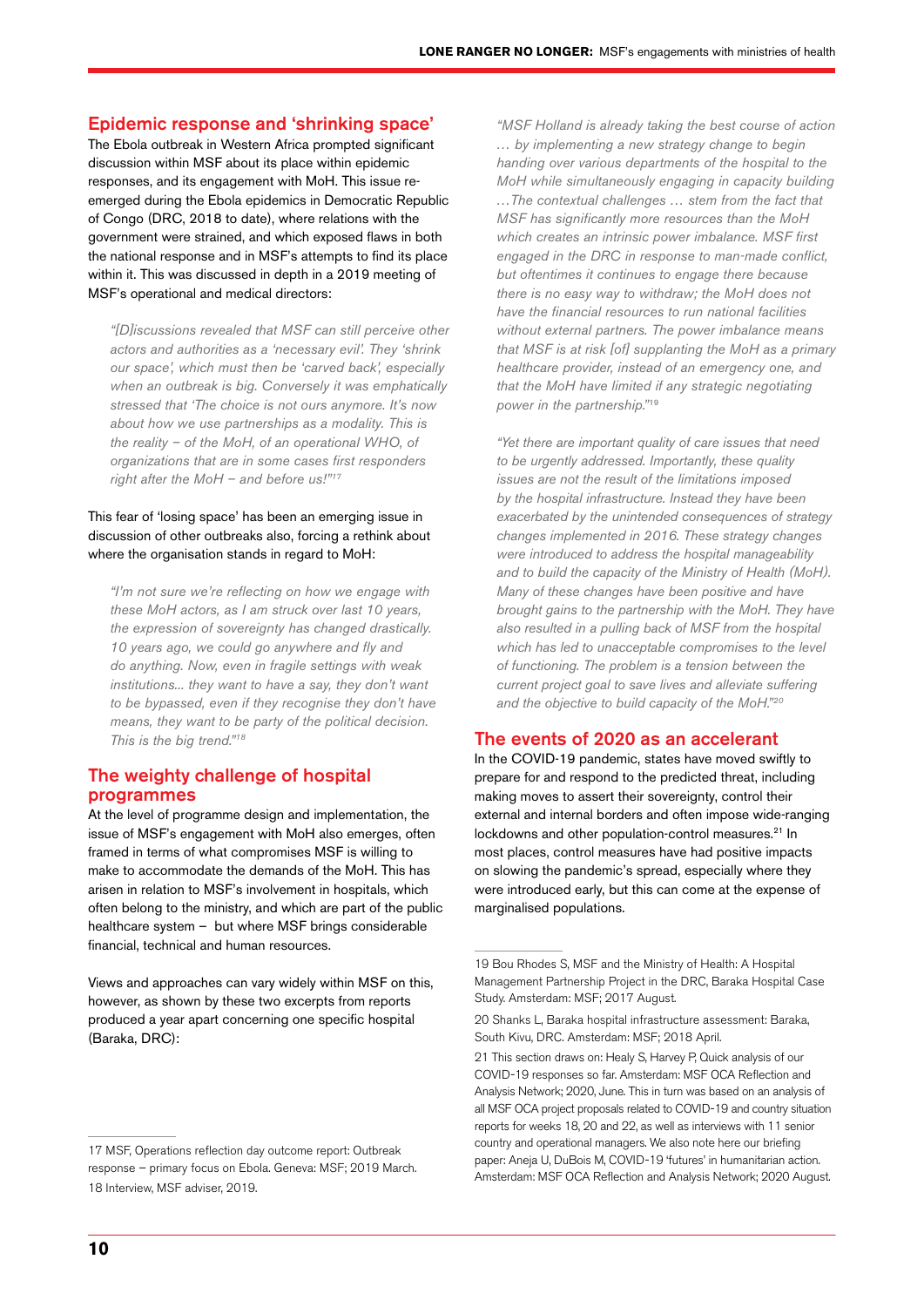In more resource-poor countries, the actual implementation and effect of lockdowns has varied widely. Government control measures have affected people's access to healthcare and levels of community trust and support. MoH have faced enormous challenges in mounting responses, especially in testing, contact tracing and case management. In addition, in many contexts, health facilities have seen reduced patient loads due to fear of transmission.

In some contexts, states have refused international assistance, refused to mount coherent national responses, and/or even refused to acknowledge the presence of COVID-19. In others, initial refusals to involve international humanitarian actors have started to give way to quiet requests for assistance.

The COVID-19 pandemic has also provoked a crisis of multilateral coordination and an upsurge in nationalist competition for control of resources, such as vaccines and personal protective equipment. States, including those in low-income countries, have had to rely largely on themselves and have as a result had to take firm leadership of responses.

The changes have not only accelerated on the side of states, but also on the side of humanitarians. The killing of George Floyd by Minneapolis police in May 2020 sparked massive anti-racist protests in the United States and around the world. Within humanitarianism, including within MSF, it led to calls by many to identify, examine and overturn the ways in which racism and colonialism were being replicated in daily practice.<sup>22</sup> While much focus was on the discrimination faced by people of colour within humanitarian organisations, it has also extended to re-evaluating the relationship between humanitarian organisations and the societies in which they work, including with governments, local healthcare providers, civil society and communities.

<sup>22</sup> Parker B, Médecins Sans Frontières needs 'radical change' on racism: MSF president. New Humanitarian, 2020 24 June.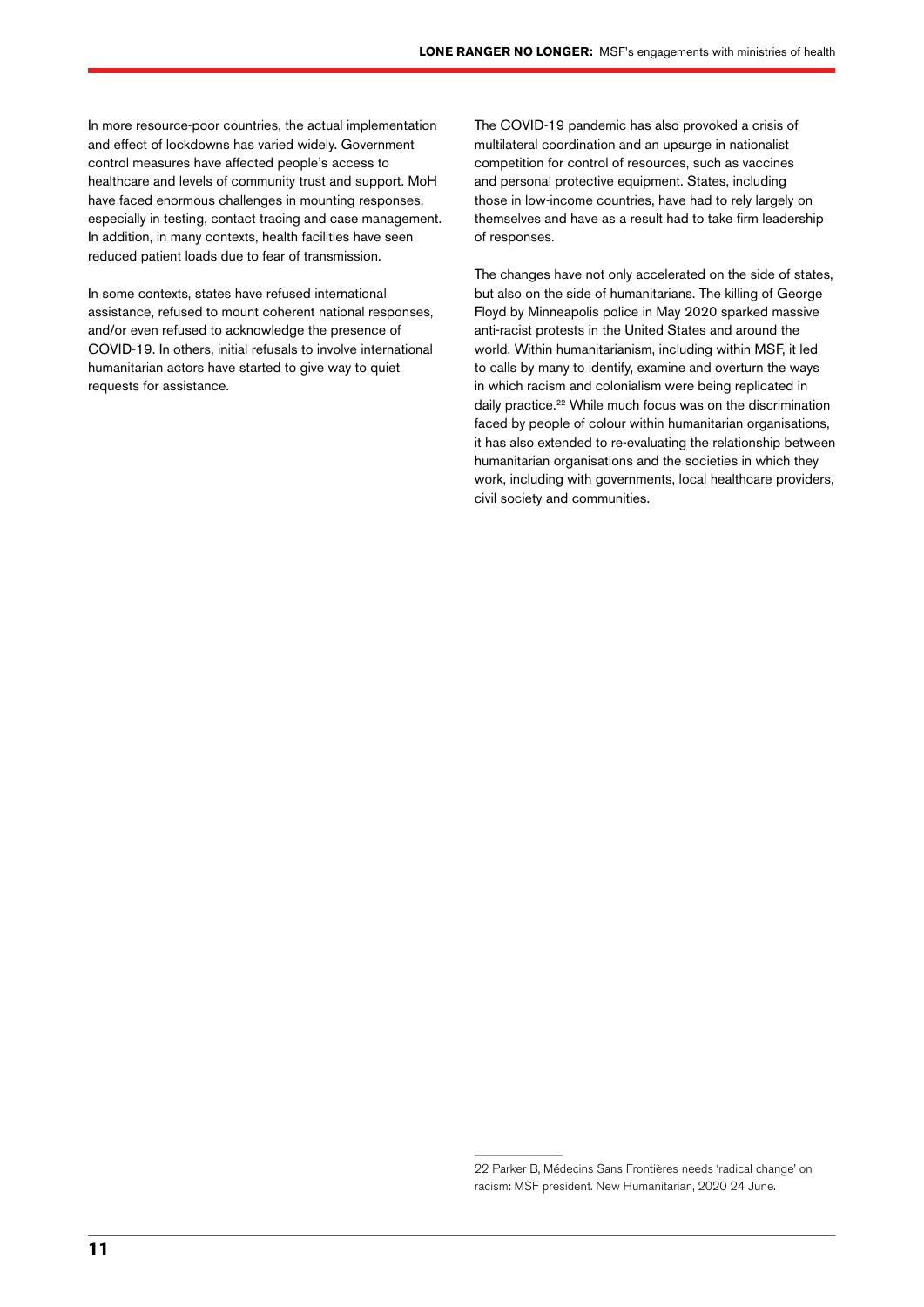### **Analysis**

This chapter summarises and updates our initial discussion paper on the issues faced by MSF when engaging with MoH.23 It is based on an analysis of MSF OCA's project typology data, country strategies and project proposals, as well as a set of interviews with heads of mission, medical coordinators and headquarters advisers. It also includes the results of a survey of HR coordinators on the role of incentive payments to MoH staff.

The picture that emerges is one of disconnection between MSF's practice of engagement and its policy and strategy, with neither sufficiently influencing the other.

 $\blacksquare$  Partnership with MoH is the clear operational norm, not the disconnected autonomy MSF imagines and often conflates with 'independence' (being the Lone Ranger).

Combined MSF spending in some contexts represents an extraordinary investment when seen in relative terms to MoH budgets or health systems more widely.

**MSF** typically operates in situations of protracted crisis, not humanitarian emergency, and has been present in many of its largest operational missions for three or four decades.

#### Partnerships with ministries of health are 'the norm' for MSF

Working directly with an MoH is already the *principal* way MSF delivers healthcare (see Table 1).

|                            | Partnership<br>with MOH |               | No partnership |               | <b>Total</b>   |
|----------------------------|-------------------------|---------------|----------------|---------------|----------------|
|                            | n                       | $\frac{0}{0}$ | n              | $\frac{0}{0}$ | n              |
| All field medical projects | 64                      | 78%           | 18             | 22%           | 82             |
| * Context                  |                         |               |                |               |                |
| Armed conflicts            | 21                      | 68%           | 10             | 32%           | 31             |
| Internal instability       | 20                      | 74%           | 7              | 26%           | 27             |
| Stable situations          | 21                      | 95%           | 1              | 5%            | 22             |
| Post-conflict              | $\mathbf 2$             | 100%          | 0              | 0%            | $\overline{2}$ |
| * Intervention criteria    |                         |               |                |               |                |
| Targeted or persecuted     | $\overline{2}$          | 33%           | 4              | 67%           | 6              |
| Affected by violence       | 17                      | 71%           | 7              | 29%           | 24             |
| Excluded or exploited      | 22                      | 92%           | $\overline{2}$ | 8%            | 24             |
| Neglected and inequitable  | 12                      | 86%           | $\overline{2}$ | 14%           | 14             |
| * Level of care            |                         |               |                |               |                |
| Mobile                     | 12                      | 71%           | 5              | 29%           | 17             |
| Primary                    | 17                      | 74%           | 6              | 26%           | 23             |
| Secondary                  | 34                      | 83%           | $\overline{7}$ | 17%           | 41             |
| Tertiary                   | 1                       | 100%          | 0              | 0%            | 1              |
| * Programme type           |                         |               |                |               |                |
| Vertical                   | 28                      | 88%           | 4              | 13%           | 32             |
| Horizontal                 | 36                      | 72%           | 14             | 28%           | 50             |
| * Camp setting             |                         |               |                |               |                |
| Yes                        | 1                       | 11%           | 8              | 89%           | 9              |
| No                         | 63                      | 86%           | 10             | 14%           | 73             |

#### **Table 1:** MSF-MoH partnerships

<sup>23</sup> Harvey P, Aneja U, Healy S, DuBois M, MSF's engagement with Ministries of Health – what questions do we face? Amsterdam: MSF OCA Reflection and Analysis Network. 2019.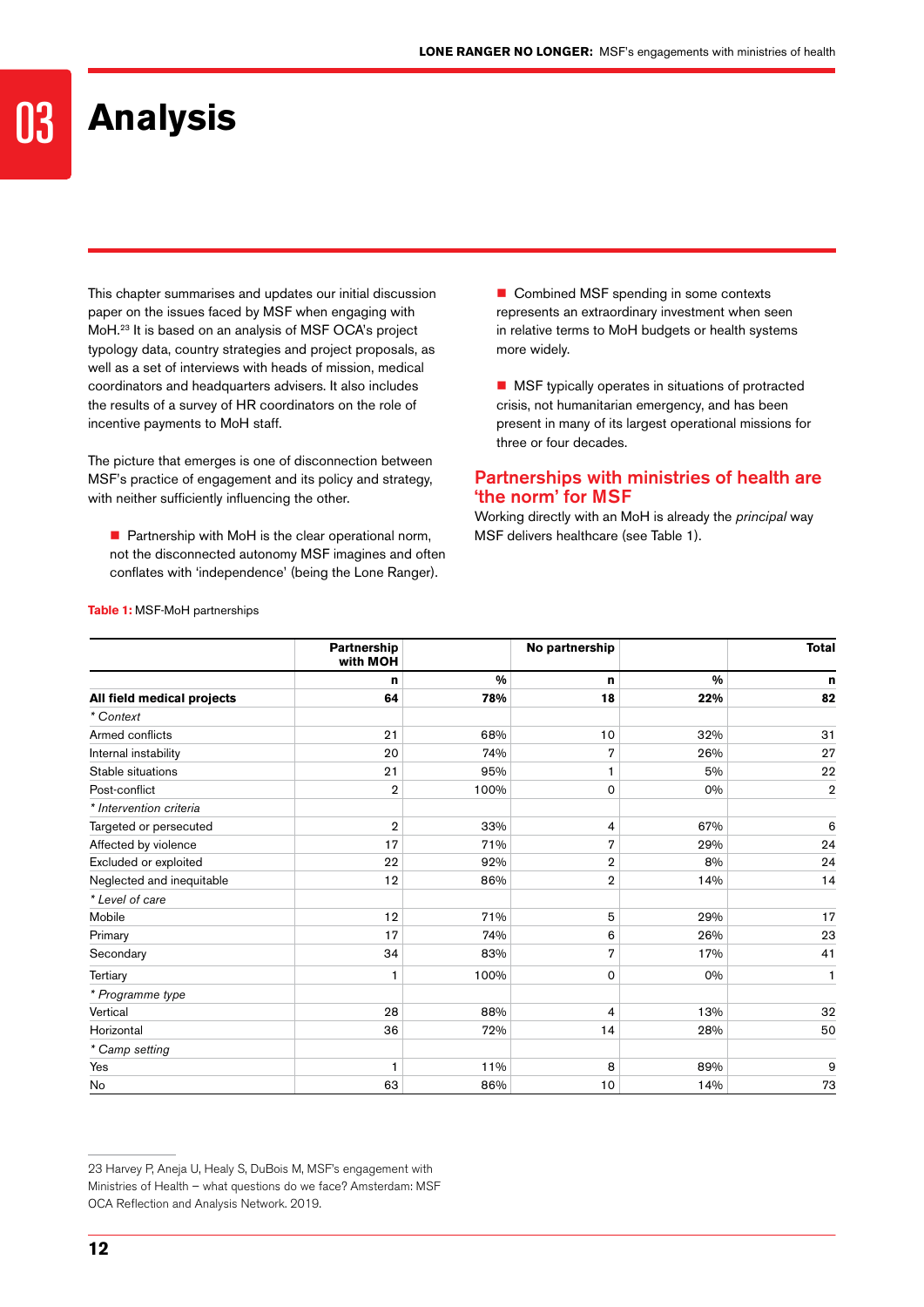In May 2020, MSF OCA had a total of 82 field projects that were delivering healthcare services.<sup>24</sup> Of these, 78% (n=64) featured a partnership or collaboration with an MoH, while the remaining 22% (n=18) did not. This figure includes various types of partnership, including: joint management of specific health facilities; MSF presence inside a larger MoH facility; long-term partnerships on a vertical disease programme; and research collaborations. It does not include the referral of patients between MSF and MoH facilities or project authorisations/memoranda of understanding.

Several patterns are discernible in the project typology data. **Firstly, it is far more common for MSF to partner with an MoH than not to** – in all types of contexts, levels of care and programmes. In armed conflicts, for example, 68% of field medical projects feature a partnership with an MoH, while 32% do not – making it more than twice as likely. A project can be vertical or horizontal in design, or address the primary or secondary levels of healthcare, and it will be twice, three times, four times as likely to be delivered via an MoH partnership as to be delivered via a stand-alone approach.

The only exception to this is when looking at the intervention criteria drawn from MSF OCA's latest strategic plan. In six projects considered to be designed for people who are 'systematically targeted or persecuted', four are delivered via MSF-only programming, while two (both in Rakhine) are delivered alongside the MoHS.

Secondly, **partnerships with MoH are more common the more stable a context is, and the higher the** 

**technical level of care**. Partnerships are more common in stable situations (95%) than in internal instability (74%) or in active conflicts (68%). Partnerships are also more common in secondary care facilities (83%) than in primary care facilities (74%) or mobile clinics (71%), and they are more common in vertical programmes (88%) than in horizontal ones (72%). This is as expected, given the disruption that crises have on state-run health systems and the greater likelihood of gaps at primary level and for vulnerable people.

However, this pattern could be an artefact of the specific balance of projects in MSF OCA's portfolio in 2020. A year previously, our analysis found "It is noticeable that the type of context does not seem to matter", with partnerships being just as common in active conflicts as in instable or stable contexts.

Thirdly, the exceptions seem to prove the rule. **The projects where MSF 'chooses' not to partner with an MoH follow one major pattern: the ministry is simply not present.** Almost half of such projects (8 out of 18) are in closed refugee or IDP camp settings, such

as in Bangladesh, Ethiopia, Jordan or Syria. In only one closed camp setting (again, in Rakhine) does MSF work in partnership with an MoH. Further, there are three cases where MSF works in areas controlled by NSAGs that do not have functioning health authorities, and two more (Tripoli detention centres, and search and rescue) where the MoH is not present either. This leaves five remaining projects where MSF could have chosen to partner with an MoH but decided not to – in Yemen, Pakistan, Russia, Ethiopia and Jordan – for a wide range of contextual reasons.

#### MSF investment is considerable in some countries

MSF operations are a significant part of the overall health system in some contexts – specifically low-income countries experiencing protracted crises (see Table 2). For instance, in CAR, MSF is running 12 projects in 10 different locations with an annual budget of €53 million, and with a headcount of 220 international staff and 2,250 national staff. Most of these projects include direct support to MoH hospitals and health centres including through drug supply, payment of incentives, infrastructure construction, logistics and technical support. Martinez (2018) notes that this makes MSF the largest contributor to CAR health system financing – by comparison, the MoH annual budget is  $\epsilon$  27 million.<sup>25</sup>

#### **Table 2:** MSF-MoH budget comparison (2016 unless otherwise stated, in  $\epsilon$ )

| <b>Country</b> | <b>MSF</b> budget* | MoH budget** | <b>MSF start</b> |
|----------------|--------------------|--------------|------------------|
| DRC            | 105 million        | 188 million  | 1977             |
| Yemen          | 60 million         | 188 million  | 1986             |
| South Sudan    | 59 million         | 66 million   | 1983             |
| CAR            | 53 million         | 27 million   | 1997             |
| Haiti          | 40 million         | 59 million   | 1991             |
| Afghanistan    | 25 million         | 98 million   | 1980             |
| Chad           | 21 million         | 82 million   | 1981             |
| Sierra Leone   | 10 million         | 67 million   | 1986             |

\* MSF typology 2017; Description of MSF activities 2016, Geneva: MSF. \*\*All figures except for South Sudan are from the World Bank's Human Development Indicators database, based on multiplying real per capita US\$ government spending by total population for the most recently available figures (2016 in all cases except for Yemen for which the 2015 figure was used). US\$ to  $\epsilon$  conversion is as at the XE estimated exchange rate on 31 December 2016 (2015 for Yemen). The South Sudan figure is from the WHO's Global Health Observatory for 2015, with currency conversion calculated on 31 December 2015.

25 Martinez C, Central African Republic Health System Overview: Implications for MSF. Bangui: MSF. 2018.

<sup>24</sup> This excludes emergency preparedness and exploratory projects (18), as well as coordination projects of all kinds (42, including country coordination, intersectional coordination, liaison offices and logistics projects), as these projects do not deliver medical services.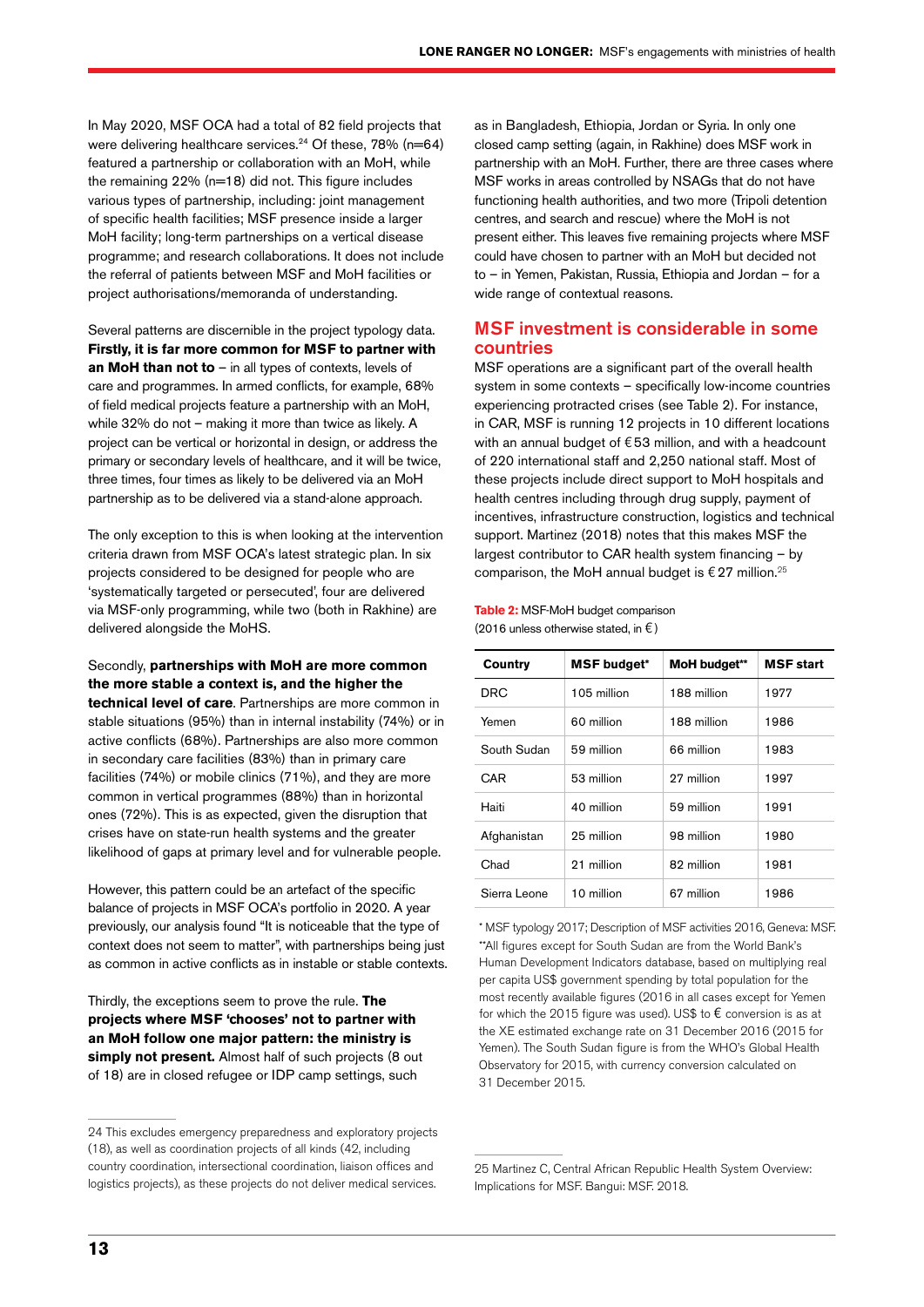It should be noted that, by percentage, CAR is by far MSF's largest contribution to a country's health system, proportionally speaking, and an outlier. Nevertheless, MSF is also a disproportionately large contributor in other contexts relative to the MoH. While MSF's investments are sizeable in these contexts, the principal reason for this imbalance appears more likely to be the very weak scale of government investment in health.26

The table also shows the year in which MSF first started operations in the country. In most cases, MSF has been present for three or four decades, showing a long-term commitment that extends far beyond a role as an 'emergency responder'. Ironically, given its current levels of investment, MSF's presence in CAR is of shorter duration, beginning 'only' two decades ago.

#### Strategy, guidance, documentation and policy

As part of this research, we reviewed all MSF OCA country policies, project proposals and annual planning documents. This section examines how the relationship and engagement with MoH is dealt with in these documents – an issue central to several of our case studies and discussed further in the next chapter.

We found great variance across country policies and project proposals in terms of how they view the relationship with MoH. Some barely mention MOH – with MSF implicitly playing a direct implementation and substitution role. Others go into significant depth about the possible negative consequences of MSF on health systems and mitigation measures. And some country policies are explicitly framed around capacity building and health systems strengthening.

Country background analysis often contains descriptions of the dysfunctionalities of health systems – including chronic shortages of qualified medical staff. But any analysis of ways that MSF might link with other aid organisations working on health systems is largely absent – other than to dismiss others as ineffective. Drug supply systems and health financing are rarely analysed in any detail – the default assumption seems to be that MSF will have its own system separate from government. The HR implications of MSF interventions, such as risks of poaching MoH staff or distorting salary scales, are rarely mentioned.

While MSF programmes often include components on training or capacity building, it is rare to find much supporting analysis, rationale or direction of the exact approach taken. Exit strategies often make a brief reference to the possibility of handover to the MoH as a potential exit strategy but there is rarely any description of what programmatic adjustments

might be needed for this to be a realistic option, or what systems would need to be strengthened or put in place. A number of country policies just note that an exit strategy is unlikely to be realistic in the short to medium term.

The MoH appears in the advocacy sections of many country policies and project reports. In several countries, the phrase "catalyst for change" appears, and the MoH is also an advocacy target in many projects and countries around specific diseases and/or around access to health measures. But levels of engagement with the MoH – at capital ministry level, district level and in individual health facilities – are rarely discussed in country policies. Indicators in logframes for objectives related to MoH engagement are pretty thin, perhaps suggesting a damaging circular function of 'what's not measured isn't counted' and 'what's discounted or dismissed isn't measured'.

#### Incentivising ministry of health staff

In many places where it partners with an MoH, MSF makes some form of payment to MoH staff – usually referred to as an 'incentive', but sometimes a 'prime', 'bonus', or 'topup'. The motivations for doing so can vary quite widely: sometimes as compensation for the extra workload that MoH staff will be expected to take up; sometimes to create some kind of parity with the rates of pay of MSF equivalents; sometimes as a performance-based bonus to encourage adherence to raised standards of care; and sometimes to discourage MoH staff from only working a small part of the day, charging user fees or directing patients to private clinics.

In our initial analysis, this emerged as an issue. Further, it seems that record-keeping is weak for this group of staff, including mission-by-mission tallies of total numbers of staff, their payment levels and their qualifications and classifications. To fill some of this gap in knowledge, we conducted a questionnaire with HR coordinators of MSF OCA's missions. Of 26 missions, 17 replied (65%). Of these, 13 missions (76%) made some kind of incentive payment to non-contracted staff, and 10 (59%) made such payments to MoH staff.

In most cases, MSF has little management oversight of the staff it pays incentives to: for example, 2 out of 13 missions conduct job performance evaluations, 2 out of 13 would ever withhold incentive payments in case of poor performance, and 6 out of 13 have some kind of written agreement with incentivised staff. Incentive payments are often not aligned with other professional development or capacity-building efforts for such staff: for example, 6 out of 13 do not open courses to incentivised staff. Nevertheless, HR coordinators generally perceived incentives to meet their objectives, although they were more positive on its impacts with health authorities (11 positive, 2 neutral, 0 negative) than on its impacts with incentivised staff themselves (6 positive, 7 neutral, 0 negative).

<sup>26</sup> For comparison, the 2016 budget for the Austin Hospital, the nearest hospital to the residence of one of the authors in suburban Melbourne, was the equivalent of 514 million.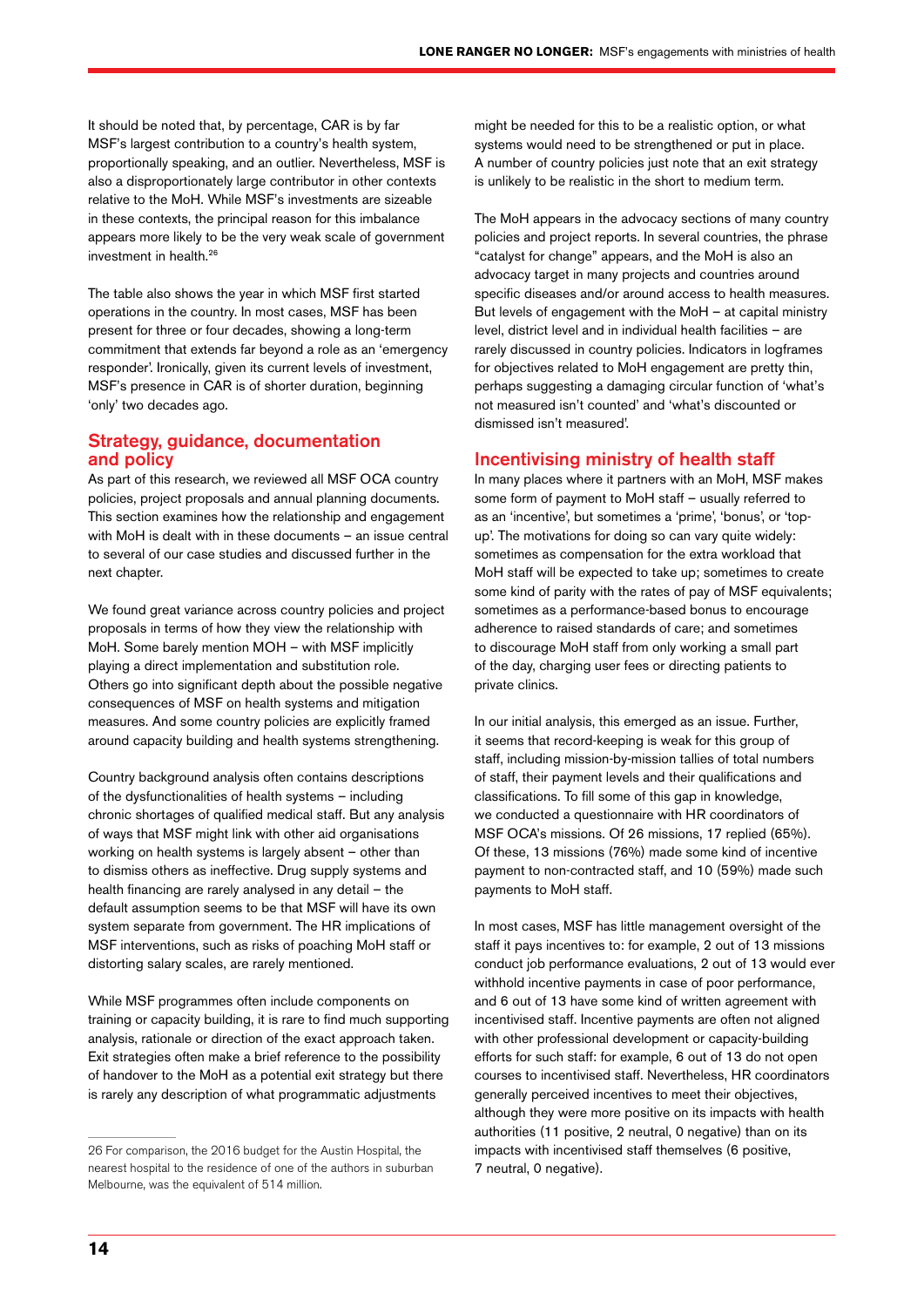

**Figure 1:** HR coordinator survey results

Overall, HR coordinators did not think that incentive payments had any particular effect on improving work performance, even though this was a commonly stated aim. Other stated aims included: a desire to consider longterm effects and work with a local partner; to bring in and compensate specific skills and capabilities in MoH staff that MSF did not have; working with a functioning MoH service that does not need full MSF involvement; legal status issues preventing MSF from contracting staff directly; and the obvious one … "We are working in a Government owned hospital". Greater inclusion and investment in incentivised staff was a clear recommendation from HR coordinators, to redress any perception that incentivised staff were 'secondclass citizens' of some kind.

This survey did address some of the gaps in knowledge about incentivised staff, but it also certainly highlights how much is missing. There is a lack of basic data on incentives, who is being paid, how much and why. There is a lack of stated aims or clear objectives for incentives, a lack of monitoring as to whether or not those objectives are being met, a lack of analysis and monitoring as to what people receiving incentives think and feel about the arrangement, and a lack of analysis on whether incentives are creating tensions or negative impacts within facilities or between supported and non-supported facilities. The surveyed HR coordinators did not perceive any negative consequences of the policies. In contrast, our findings in several of the case study locations revealed various concerns and frustrations related to the payment of incentives.

#### An appetite for change

Policy and planning documents suggest that how MSF engages with MoH at different levels is limited and problematic. However, it was clear from interviews that, in practice, MSF staff are intensively engaging with MoH and local health authorities most of the time, and that considerable energy and analysis goes into building and maintaining relationships. This suggests two things – firstly a significant disconnect between what is written down and what is acted out, and secondly, the opportunity to improve what is now *ad hoc* and individually driven. Further, our interviews show a desire on the part of many field leaders to reconsider some of the ways MSF has engaged with MoH in the past, and to develop a more respectful and collaborative relationship.

#### As one interviewee noted:

*"The stereotypes of MSF, not collaborating, mostly working in parallel systems, aren't true. There is a lot more collaboration with MoH's than you might think. There's lots on a technical level – just the day-to-day nuts and bolts of often working alongside MoH people. Much of which isn't written down. That's especially true where MSF is working in MoH facilities such as in Sudan and in Ethiopia. There is also lots of negotiation around programme design and choices and implementation."*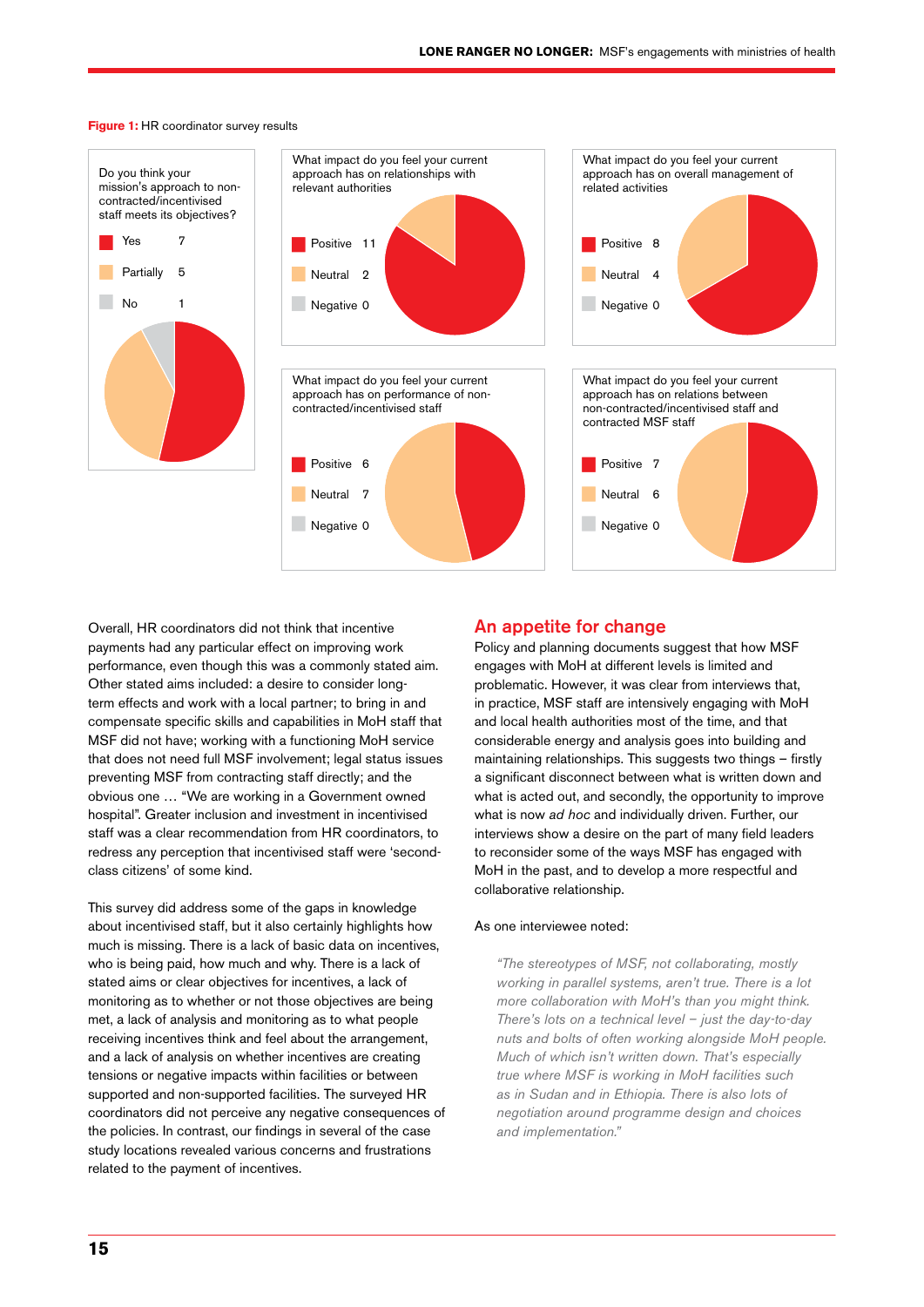#### Another argued:

*"MoH is our partner but we still use MSF protocol. We hardly even apply for permissions. When I arrived I got everything approved from MoH. It wasn't that difficult - but that wasn't the practice earlier. I asked HQ, and they also said they don't usually do it, so there is no need for it. But a more collaborative approach could be very beneficial, not just for us, but for MoH in developing its own protocols … They now approach us for assistance on protocols and we have been included in their technical working group as well. They are now approaching us, asking us to help develop a strategy. This is not in our mandate, but we helped them, guided them in the right direction."*

#### This was noted by one interviewee in relation to Somalia:

*"MSF has had a new model since its return to Somalia – before they used to take over services and recruit staff which created major security risks around HR management. The new approach is to work hand-inhand with the MoH – all services are owned by the MoH. MSF has an MoU with the MoH to provide resources, technical capacity, measurement and supplies. There is a minimal presence of expatriates on the ground and national staff are only in key management positions. All hands-on medical staff are MoH. MoH recruits and then seconds to MSF, MSF pays and monitors performance but it doesn't manage staff and is not involved in HR. MSF is part of hospital management committees."*

#### And finally:

*"MSF cowboy days are long over. We are working with the MoH because it is the right thing to do. Rather we want to do the right thing, and MoH is one of the ways we do it. We want to make sure that the mission narrative is that we have an inclusive approach to those most responsible for public health outcomes … It can feel like a compromise and a dependence, but I doubt this conceptually. We can keep talking about how independent we are, but that could mean that we end up doing nothing. We need MoH to be effective here."*

#### Such views would also seem to have some backing in MSF OCA's strategic plan too, as part of its vision statement reads:

*"We will seek out alliances, collaborations and partnerships that support our pursuit of improved humanitarian and health outcomes for the people we assist. We have a responsibility to strengthen local capacity, knowing that our presence in any context is temporary." <sup>27</sup>*

<sup>27</sup> MSF OCA, Strategic Plan 2020–2023. Amsterdam: MSF; 2020.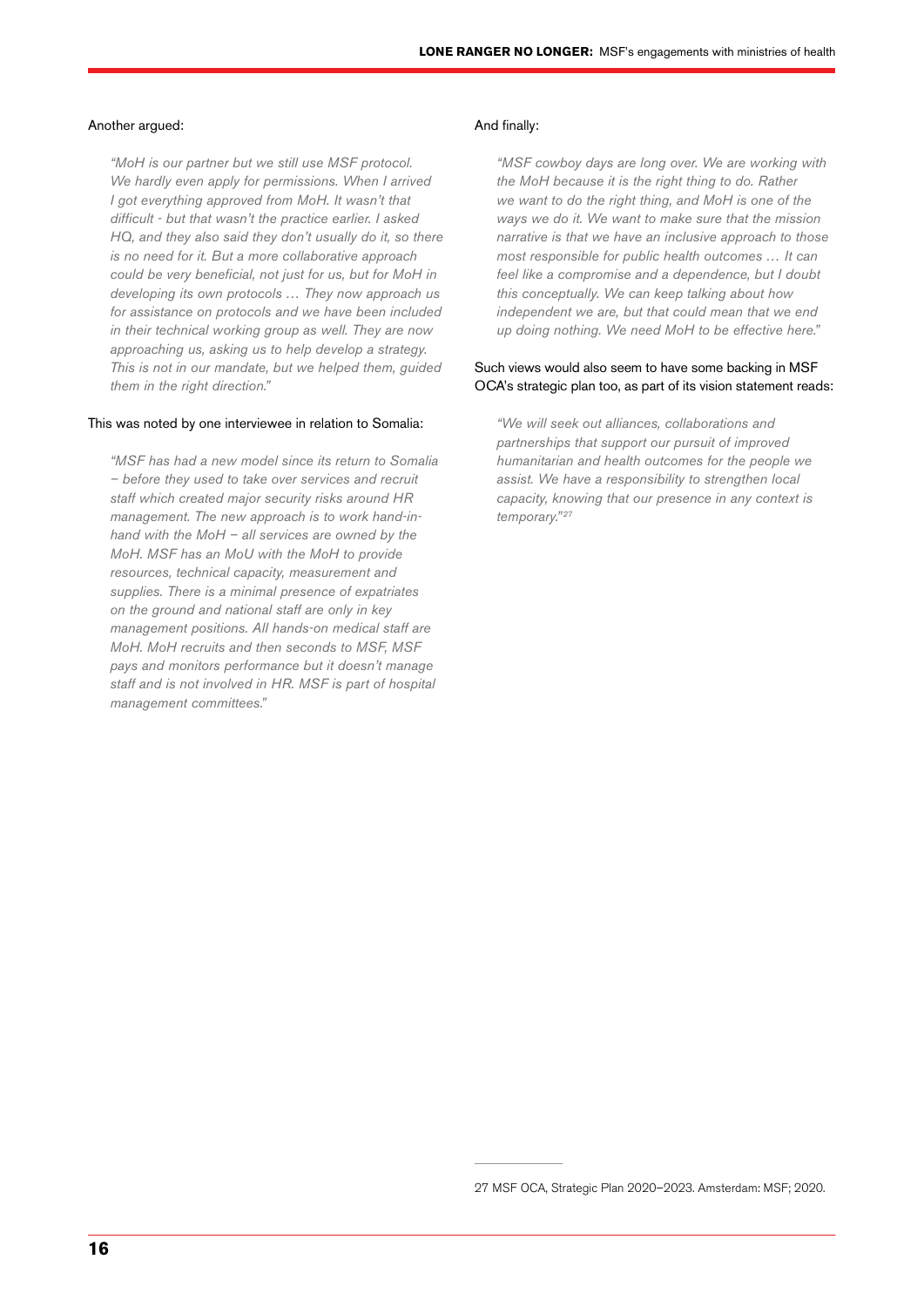### 04 **Case studies**

#### Sierra Leone

#### Projects and approaches

After the Ebola outbreak, MSF OCA debated whether or not it should have continuing presence in Sierra Leone. The decision was made to stay based on the very high, near-crisis levels of maternal and under five mortality and the fact that it represented a good opportunity to test new approaches and ways of working. In 2018, MSF OCA started to shift from the more direct provision of services towards more of a support role, working more closely with the MoHS-SL.

MSF OCA is currently working primarily in Tonkolili District, supporting the Magburaka District Hospital, a Mile 91 community health centre (Hinistas), and supporting maternal and child health services in nine primary health units (PHUs). A new multi-drug resistant TB (MDRTB) project started in 2019 in Makeni, Bombali District, in close cooperation with the MoHS-SL, piloting MDRTB decentralisation with a new short-course regimen.

MSF also fills gaps where drugs are not available and provides training, supervision and support to intensified community engagement and stronger referral pathways. Support has also been provided to repair facilities and to ensure basic equipment is available. MSF works to MoHS-SL protocols. Where these compromise patient care or are counter to basic WHO standards, MSF advocates changes. Health indicators in the supported PHUs are being regularly monitored and joint supervision visits are regularly undertaken with MoHS-SL staff.

MSF staff work in Magburaka District Hospital. In the PHUs, MSF pays incentives to MoHS-SL staff. The new approach to supporting PHUs is what MSF OCA describes as a "light model" and "an approach primarily based on training, mentoring / coaching and supervision". In 2020 MSF is planning to pay 243 people incentives (148 in the district hospital and 95 in the PHUs). In 2020 the incentive budget for Tonkolili project is €180,997 which represents about 5.75% of the total project budget.

MSF coordinators have been discussing the prospective drawdown of support to the hospital at Magburaka with the MOHS-SL and the Ministry has looked to strengthen areas that MSF and the Ministry have identified together.

#### Views of the Ministry of Health and Sanitation

MoHS-SL officials in Freetown who liaise with MSF at the level of project agreements were very complimentary about MSF's approach and happy with the existing engagement and relationship. They described MSF as "playing by the rules", and "using the correct channels", adding that it "understands how things work and who to talk to and can appropriately knock on the doors that they want".

MoHS-SL officials interviewed also noted the high levels of professionalism and the impact that MSF support was having. They had observed that MSF-supported staff were noticeably better at dealing with people and "even in dress they are different". The one area for improvement noted was a possible need for more discussion and dialogue about how to get MoHS-SL staff more involved in supervision and monitoring. "MoHS needs to ask more and MSF needs to offer more."

At the district and facility level, MoHS-SL staff were very appreciative of MSF's support but were conscious that very little was likely to survive once that support is withdrawn, beyond skills and knowledge transfer. MSF and MoHS-SL staff were working well together on a day-to-day basis in the hospital and in the PHU support programme, with strong working relationships. MSF was seen as more hands-on and involved than other international agencies.

#### Issues

#### *Uncertainty about MSF's length of stay*

Continued uncertainty about MSF's length of commitment to staying in Sierra Leone makes it hard to plan for capacity building and exit.

The current approach might best be described as 'constructive ambiguity'. This has pros and cons but it does make it hard to have a clear multiyear timeframe and to make handover and exit plans. More thinking is clearly needed about how and when to stop support to the nine PHUs and what specific level of improvements in health outcomes should be aimed for that can outlast MSF's support.

#### *What would success look like?*

MSF does have a monitoring, evaluation and learning plan but, given the rationale for the project to enable wider learning from a potentially new approach, this could be further developed.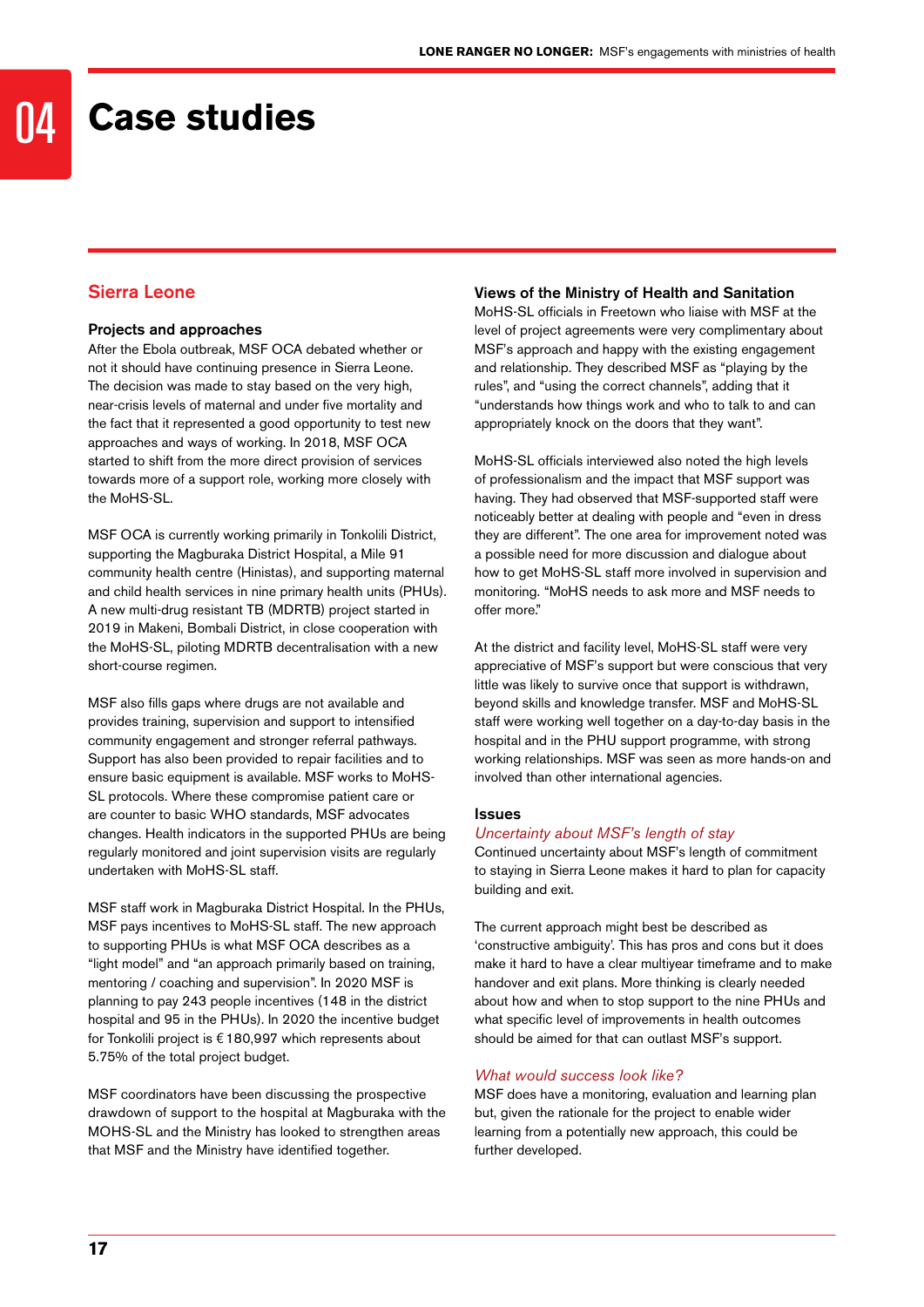The current aim is to see whether or not there are improvements in maternal and under-five mortality in the catchment areas of the supported PHUs. That is one of the key potential outcomes but it does not answer the question as to whether improvements will continue once MSF support stops. MSF could usefully develop plans for when support to PHUs stops, and criteria for 'graduation' and monitoring health outcomes. This might allow a more experimental approach where the contribution of different aspects of the support package being offered could be examined.

#### *What's the rationale behind the lighter approach?*

The theory of change behind the lighter approach at the moment is not very clearly articulated. Is it a capacity-building and sustainability objective with the intention of enabling an MSF exit and having a more sustainable impact on high levels of maternal and under five mortality? Is there a cost effectiveness element, in that a lighter approach could be cheaper and therefore able to achieve greater coverage? Each of these imply different types of monitoring, evaluation and analysis.

#### *What are the implications of high staff turnover?*

Rapid turnover, particularly of international staff, was seen by MSF senior staff as a barrier to making progress on working more effectively with the MoHS-SL and in more of a supportive, capacity-building role.

It is hard for country missions to have bespoke job descriptions and they are often sent people for generic and standard MSF roles that do not necessarily match the approach that is being taken, or the expectations that many international staff have of working with MSF, particularly those on their first assignment. This in turn creates difficulties in sticking to the agreed strategy as staff tend to default towards more directive and interventionist approaches.

#### *Are national staff empowered to play roles in managing the relationship with authorities?*

People interviewed agreed that working towards more senior national staff leadership was the way forward but hard to achieve given MSF structures, culture and HR systems. A key constraint is that it is difficult to get senior national staff able to play more senior leadership roles given what MSF is willing to pay. In spite of these difficulties, efforts are being made and there are opportunities.

#### *Incentives*

It was agreed that the rationale and theory of change behind incentives was not very clearly articulated. The suspicion is that MSF started using incentives in Sierra Leone "just because it is standard MSF practice".

Evidence from surveys suggests that incentives do not prevent people being charged for services and that charging happens everywhere in Sierra Leone, including in MSF-supported units. Both MSF and MoHS-SL staff interviewed, however, agreed that incentives were critical to supporting the basic functionality of health facilities. If the ultimate rationale is motivation, then this may be an area where MSF can usefully learn from wider experience about what motivates health workers and what works in terms of attendance and accountability.

#### *Staff buy-in*

There is some uncertainty as to whether all staff within MSF have bought in to the new approach – or whether some see more direct implementation as preferable. The temptation, given the nature of the organisation, will always be for MSF to step in and sort out problems, and for the MoHS-SL to expect this to happen.

#### *Adaptability and flexibility*

It was noted that the new 'light' approach was still more something decided by MSF than a more genuinely codesigned process with MoHS-SL, or one that corresponds to needs.

#### *Advocacy and coordination*

The mission has an advocacy strategy – but it is not very granular in terms of its analysis of who needs to be influenced and how in order to get policy change, and in order for change at the policy level to translate into practice.

MSF made a strategic decision in 2018 not to focus on advocacy at the national level as it felt that it was likely to have limited traction and could do more at the local and regional levels. The core problems that prevent more sustained impact on health outcomes and make any handover problematic however are the 'volunteer' issue, with many of the staff needed to run facilities properly not being paid, and the drug supply system. These are issues that can only be resolved at the national level.

The model that MSF is trying to move towards – less direct implementation, more support to MoHS-SL – depends on being able to advocate for the ministry to gradually assume more responsibilities. But, in MSF-supported areas, as long as MSF continues to step in and fix problems when they arise, so the incentives for MoHS-SL work in the opposite direction – of directing scarce resources to places where there is less international support. This represents a real dilemma for MSF, to which there is no easy answer.

#### *Health systems analysis*

The good engagement and relationship-building with the MoHS-SL seems to be more personality-based – in the sense of relying on the instincts of key senior staff – rather than systematic and so is in danger of being lost when staff change. There is limited evidence of analysis of how the health system works, the range of national and international actors involved in health systems strengthening, or where MSF fits within that.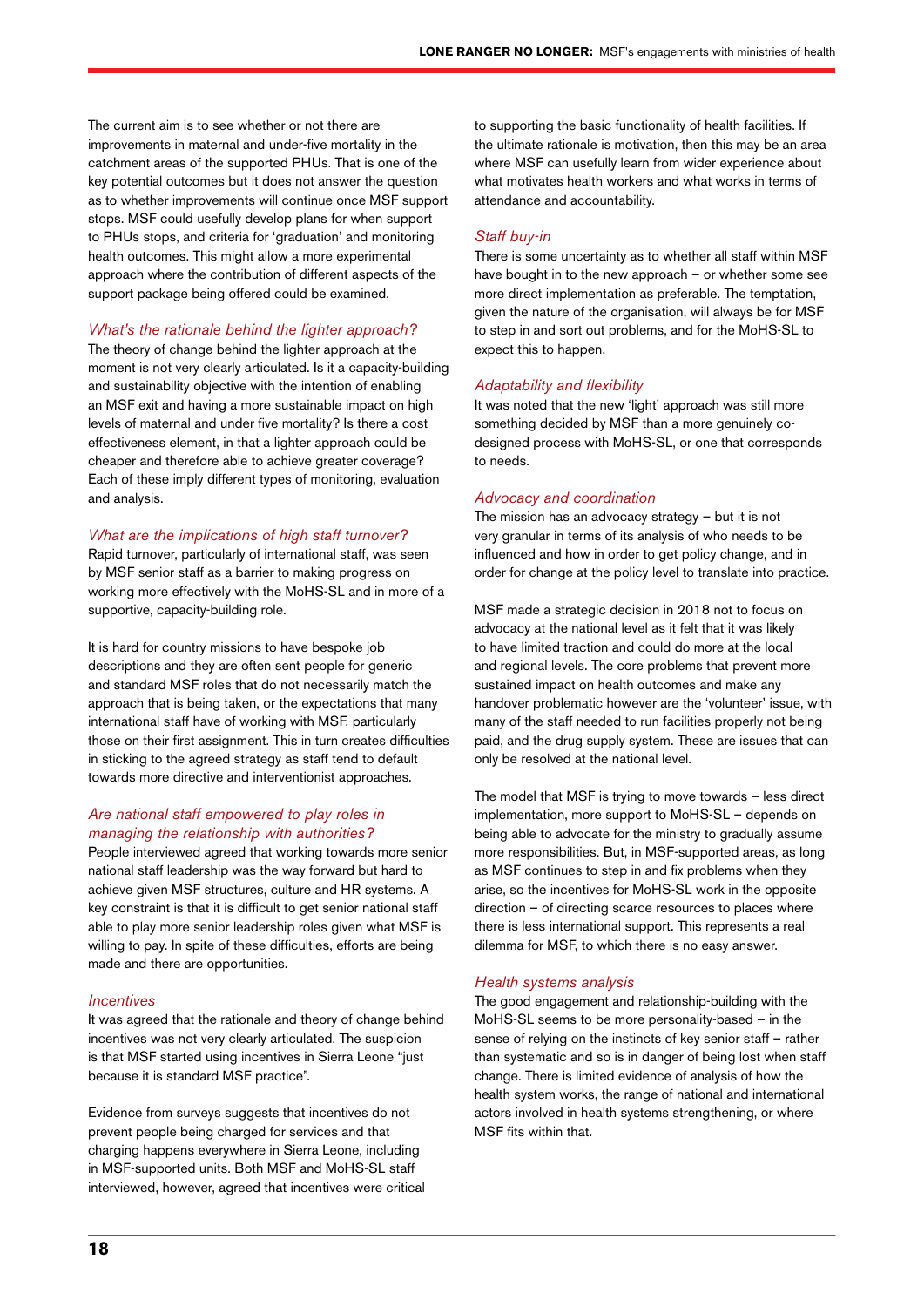#### *Negative impacts*

MSF does not explicitly consider potential negative impacts of its approaches and interventions on health systems or develop mitigation measures.

Examples of possible risks are that payment of incentives discourages people not receiving payments (for example in nearby but unsupported PHUs), that higher quality of care creates pull factors that increase costs and travel times for patients, and that the MSF drug supply weakens the government's own system in the district. Senior MSF staff are very aware of risks and have taken various mitigation measures but this tends to be a personal position and not an organisational one. More carefully mandating an assessment of risks, possible negative impacts, and mitigation measures in planning, guidance and reporting would be useful.

#### *Support or guidance from headquarters*

There was not perceived to be much guidance from headquarters in terms of how to engage with MoHS-SL or ways of working on health system strengthening. Technical support is dominated by medical technical expertise and is an area where headquarters specialists could helpfully do more. The Sierra Leone mission sees itself as having value as a place where new approaches can be tried and that it could potentially develop some of the tools and guidance that might be helpful. But what is meant by tools or guidance would need to be thought through.

Existing MSF guidance, tools and training could also usefully do more to signal and highlight the value in building relationships with the MoHS-SL and health authorities at different levels.

#### Central African Republic

#### Projects and approaches

Civil war has marked much of the past decade in CAR, bringing unprecedented levels of violence against civilians and systematic attacks on health facilities, staff and patients. CAR exists today in a state of precarious, fragmented stability. The government has recovered some authority but lacks the capacity to govern effectively or provide basic services. The CAR context is almost unique in terms of the imbalance between (a) major gaps in the government's healthcare capacity and (b) the extraordinary scale of MSF's operations relative to the overall health budget (see Table 2). One particular MSF adaptation to this situation is strong coordination among the four of its operational centres in the country, and an inter-OC special advisor.

Explicitly based on the MSF OCA strategic plan (2015–19), the country policy directs MSF to maximise access to healthcare through "community engagement and decentralization of health care." Somewhat misaligned, the MSF mission has been heavily invested in running two district hospitals, Bambari and Bossangoa. The latter

project was changed to support around 14 health structures, and in Bambari plans are under way to focus more on community health outside of town. Two community HIV support projects (Zemio and Boguila) have been phased down and handed over to MoHP, but still supported, with the aim of strengthening national policy and practice.

#### Views of the Ministry of Health and Population

MoHP holds diverse perspectives on MSF. At Bangui level, it sees its own large gap in terms of financial and human resources and believes that MSF should design its interventions more specifically in response, moving beyond a purely humanitarian response. As one MoHP director put it, CAR "needs MSF in order to develop". This statement highlights a significant appreciation. There is heavy praise for MSF's professionalism ('*savoir être*', not just '*savoir faire*'), MSF's commitment to patient needs, and the way it carries itself so as to demonstrate respect for patients. This is an impact that seems important and yet infrequently discussed in MSF. At the Bambari level, the MoHP finds MSF a well-resourced though difficult partner, contributing to complex administrative structures and undermining MoHP's leadership in the hospital and in the district. In both locations, these views come mixed with concerns related to MSF's attitude towards the MoHP and its staff, part of a perceived arrogance or paternalism on the part of MSF.

#### Issues

#### *Strategic orientation lacks clarity*

The high-level strategy documents for CAR (country policy and annual plans) do not meaningfully take up or provide direction to the mission's engagement with the MoHP. Where direction does exist, it is not actually directive because it uses terminology that remains undefined within MSF, open to wide variations of interpretation. The country policy declares MSF as being "in complete substitution of the MoHP".

In effect, the country policy provides no positive orientation in terms of MoHP engagement, and seems to define the MSF role in the negative, in terms of acute MoHP inadequacy: "MSF responds to the lack of access to health care related to an absent MoHP and lack of government investment in health".

The 2019 annual plan for the coordination team in Bangui attempts to provide orientation yet ultimately offers a vague endorsement: "A close collaboration with MoHP at national and district level is present. Working within MoHP structures so as to build capacity is an MSF operational strategy in CAR". The Bambari 2019 annual plan calls for "working closely with MoHP" and states that the MSF strategy "will be based in supporting the MoHP". Another annual planning document states that MSF should "request the MoHP to staff key positions in order to give the MoHP a certain degree of autonomy to prepare the future, but still keep MSF staff to guarantee quality care and access to health care". In the end, a more accurate description of the Bambari project would be that MSF is operating 'islands of substitution' under the name of 'support mode' to the hospital.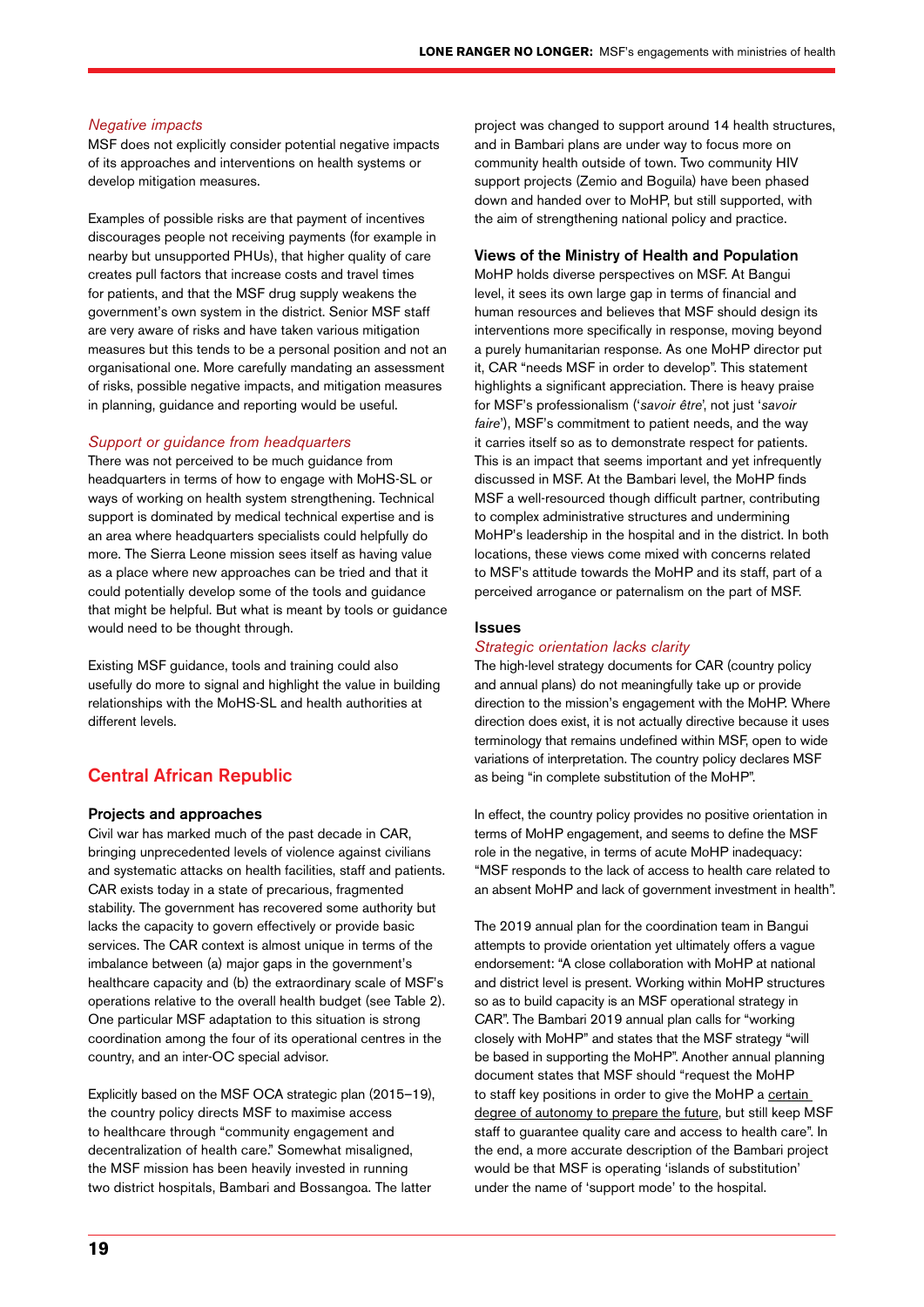#### *About the money – incentives and cost-recovery*

Regarding incentives, there is friction between those with MSF international salary, MSF national staff salary, MoHP staff with incentive only, and MoHP staff who do not receive an incentive payment. A key question relates to whether the incentive is a guaranteed payment or can be linked to performance targets. In some health posts supported by MSF, MoHP staff see the payment of incentives as necessitated by the abolition of user fees – so incentives replace staff 'salary.' This second key area of tension, cost-recovery versus free at point of care, looks to become more challenging in the near or mid-term, as the MoHP will shift to 'development mode' and certain donors will require implementation of cost recovery. National staff and a majority of the African international staff interviewed tended to believe that free healthcare will devalue how the community sees healthcare, and as counterproductive in the long run.

#### *The image of the Ministry of Health*

One particular complaint among international staff interviewees is that headquarter briefings characterised the MoHP and MoHP staff solely in negative, accusatory terms – that staff were corrupt, inept, did not care about patients, were poorly dedicated, etc. These briefings were seen as unfair. They discouraged efforts to engage and fed into a narrative of maintaining control and an 'us/them' independence. In other words, this mischaracterisation fed into a narrative of superiority and disengagement.

#### *The inter-OC special advisor role*

The special advisor's role is to strengthen MSF's capacity to understand and engage with the MoHP in Bangui – and the key players in the health system more broadly – as well as to rationalise, harmonise and help ensure continuity and consistency in the relationship. The point is to establish not simply a relationship with the MoHP, but a high-level engagement that integrates an understanding of what is happening in the field with an understanding of the internal functioning of the MoHP.

#### *Engagement with the Ministry of Health and Population – planning*

Two different MoHP directors complained that MSF shows up with its annual plan as a *fait accompli*. The Bambari project offers a good example of how engagement might improve results on both sides. Such an engagement would hold four goals. First, to sit together and see what has been accomplished in the previous year. Second, for MSF to see MoHP's goals and potentially support where a good fit exists. It is more that MSF might find places where its planning overlapped the MoHP's needs. The *symbolic* value is thus important. Third, to discuss the MSF's plans in such a way as to allow the MoHP to plan accordingly. Fourth, for the MSF to profit from MoHP's own assessment of the health needs in communities and in the hospital *before* it formulates its own plan. One potentially disruptive future debate is that the MoHP will soon switch to a new health information and surveillance system and request that all health providers must follow.

#### *Harmonisation and co-existence*

One major challenge and source of continuous tension arises from the lack of harmonisation of MSF and MoHP treatment protocols, standard operating procedures (SOPs) and policies (e.g. treatment or prescription protocols), as the setup gives rise to mixed teams of MSF and MoHP staff working in the same departments and even within the same teams.

In Bambari, MSF is not using MoHP protocols inside the hospital and claims responsibility for 'its' patients. Just across the courtyard, International Medical Corps (IMC) instructs the MoHP staff that MoHP is responsible for the patients in 'IMC's' maternity ward. There is, thus, a larger symbolism to MSF's intervention – the visible power and wealth imbalance. MSF and MoHP thus work together from very different starting points, and active or latent resentment can block daily problem solving.

There is a concern that blockage will arise as MSF international staff object to a loss of control because it is viewed as leading to preventable harm to patients. It is an old issue and, problematically, it is an unsettled issue in MSF. Predictably, this and other issues are also further exacerbated by recurring challenges such as high staff turnover, poor institutional learning and the lack of staff with expertise in hospital management.

#### *Engagement with the Ministry of Health and Population – culture and mindset*

Our preliminary report on this topic concludes that the attitudes of MSF staff (especially international staff) can be patronising, causing damage to relationships with the MoHP. This was raised by international staff in almost all interviews as well as by the Bangui medical team. One cultural problem is the permanence of emergency mode. There is a consistent pattern of international staff (interviews suggest this is more common if from the West as opposed to the many internationals in CAR from non-Western origins) whose sense of urgency cancels out thinking about the medium and long term. This places MSF in a "state of impatience with the rhythm of the ministry".

#### *Power dynamics*

MSF's position sits upon a false foundation – in language and in deed it mistakenly considers itself as the guardian of the people, and the owner of the output. For example, the way MSF divides the hospital into 'ours' and 'theirs' and talks about "our patients" and "our wards". MoHP officials and MSF medical staff alike remarked on the fact that the Bambari hospital is a public MoHP establishment. As one MSF medical staff declared, "[T]hese are not our departments and not our patients". It can also be mistaken in its attributions: as one international doctor opined, "I understand why [MoHP staff] do not feel responsibility for anything when we MSF have taken away the responsibility for everything".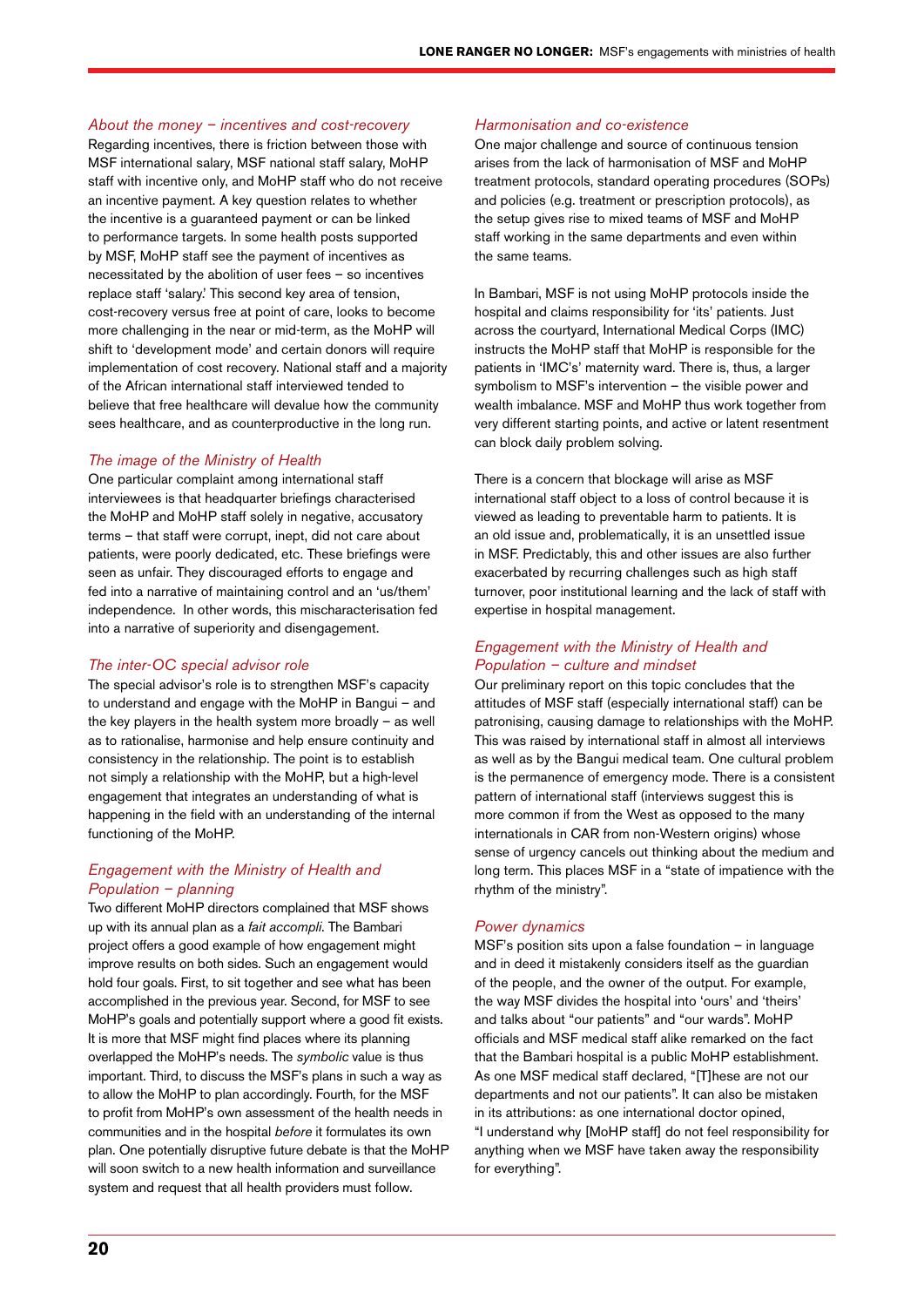#### *Urgent public health: MSF identity and its role and responsibility in CAR*

The call to address '*urgence structurisante*' arises because the humanitarian health context places CAR in a special category. The MoHP can be characterised not as a system with gaps – a phrasing that might apply even in impoverished states such as Sierra Leone or DRC – but by the scope and depth of the absence of a system. The result is that to save lives and alleviate suffering, a purely humanitarian health focus on individual patient care is likely less effective at reducing morbidity and mortality. How should MSF think about responsibility that comes (or not) with the weight of MSF's health expenditure in CAR? What is MSF's identity in CAR?

#### *Quality of care vs technology vs sustainability*

High quality of care is often mistaken for the use of high-level technology, and often justified on the grounds of ethics – that it is unethical to provide a lower treatment unless forced to do so. MSF need not declare one policy on the matter – but in CAR there should be clear context-specific direction.

#### South Sudan

#### Projects and approaches

South Sudan has been affected by a devastating conflict that has displaced millions since 2013, and caused massive mortality linked not only to violence but also to malnutrition and disease outbreaks. A new unity government offers some hope of stabilisation, but the country is still *de facto* split into areas controlled by government and opposition groups. The fundamental issue faced by all health actors is the extreme weakness of the health system and the MoH. Nearly all health services in the country are functional because of international support by either humanitarian and/or development actors.

MSF OCA presently directly manages two hospitals, in opposition-controlled Lankien and in the Bentiu Protection of Civilians IDP camp, as well as a sexual and reproductive health clinic in Bentiu town. In Leer, it directly manages a primary healthcare clinic (PHCC) including an emergency room in the town as well as community-based medical care (CBMC) points in surrounding areas. And in Mundri, it established and runs the emergency room at the town's PHCC, directly manages an entire PHCC in the village of Kedibe and supports five CBMC sites. While Mundri is relatively new (2017), the other projects have been operating for a very long time: MSF has been in Leer and in Lankien since the 1980s and 1990s respectively.

In contrast to many other countries, MSF's chosen mode of operating in South Sudan is strongly 'substitutionist'; that is, it has established its own independent facilities and funds, and manages and operates them itself alone. Nowhere does MSF OCA use a common modality in other settings: 'partnerships' where MSF works inside an MoH facility, paying incentives to MoH staff, supplying medicines and

logistical support, and providing clinical supervision and *de facto* management. However, MSF has been more open to doing so recently in South Sudan, as shown by its presence inside the MoH facility in Mundri.

At national level, MSF has more or less constant engagement with the MoH but most commonly this seems to be on regulatory and administrative issues. At local level, engagement with the MoH varies widely. It is greatest in Mundri, and there are connections in Bentiu with the MoHrun hospital and involvement in MoH-coordinated outbreak responses from time to time. In Lankien the MoH is not formally present at all, although there is a county health director connected to the opposition.

#### Views of the Ministry of Health

All MoH officials we met with reported positive perceptions of MSF as an essential provider of health services and as a critically important partner: "as a brother", "as family", "as a strong partner". Most often, officials spoke of the importance of MSF as a site for referrals of urgent and complicated cases and for outbreak response.

In all locations, MoH interlocutors see their own priorities as being to restore basic functionality to the services they manage, especially at the primary level. One MoH interlocutor described his requests for MSF as: "respond to emergencies but don't leave too soon afterwards"; "stay in secondary care rather than primary"; and "expand your programs by opening up to international donor funding". This is notable insofar as, while MSF might see its role as 'substitutive', the MoH seems to see MSF's role more as 'complementary'.

Underneath all the gratitude and appreciation is the understated but unmissable resentment of health officials at being so dependent on external assistance. Said one: "I have no capacity to do anything: no HR, no supply, no anything". And, on occasion, their pride at being able to build up their own services themselves: "Before the crisis, this hospital was one of the best in Upper Nile. Due to the war, in 2016, it was just a PHCU really. In 2018, after some development, we got it to PHCC level. And in 2019 up to today, we moved somewhere to calling ourselves a hospital again".

#### Issues

#### *Seeing connections and building on them*

The overall impression is that MSF perhaps has more connections to the MoH than it realises or explicitly values. There was a notable contrast in the way that MSF and MoH staff spoke of their engagement with each other. MSF international staff tended to view it as minimal and as not particularly important for their main focus – immediate clinical outcomes. MoH staff, on the other hand, tended to view MSF as playing a crucial role over the long term, both for patients and also for the system as a whole. MSF national staff tended to hold mixed views, and were critical of both the MoH's inadequacies and of MSF's blindness.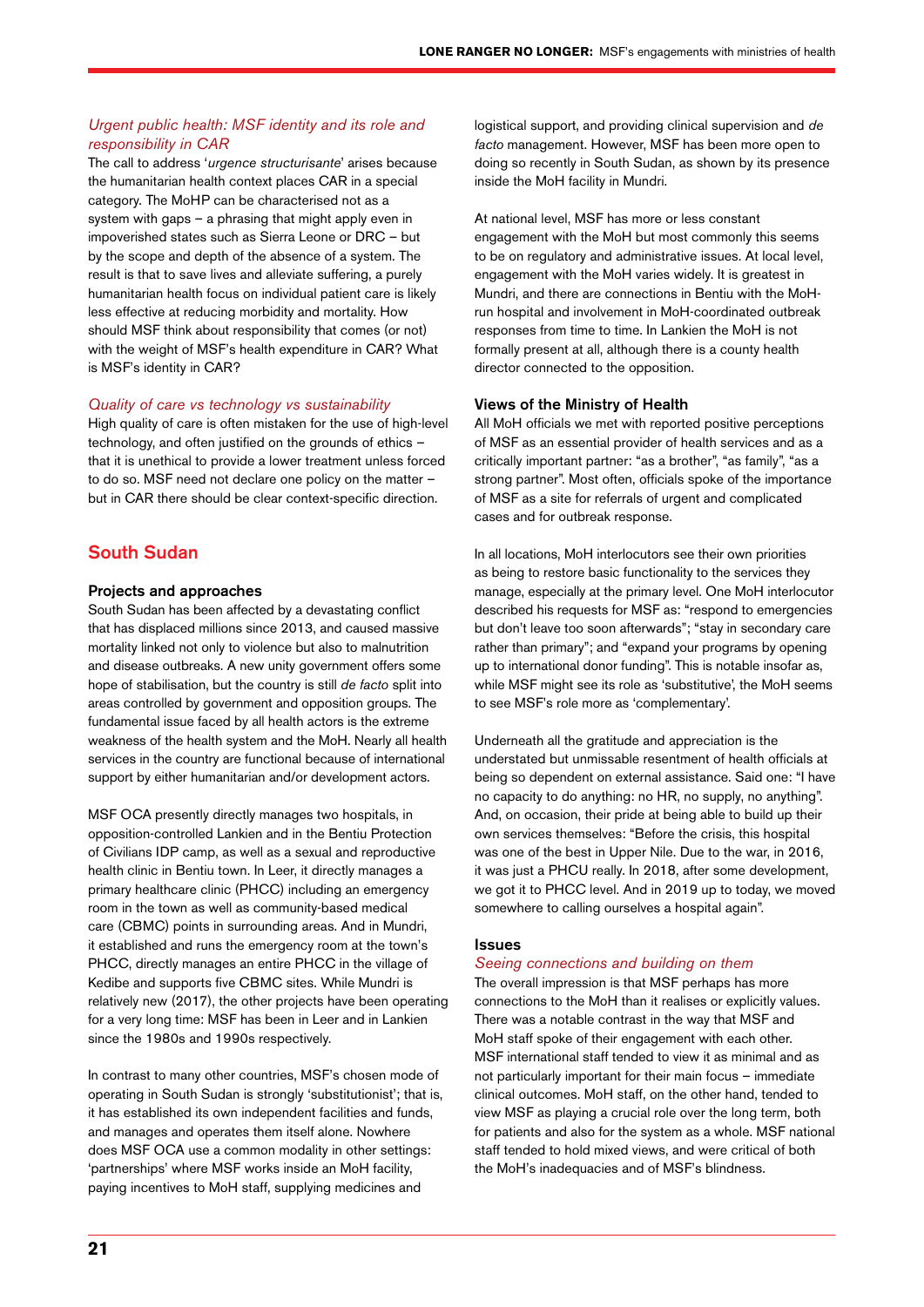Partnership programmes between MSF and the MoH do not seem to be needed at present in South Sudan, given the government's focus on primary care and the presence of many international actors supporting it at that level. This may change in the future, if MSF chooses to focus more on primary care and/or if MoH seeks to re-establish services in zones of MSF presence, such as Leer and Lankien.

MSF could consider the many different ways that it could help the MoH boost its own capacity, without redirecting all of its programmes. For example, MSF could designate a 'good neighbour' policy in relation to any MoH facilities adjacent to its own, whereby it agrees to assist such facilities whenever it can, by loaning staff or equipment on occasion, or by covering emergency ruptures. Or it could make efforts to strengthen the linkages and network between MoH-run primary level facilities and MSF-run secondary level facilities. Or it could extend training opportunities to MoH staff in neighbouring facilities, whether informally (such as between individual clinicians on specific technical skills from time-to-time) or formally (through the MSF Academy, discussed later).

#### *Making longer-term plans*

MSF has a long-term commitment to South Sudan and has made longstanding contributions to its health system, and yet it does not seem to think or act like it. Rather, MSF staff seem to feel that they are in eternal 'response mode', and that there seem to be few pathways out while the system remains weak. For example, in several locations, people spoke of international medical staff always getting drawn into frontline clinical care roles, even when they are supposed to be acting more like consultants.

MSF is already taking some steps towards making longerterm impacts and could develop these. Despite MSF fears that any long-term orientation will come at the expense of the immediate, these steps seem to be both helping immediate patient care and safety and strengthening the health system.

Both Lankien and Bentiu are presently in the middle of an infrastructure improvement push, such as new maternity wards and operating theatres. And all MSF missions in South Sudan will this year launch the 'MSF Academy', which aims to provide some 70 nurses' aides with more formal training in order to help them progress towards becoming qualified nurses, thanks to accreditation by the Nursing College and the MoH.

Greater investment in South Sudanese nationals would seem to be a major way for MSF to both achieve its immediate aims and make a contribution to the country's future. While the number and quality of facilities providing medical and paramedical training is still low, there are an increasing number of graduates from them, as there are from schools in neighbouring countries. Some are now finding their place in MSF's ranks and working their way up – and will need the organisation's support to go even further.

Of course, events may intrude that disrupt or destroy the best-laid plans for the future. But this is not a reason to avoid planning.

#### *Coordinating and aligning with the system as it builds*

In such a fragmented health system as South Sudan, MSF could consider further what contributions it makes to this state of affairs – and avoid actions, if possible, that add to that fragmentation. In particular, MSF could consider a greater degree of alignment with the MoH on both policies and protocols as the MoH develops.

While most of MSF's projects in South Sudan have been in place for a long time, it still wishes to remain open and able to respond to new needs. This means that MSF does still need to consider how it hands over and closes projects. And this point was raised by several MoH and other interlocutors, in particular in reference to recent project closures.

One prerequisite would be that MoH and its partners take up the provision of salaries and/or incentives to staff and the supply of essential medicines to the facility that MSF is leaving. This is feasible with a certain period of notice to allow them to integrate it into their planning (reportedly: 12 months). The level of MSF salary compared to the salaries of MoH staff and to the incentives they receive from other health actors is a major consideration in this. The choices here are difficult: any attempt to align MSF salaries to the (low and falling) incentive level of the MoH's partners would likely cause major labour issues, but not doing so would likely cause a massive drop in payments after an MSF handover and therefore staff flight.

An additional consideration is the extent to which MSF's services align with the overall health strategy of the country and its model for distributing the delivery of healthcare services between the different levels of the health system, such as between PHCCs and county hospitals. South Sudan has a detailed and well-designed Basic Package of Health and Nutrition Services that outlines the specific services to be provided at community outposts and at clinics. An MSF clinic that returned to MoH management would only provide the services, and receive the resources, that it is supposed to under this policy.

This then requires a degree of discipline from MSF to broadly stay within the bounds of MoH policy – to not turn a PHCC into a county hospital, nor to add too many services that a facility is not supposed to have. This can be difficult as teams will often seek to intervene wherever needs arise and will therefore find it difficult to limit their facility and services.

#### *Confronting political failure*

The root causes of the problems faced by all health actors in South Sudan are political – in particular connected to the prolonged lack of state investment in health and the health system. Government spending on health is a derisory 1.2% of its national budget, which explains why institutions are so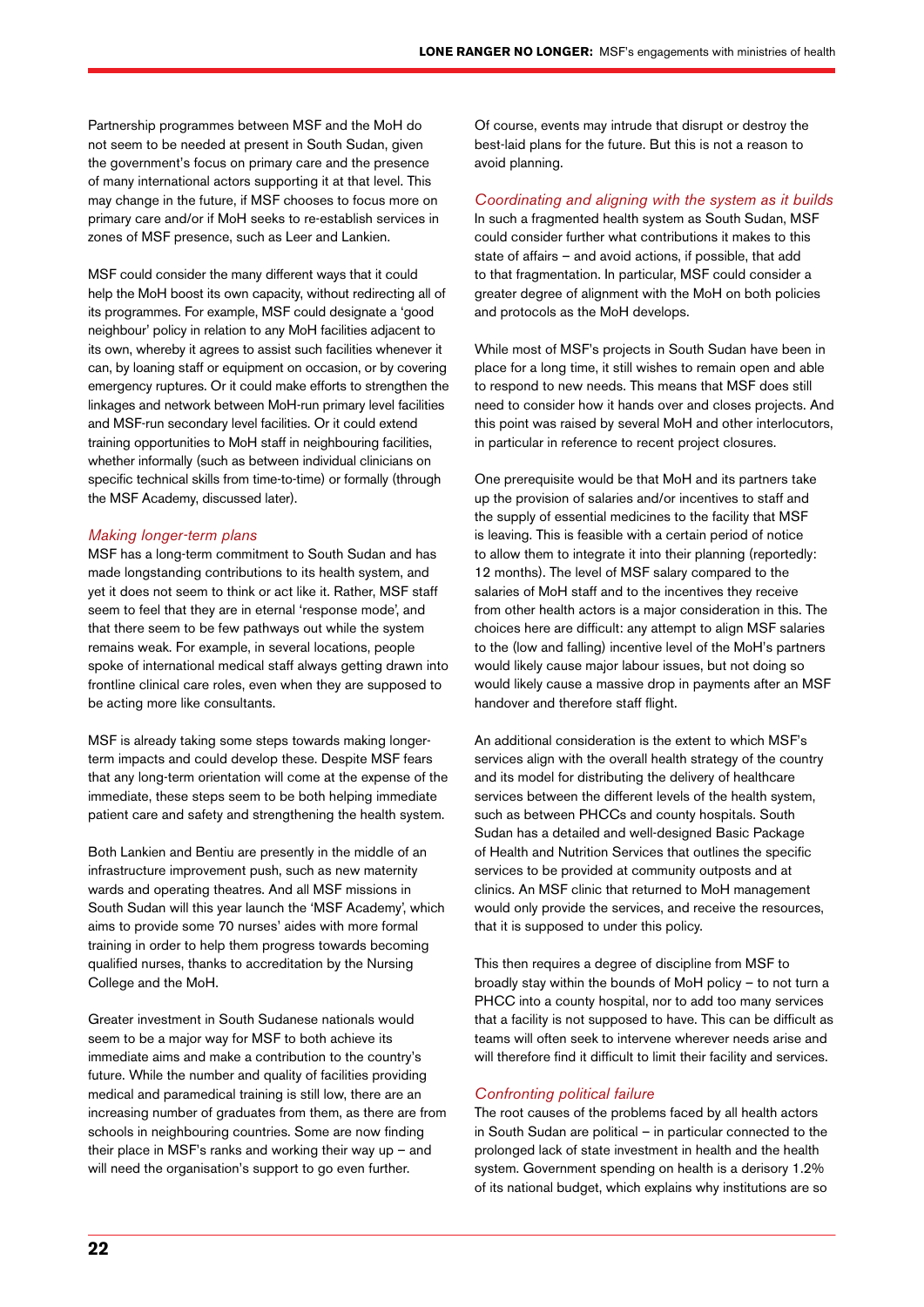weak. Several health actors spoke of conflicts of interest in the MoH, which is responsible for coordinating the system, but which also does not want international partners sharing too much information with each other or speaking with a common voice.

In order to stabilise zones of excess mortality, humanitarian health actors need either infinite resources or a public health system that can serve as a guarantor of bare minimum service levels. This absence of a stronger state sector leads humanitarians to a set of challenges about working over the long term, which they never intended to have to face. (The problem is mirrored for development actors: "This is so far from development, this is humanitarian-plus", one key informant told us.)

Many actors are pushing for greater coordination. MSF could usefully support and participate more in the effort to improve state investment, performance and coordination within the health sector, in addition to what it is already doing. In the first instance, better coordination will improve overall health system strength and therefore improve health outcomes. Secondly, the distinction between 'humanitarian' and 'development' is hopelessly blurred by the reality of this context and many actors of whatever stripe are operating similarly. Thirdly, humanitarian suspicion of aligning too closely with development actors is inoperable in this specific context – as the problem here is not an excessively close relationship between government and development actors at the expense of humanitarians or of populations, but rather conflictual relationships between government and international actors. Finally, given that development actors in South Sudan are just as likely to suffer from difficulties with government as humanitarian ones, cross-sector solidarity will be key in pressuring the government to respect its international partners and take up its proper responsibilities to its people.

#### Myanmar

#### Projects and approaches

MSF operates across diverse operational contexts in Myanmar, with a varied set of needs, and a diversity of approaches. Across all however, albeit to a varying degree, there is now some sort of collaboration with the Ministry of Health and Sport (MoHS).

In three cases – Yangon, Shan, and Kachin – this includes cooperating at both the local level and with the national MoHS programmes for TB and HIV. In the north, the programme has mostly focused on HIV patients, with MSF being one of the largest providers of HIV care. MSF is now in the process of transferring this programme to the decentralised National AIDS Program, including patients on treatment for co-infections such as hepatitis C, TB, and MDR-TB. In late June 2019, MSF closed its clinic in Insein, Yangon, which had been running since 2003, and served

over 17,000 people. The focus is now on handing over the services entirely, eliminating any duplication of services, and building a stronger collaborative relationship with the MoHS.

In two locations in Rakhine state, MSF provides mobile clinics, primarily for the persecuted Rohingya minority but also for members of the Rakhine Buddhist ethnic group. These are *de facto* under an MoHS umbrella as part of a locally-negotiated situation that gave MSF better access without compromising programme independence. In all cases, a position that is open to collaboration with the MoHS is seen as critical to achieving the mission's desired health outcomes.

MSF has been present in Myanmar since the early 1990s when the country was still under military rule. Later in the 2000s, MSF started to scale up programmes in the north and east of the country to treat HIV and TB patients. The motivations were mixed. On one hand, there were certainly unmet humanitarian needs. But, on the other, the motivation was also strategic – to demonstrate MSF neutrality to the government and to dispel suspicion of MSF being pro-Rohingya, and thereby gradually expand access in Rakhine. As the conflict in Rakhine escalated in 2012, the relationship with the government became increasingly tense. This was while the HIV and TB programmes had already expanded considerably and would soon need to be handed over to the government for reasons of financial sustainability. The differing contexts in northern Myanmar and Rakhine state thus pulled MSF in different directions with regard to its relationship with the government.

#### Views of the Ministry of Health and Sports

A major limitation of this case study is that we were unable to speak with anyone from the MoHS – one appointment had been set up, but was cancelled at the last moment, and the delicate nature of the ongoing negotiations with MoHS made it harder to get other appointments.

#### Issues

#### *'Leaning in' in the north*

The orientation was described as a process of 'leaning in' to the MoHS, of recognising the need for collaboration and complementarity, at least where possible, rather than a substitution approach.

The transfer of HIV patients has made building a good relationship with the MoHS all the more necessary: "If we want to transfer our patients to MoH[S], this is only possible if we strengthen the MoH[S]". MoHS staff have been sponsored for an international conference and training abroad, and plans were underway to organise a joint TB symposium. This has reportedly made a significant difference to MoHS's perceptions of MSF. Staff also reported that they had increased their efforts to meet with MoHS – "This helps relationship building".

It was important to start collaborating and to identify the gaps and capacities early on, not only when the need arises.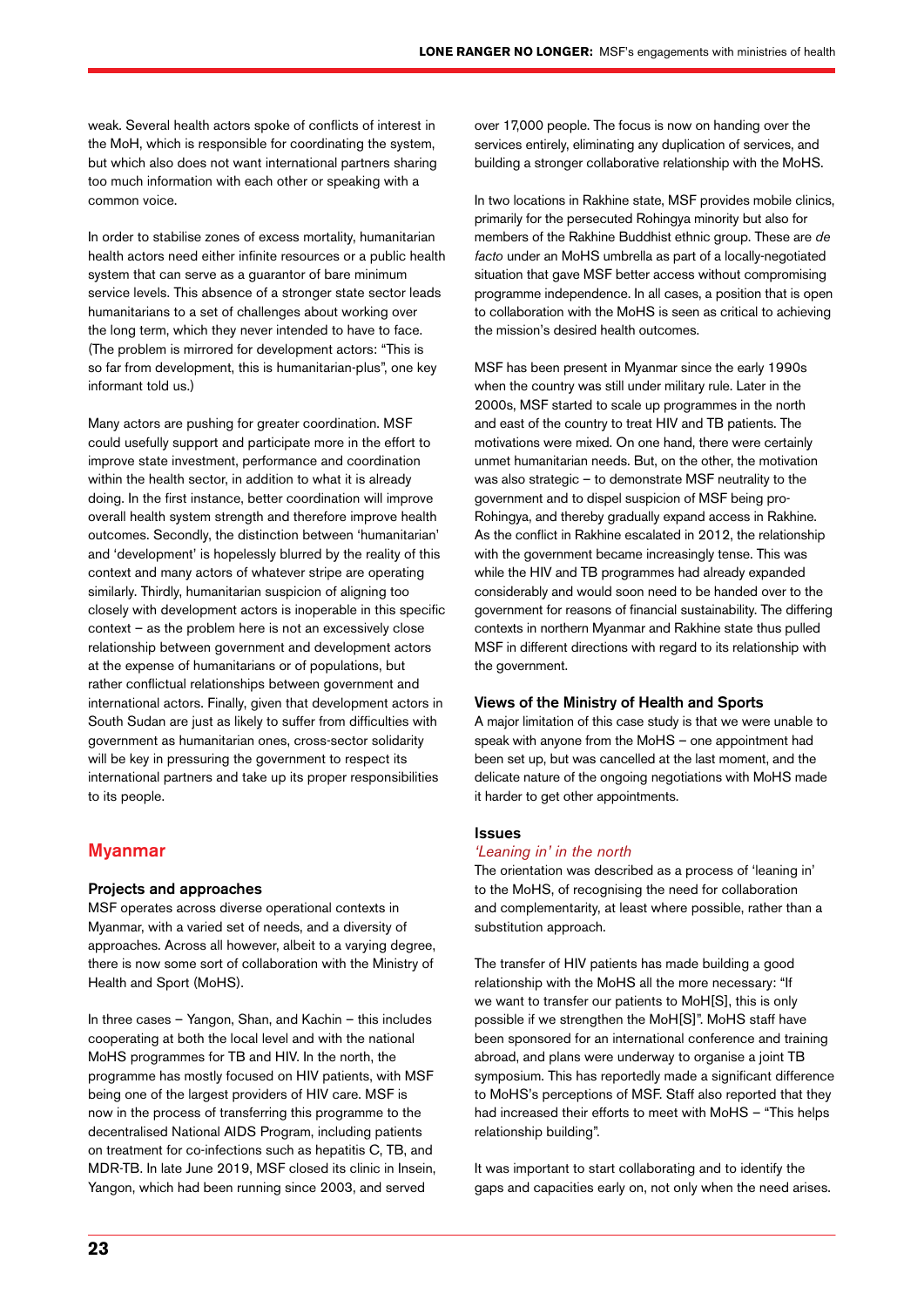A culture of sharing and collaborating needs to be cultivated – organising meetings together, and sharing data, learning and experiences. "Otherwise", as one project coordinator put it, "it's like trying to climb a tree from above."

#### *Cultural sensitivity and the role of national staff*

Having more national staff seems to be beneficial from the perspective of engaging with the MoHS. National staff are able to pick up on cultural nuances – for example, not to introduce a sensitive topic in a big meeting as that is likely to embarrass the official in public. Another staffer mentioned that earlier all letters to the MoHS were written in English, which often irritated the MoHS. One rather startling point made by one of the staffers was that the reason letters used to be written in English was because MSF international staff didn't trust the national staff, but others say this was representative of a particularly idiosyncratic moment in MSF history, and now the situation has changed. National staff echoed this, saying that there is now far greater trust and respect between international and national staff. Leadership is of clear importance in shaping these situations.

As of recently, the Yangon office has appointed one person who works to liaise, guide and coordinate the relationship with the MoHS – a national staff member – keeping in line with the MoHS's preference for dealing with national rather than international staff. This was attributed to both language and cultural factors. The national staff interviewed almost unanimously pointed out that having greater engagement with the MoHS through national staff is key for building stronger relationships – particularly as it enables a more informal set of interactions and relationships.

#### *Quality of care*

The transfer of HIV patients to the National AIDS Program shows the importance of considering issues of quality of care.

It is important to take the capacity of the MoHS into account, and to tailor programmes accordingly, even if one of the implications might be a reduced quality of care. For example, this could imply using MoHS protocols in certain situations. While this could run the risk of compromising the quality of care, in the long run, it enables a more sustainable programme for patients, and makes the transfer easier and less burdensome for the MoHS. "Currently MoHS feel like we are dumping patients on them and even the patients are reluctant to be under MoHS."

#### *System strengthening*

MSF has shown a growing interest and awareness of the need for health system strengthening, identifying the following priorities in Myanmar: HR; infrastructure; service delivery; and health financing. A number of health system challenges were also identified, including: availability and distribution of inputs; weakness in key functions; and lack of oversight, leadership and accountability. However, it is unclear what course of action, if any, MSF would be engaged in to address these needs. Some steps might include staffing appropriately, so

that there is capacity for meaningful engagement with MoHS; developing 'smart' or 'strategic' points of contact; and being clear on messaging on key issues, enabling a timely MSF input if and when an opportunity arises.

Programme design should start by identifying the gaps and needs of the MoHS. In this case, one of the key issues is around HR, both in terms of trained personnel and allocation of human resources, and system management. The knowledge and experience of MSF should be used to address this gap through, for example, training of staff and facility planning. MSF, however, has predominantly been providing infrastructure support in terms of the construction or renovation of an existing facility or technical support equipment. "The gaps that we are struggling with are also the same gaps in the ministry as well, such as human resources".

Another way of thinking about this is to consider whether MSF can strengthen the health system by demonstrating and showcasing its strategies, models and ways of working. Equally, it is worth pointing out that there certainly have been improvements in MoHS's own capacities. MSF is increasingly treating populations at the margins – in stronger health systems, this is probably where humanitarian actors should be placed. This is already a huge change from earlier years, where MSF was the largest provider of HIV and TB care.

#### *A compromise approach in Rakhine*

In Rakhine state, most of MSF's activities have centred on providing primary and emergency care through mobile clinics, under the *de facto* umbrella of the MoHS, to facilitate access and acceptance. "MoHS had their logo, but we were essentially running the clinics, because we had the staff and supplies." MSF "has had to compromise heavily on the principles of independence and impartiality in order to operate in Rakhine". For example, project locations for both regular and emergency interventions were often chosen by authorities, and not always based on medical needs. MSF was also not allowed to conduct independent needs assessments. Further, by working in the IDP camps for Rohingya people in Rakhine, MSF could be seen as legitimising the segregation strategy of the Rakhine government.

Concerns about neutrality and impartiality in the areas of Rakhine state close to the capital of Sittwe have somewhat changed now because of the shift in the conflict dynamic. Earlier there were concerns about 'balance', that is, that MSF was asked to balance its operations between Rohingya and Rakhine, regardless of assessed needs. Now with the intensification of conflict between Rakhine separatist groups and the government, there are significant humanitarian needs to be met on both sides. "Even if MoHS agrees to send us to only Rakhine areas, that's okay, because humanitarian needs are pressing and urgent".

In contrast, in Maungdaw in northern Rakhine, only a few humanitarian actors have access. Here the main motivation for MSF's continued presence seems to be to provide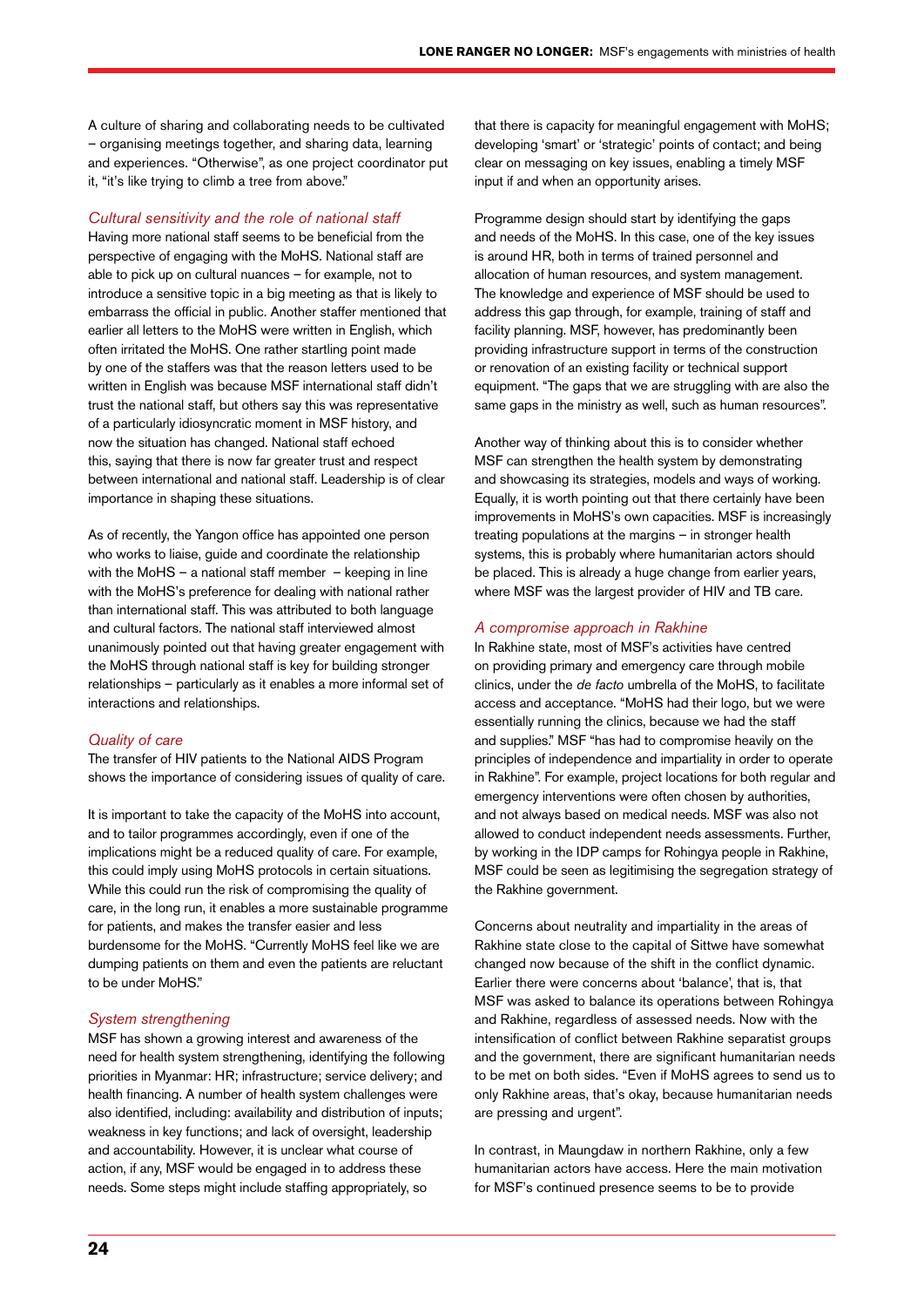medical care, but also to 'bear witness'. The calculation is different from around Sittwe: because MSF is one of the few NGOs allowed and owing to the ongoing humanitarian needs, there is a clearer justification for their continued presence. Here, MSF has also started some 'low-profile' activities, such as training of 'local health educators' with basic first aid skills, allowing them to deliver basic consultations for local people. These activities are now also expanding, and MSF seeks to make them more significant.

However, there were significant differences of opinion within the MSF team on this compromise. One argued MSF should take a much more vocal stance against the government: "The MoHS continues to restrict access to NGOs. We are all just waiting here for approvals. It would be better to make a huge fuss and withdraw if the situation continues like this for much longer, especially since access has barely increased in the past seven to eight years". However, a distinction was nonetheless made between Maungdaw and Sittwe – in Sittwe, there were other organisations that could pick up some of the load, but in Maungdaw, MSF was one of the very few, justifying therefore its continued presence, despite restrictions. In contrast, others argued: "We have to continue to negotiate access, slowly get as much as we can, and gradually increase our programmes. Moreover, in [Maungdaw] we play such a critical role of bearing witness that we cannot withdraw".

#### *Handling policies of exclusion*

A key issue in Rakhine was the referral of patients. Sittwe General Hospital has had, for years, a policy of discriminating against Rohingya patients, by putting them in a locked ward, and denying them adequate medical care or support. It has been challenging for MSF to get access and check on patients in this ward, making it harder to follow up. Rohingya patients are often terrified of being referred there, even to the point of refusing treatment. MoHS would like to see greater contributions to Sittwe hospital by MSF, but currently this has been limited. More than a dozen organisations and donors have offered support, resulting in a morass of poor coordination and planning. This has also made it harder for MSF to assess its contribution and respond accordingly.

This issue of referrals to government facilities has also become easier with the change in conflict dynamics, with growing needs among the Rakhine population as well. A significant development in this context is the plan to set up a fixed clinic in Sittwe, or to support an existing health clinic. Rehabilitation of the MoHS clinic in Sin Tet Maw has now been approved, and is soon to start. The plan is to provide MSF staff and all the components required to turn it into a fully functioning rural health centre that is open to the entire population. "The idea is to also piggy back on already existing ideas the MoH has in a way that it ups their profile and reputation."

Presence is also seen as the best way to tackle any exclusion issues that may arise. "It's hard to say that Rohingya are excluded from health infrastructure, if that health infrastructure is basically non-functional." In the event that patients are

blocked from access, MSF would seek to use its local community network to negotiate access. It should also be noted that Rakhine and Kaman populations in the area also have poor access to health facilities.

#### *Perceptions of MSF*

MSF's long operational presence and demonstrable track record has earned it a good reputation. Some of its pioneering treatments have played a catalytic role, and this makes MoHS take the organisation seriously. "People know us" was heard frequently, as was the paradox of MoHS being suspicious of MSF for being pro-Rohingya, yet at the same time recognising MSF as delivering technically sound programmes.

MSF is also perceived to be hard to hold to account because of frequent staff changes. "MoHS also finds us more difficult to deal with, compared with other agencies, because it is less willing to bend to their demand." One example cited was that the local authorities had asked for the opening of a new mobile clinic. MSF said it would not be able to do it, because it would only treat 10-15 patients, whereas another healthcare provider was willing to take it on. More broadly, while the government is concerned with its international reputation, this is only up to a point – it is becoming more confident in placing restrictions on international staff. For MSF, this has meant a massive reduction in international staff – while there used to be 90 staff, there are now only 25. MSF adjusted over time by shifting responsibilities to senior national staff, increasing length of contracts for international staff, and placing a greater focus on humanitarian training.

#### *A nuanced approach to government*

One of the issues for MSF is that lines of command and jurisdiction are not clear, change often and thus are hard to navigate. It is often unclear which ministry should be negotiated with, and at what level. Within the ministries, there is also a strong culture of fear – many within ministries are reluctant to take independent decisions for fear of what superiors may think. The military continues to have significant control. Having a good relationship with the MoHS thus does not necessarily mean that there is a good relationship with the state.

The relationship is good enough for MSF to have a seat at the table and join common platforms on issues such as HIV. But MSF does not always have access to higher level platforms, which deal with a broader set of medical issues at the national level. However, this is not unique to MSF – even large international development actors, for example, do not have such access. Further, MSF senior management said that the government engages when it is clear on its strategy – but this does not always align with MOHS planning cycles. This also makes it difficult to integrate with the national programmes.

Yet neither is the government a monolithic entity and there seem to be a considerable number of concerned individuals within the MoHS. Recognising this, the mission is reportedly trying to take a more nuanced approach to government.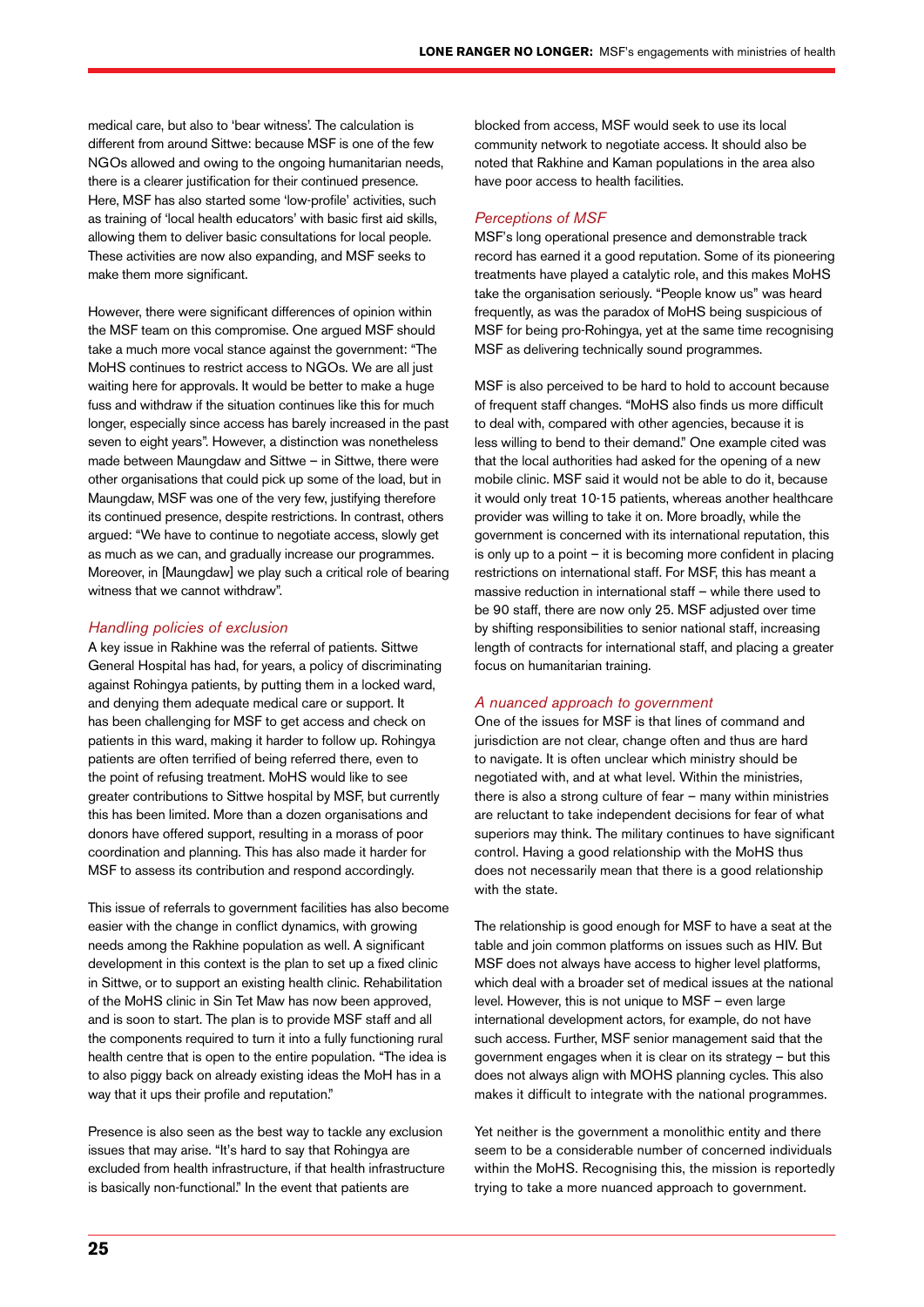### 05 **Discussion**

Our analysis and case studies demonstrate that MSF has a wealth of lived experience in terms of working with MoH, including both successes and failures, and yet has not addressed this relationship by placing it at the level of a key strategic concern. Nor has MSF taken the opportunity to capture, reflect and then build upon what it has learnt. Three areas stand out in particular:

- $\blacksquare$  the need to promote a deeper, more strategic and deliberate engagement with MoH
- $\blacksquare$  the need to nurture a more collaborative and supportive mindset and skill set in those programmes where it works in partnership with MoH
- $\blacksquare$  the need to recognise its responsibilities to the longterm health of the people it serves.

#### Promote deeper engagement with ministries of health

Saving lives and alleviating suffering will almost always depend upon MSF establishing a respectful and productive relationship with MoH. This holds true regardless of the specific programme choices it makes – that is, whether it partners with the MoH at project level or not, it will always need to engage effectively with it.

This "connectivity" requires attention to the fundamentals of the relationship. **It is states that are the duty bearers for respecting and fulfilling their citizens' human rights, including their right to health, and so states will always be the primary engine of public health.** When they do so properly, this is a good thing.

It is also true that states are often the principal cause of humanitarian crises and health needs, and their political choices determine how severe those needs are, how they are distributed, who receives assistance and protection, and who does not. Even within relatively functional and legitimate states, health systems can often work to exclude and discriminate – and even more so during conflicts and other crises.

Given this, humanitarians can often find, or place, themselves in *de facto* opposition to states. This applies strongly to Médecins Sans Frontières, whose very name implies 'doctors against sovereignty'. Famously, MSF holds dear a certain

"ethic of refusal",28 in which it "rejects the logic that divides humanity into those who may live and those who must die".<sup>29</sup>

But 'refusal' should not be mistaken for a call to side-step or escape the state and its central role in both causing and resolving humanitarian crises. Neither the principle of neutrality nor independence suggest such "state-avoiding" orientations. Rather, navigating this tension requires principled engagement with states in general – and health authorities in particular – through negotiation, advocacy, networking and relationship-building.

While the necessity of engagement seems well accepted by MSF when it comes to negotiations with the political or military components of states and even armed groups, our study finds that it does not yet seem so well accepted in relation to health authorities. And yet deeper engagement with health authorities offers significant opportunities for MSF to save lives, alleviate suffering and protect human dignity in the near (and long) term via the expansion of access to healthcare.

Perhaps the most illustrative example we found of this was in Myanmar. Here, the state has persecuted the Rohingya minority for decades, culminating in 2017 when more than 700,000 people were forced to flee the country. MSF is addressing the enormous health needs of those who remain – and is doing so in partnership with the MoHS. Joint MSF-MoHS teams visit the IDP camps and provide relevant health services together, because this mode of working stands the best chance of gaining government authorisation and building acceptance among all communities. Elsewhere in the country, MSF works closely with the MoHS to provide HIV, TB and other medical services to various groups of vulnerable people, and in Yangon it is in the midst of handing a large cohort of patients into the care of the MoHS. Negotiation and engagement has been a constant, careful and highly nuanced process, full of compromises certainly, but also full of meaningful collaboration. The same applies, in differing ways, in Sierra Leone, South Sudan and CAR, as well as many other examples we heard of.

Several key points stand out for us to guide MSF's relationships with MoH.

<sup>28</sup> Orbinski J. The Nobel Peace Prize speech. Geneva: MSF; 1999. 29 Bradol J-H. The sacrificial international order and humanitarian action. In: The shadow of just wars. Weissman F, ed. Ithaca, NY: Cornell University Press, 2004: 9.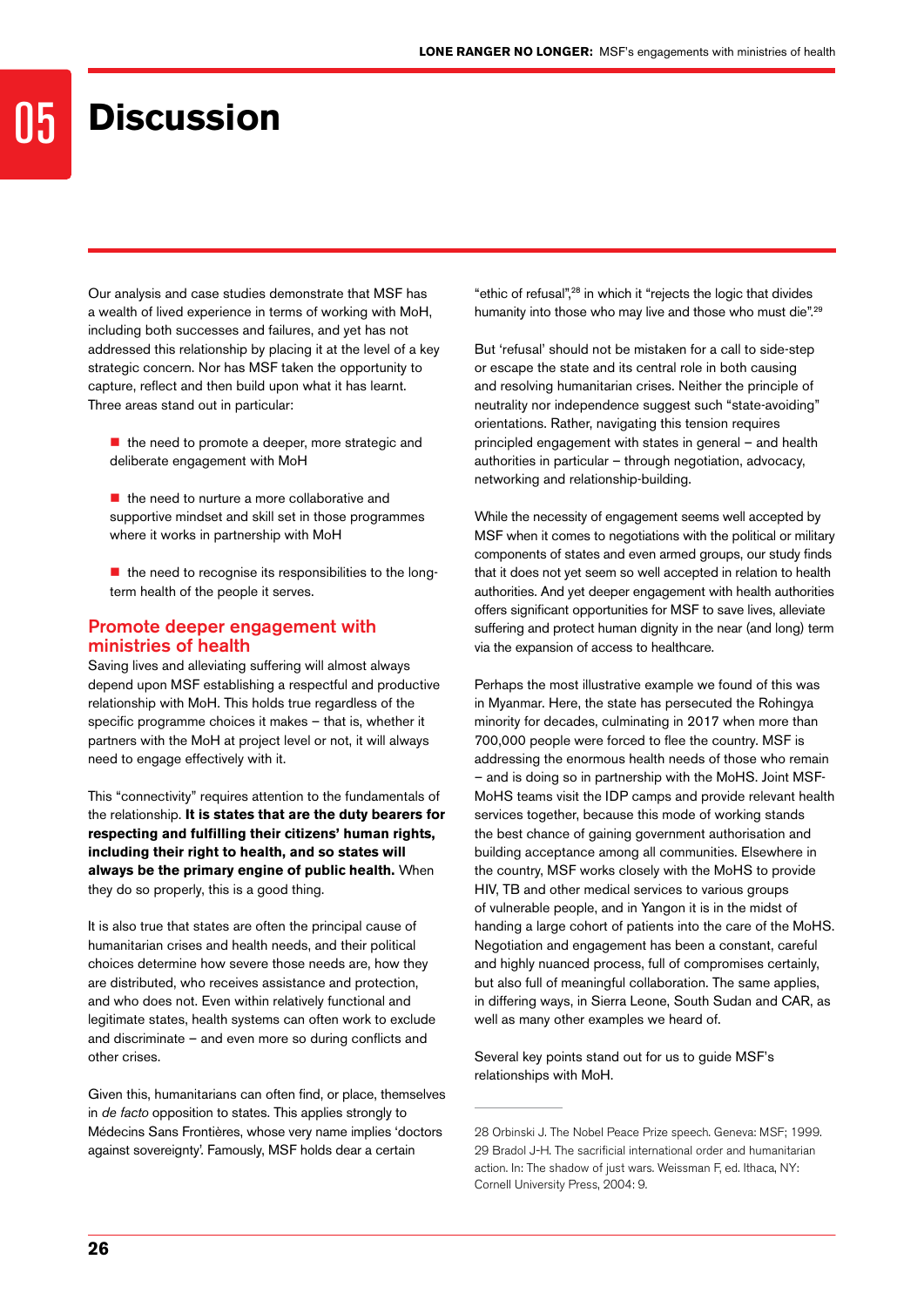#### Accept and adapt to government coordination in humanitarian response

Government leadership in humanitarian response is an established principle and an increasing practice. At an elemental level, MSF's relationship must begin with respect. The relationship cannot be founded upon an MSF pride in its superior capabilities or moral legitimacy. We saw this leadership in all four cases, including in South Sudan and CAR, where government resources for health are the weakest in the world, and heard many other examples, such as the Ebola responses in West Africa and DRC. The central role of governments in coordinating their national responses to COVID-19, including in humanitarian settings, provides further confirmation, if it was needed. And yet more confirmation is provided in the calls by many within the humanitarian community, in the wake of a global upsurge of anti-racist campaigning, to 'decolonise aid'.

Humanitarian and emergency response systems will continue to integrate in the future. MSF has found it hard to participate as a 'junior partner' within government-led coordination systems, even when there has been no other role available. Striking the right balance between working under a wider umbrella and conducting appropriate advocacy when the responses were not so effective or respectful of communities has also proven difficult. It will need to find a way (or ways) to do so.

MSF should see a greater government role in responses as an opportunity – in the first instance, to meet a greater part of the needs of people in crisis situations. And also to increase the relevance, quality and impact of its own medical operations, through finding complementarities and collaborations with other organisations. In any case, we see no alternative for MSF other than to recognise this changing landscape and adapt to it.

#### See ministries of health as allies in opening humanitarian access

MoH have proven to be of great value in creating the space for MSF to work in the cases we examined and in other examples. Perhaps this is because of a shared belief that all medical professionals uphold the same fundamental values, or perhaps it is because MoH are often resource-starved and looking for allies of their own. It might help MSF to think of its work with an MoH not as collaboration with the regime, but as collaboration with the doctors, nurses and medical community of the nation in question.

Certainly, MoH work within limitations, and they can be as politicised, incompetent and self-interested as any government (or non-government) institution can be. But the openings that they provide are often critically important – and they should be recognised as central to how MSF negotiates access.

#### See engagement with ministries of health as a relevant method of 'localisation'

MSF has had an uneasy and at times defensive and sceptical approach to debates about localisation in humanitarian action.<sup>30</sup> In the context of the discussion on racism in MSF and humanitarian action, MSF urgently needs a more constructive approach to calls for localisation.

In part MSF's scepticism stems from the fact that the localisation debate has become increasingly focused on the role of national and local NGOs and ways they can be more effectively and directly supported. As MSF does not often sub-contract or work in partnership with local or national NGOs, it has not seen the calls for localisation as relevant to it. However, the original Grand Bargain commitment to better support national and local responders explicitly includes governments.

Improving how it works with and relates to MoH potentially provides MSF a lens through which to engage in localisation debates more constructively. MSF's position in relation to localisation could be framed around providing stronger and more effective support to local and national health authorities – both state actors and, in conflicts, with nonstate authorities in line with commitments to neutrality. Complementing that, through stronger community engagement, MSF could also commit to supporting people to hold states and other authorities more accountable for meeting rights to healthcare. A further way to accomplish this could be for MSF to build the expectation and practice of local stakeholders holding to account the provider of health services (in the future, the government), by ensuring that they can hold MSF to account in the present.

#### Expand advocacy for access to health

All of MSF's medical activities can be conceived as strategies for (re-)connecting people to the healthcare services they need. This will most obviously be through direct service provision, but also through impact on policy, conducting research that builds an evidentiary basis for more effective practices, and various approaches to advocacy rooted in its medical action.

We saw a number of effective examples of where MSF is advocating for change in healthcare policies and protocols – such as by demonstrating models of care for HIV and TB in Myanmar. And we see greater space for MSF to expand its advocacy for improvements to health systems, for example, in drug supply and staffing, in expanding access to excluded and vulnerable populations and, overall, for greater government investment in health.

MSF tends to default to substitution, arguing that national and local health systems are failing (drugs are not present

<sup>30</sup> For example: Schenkenberg E, The Challenges of Localised Humanitarian Aid in Armed Conflict. Barcelona: MSF ARHP; 2016.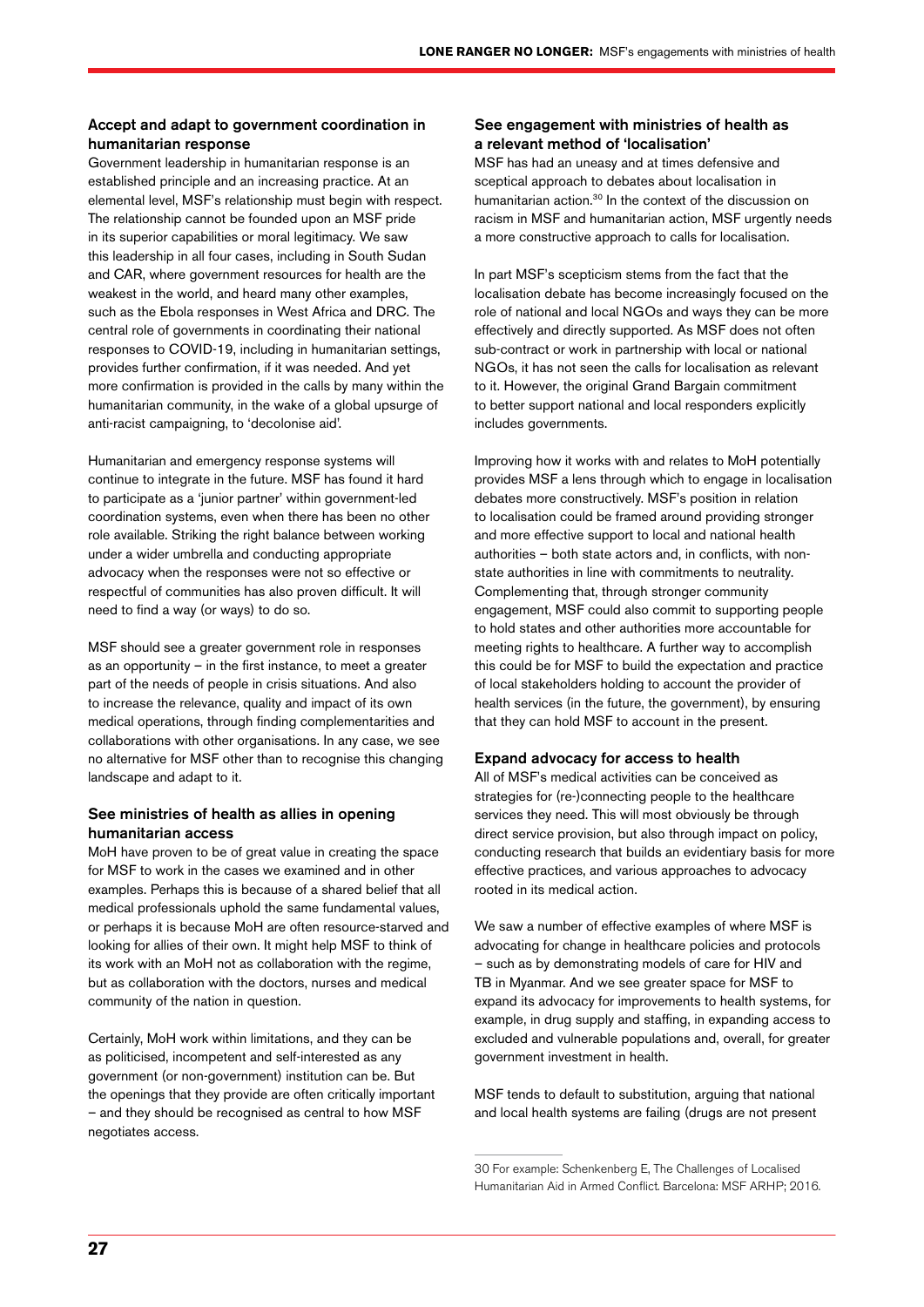in clinics and staff are not being paid) and that MSF needs to step in to provide and support services. This is often true, but MSF too often takes these failures as unavoidable and hence neither advocates for nor engages in attempts to fix or resolve the problem, particularly in places where it has worked for decades. MSF struggles to leave or exit support to facilities because of these failures but often is not doing enough to get properly engaged in the granular advocacy needed to tackle systemic challenges in areas such as drug supply and staff payments.

#### Enhance roles for national staff in engaging with ministries of health

The empowerment of national staff fits into an overall (and somewhat glacial) MSF policy shift, placing them in more senior leadership roles and tackling structural racism within the organisation. In all of our cases, the presence of MSF nationals conducting negotiations and engagement with MoH officials proved highly beneficial to MSF, either in addition to engagement conducted by international staff or instead of it. But we also often heard that nationals were being overlooked and underutilised for these responsibilities. Greater involvement of national staff would be a useful strategy to address the rapid turnover of international staff, and the negative effect this can have on long-term relationship building.

#### Clarify engagement strategies, objectives and responsibilities

MSF should view its relationship to the MoH as a key determinant in accomplishing its objectives, and strategise accordingly. Its present *ad hoc* approach reduces its effectiveness and causes internal confusion about its aims and approaches. The case studies found many examples of such shortcomings, and the cost in terms of zigzagging discontinuity, burned or rickety relational bridges, and poor outcomes. MSF needs to set clear strategies for itself in each setting, which specify what it is seeking to do with its relationship, and how it plans to carry this out. Specific suggestions arising from this study include the following.

■ *Stronger analysis* of health systems, MoH policy goals and the place of global, national and local health actors, and of MSF itself, in country policies, country advocacy strategies, and via specially commissioned reports and papers. This requires adequate resourcing.

■ *Clear definition of specific objectives* in engaging with MoH. Similarly, MSF needs a clear understanding, to whatever extent possible, of MoH objectives in engaging with MSF.

 *Clear definition of methods and approaches*. MSF should define how it intends to engage with the MoH, including how it participates in various coordination and technical bodies, and how it shares data, information and reporting. It should also identify potential collaborations and allies.

 *Monitor, evaluate and learn from engagement efforts*. Specific indicators to govern the engagement with the MoH should be added to the project proposals of coordination teams and used to monitor progress. Better monitoring and evaluation of MSF's engagement with MoH, including metrics and outcomes, will also help in building in-country institutional memory, which presently can be difficult to maintain.<sup>31</sup>

#### Develop a more collaborative and supportive mindset and skill set

MSF's engagement with MoH extends far beyond coordinating and negotiating with them. MoH are MSF's principal collaborators and partners in the delivery of medical programmes, and the entity it jointly manages hospitals with in conflict zones, builds treatment programmes for vulnerable populations, and runs vaccination campaigns and outbreak responses, among others.

There are many reasons why MSF enters into such partnerships and collaborations. Sometimes it is to enable access where the MoH offers the best (or only) negotiable pathway to a given population. **MSF also does so for strategic medical reasons too, because it believes such partnerships and collaborations will maximise medical impact, or more efficiently build upon the capacity that is already present, or provide the best outcomes in both the short and long term.** In case study countries we saw a number of specific motivations for such partnerships:

- $\blacksquare$  to add a needed but missing service to an existing, functioning MoH facility (Mundri, South Sudan)
- $\blacksquare$  to maintain and improve medical outcomes in specific essential services when an MoH hospital had been stretched beyond its capacity and resources by health needs (Bambari, CAR)
- $\blacksquare$  to lower crisis-level maternal mortality rates in the immediate and longer term through expanding and improving the coverage of health services (Magburaka, Sierra Leone)
- $\blacksquare$  to plan and implement the handover of patients with HIV to long-term MoH care (Yangon, Myanmar; and Zemio, CAR).

So partnerships are central to MSF's medical strategy in many contexts. But we see two main obstacles: one is

<sup>31</sup> The experience of working with an inter-OC special advisor in CAR indicates significant benefits arise simply from coordinating across OCs (e.g. not having four medical coordinations attend the most important committee meetings and then none in less important but nonetheless valuable committees).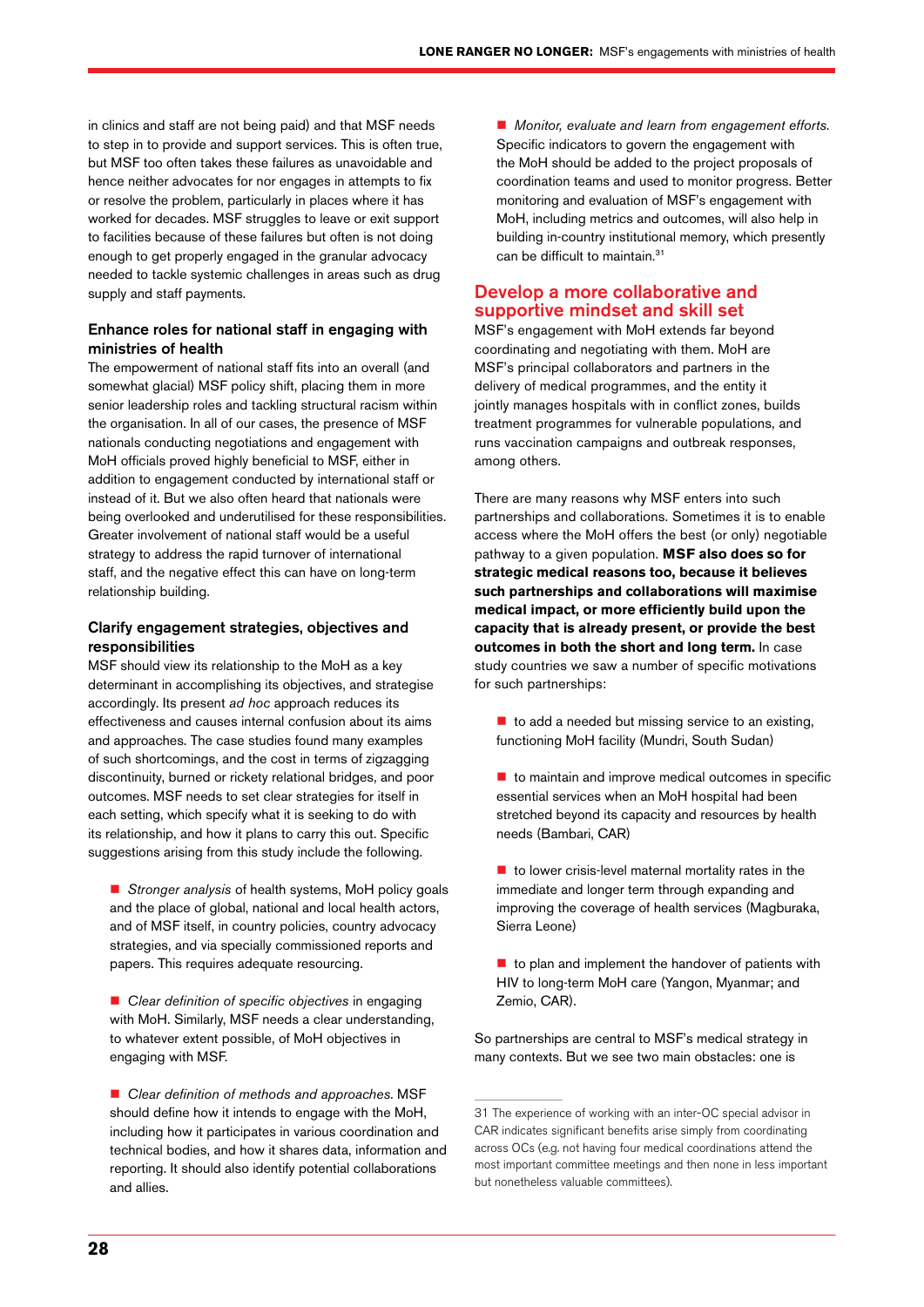connected to mindset – the way MSF thinks about and approaches its partnerships with MoHs; and the other is connected to skill set – the way particular components of these partnerships are conducted.

#### Value and commit to collaborations and partnerships as the norm

One of our interviewees argued forcefully that positive and respectful partnerships are a responsibility of MSF: "First, it is their country. MoH is first responsible. Our role is to support them." We would agree, although perhaps with a little nuance: our first role is to figure out how to best save lives and alleviate suffering through collaboration and support of MoH; and, secondly, to do it ourselves when the first is not possible.

In the four cases we studied, we found multiple examples of MSF teams trying to find the best ways to partner with the MoH on the ground, devising 'light approaches' or 'lean-in' strategies. But we also heard stories of MSF arrogance and paternalism – of doing its own thing without consideration for the effects it was having on other health actors or the health system as a whole.

MSF would do better to recognise the work that its teams are already conducting to support MoH – and to decide to value, build upon, learn from and improve these efforts. Collaboration and partnership are, and should be, the norm.

#### Define 'support'

We found many different interpretations across MSF about what the term 'support' actually means. For some, 'support' was intended to signify an effort to ensure delivery of medical services while also boosting the capacity of the MoH in the short, medium and/or long term. But for others, the concept of 'support' seemed to be more of a fig-leaf – a term to cover what was really an MSF project, led, managed and implemented by MSF, albeit inside an MoH facility. This needs to be clarified.

Firstly, if MSF launches a 'support' programme, it really should mean it as 'support' – that the lead role is being played by the MoH and MSF is backing it up in whatever ways are agreed. (We note that this is the default approach of the ICRC.)

Secondly, the language used to describe each support programme could be developed. We saw three different definitions of support in our case studies and in our analysis of the portfolio. Each has its own logic, and its own requirements in terms of approaches and ways of working – and so should be considered separately:

■ *technical assistance* – in a few instances, the term 'support' described something akin to technical assistance – for example, supporting the clinical training, coaching and supervision of MoH staff

■ *resource provision* – in most cases, the term was

used to describe situations where MSF provides medical supplies, logistical support, and incentive payments to MoH staff, as well as some form of supervision and/ or management – but still under MoH leadership at facility level

■ *management function* – in other instances, the term 'support' was used to describe situations where MSF stepped into a management function and so played a much more leading role, but within an MoH facility, and therefore still under an MoH umbrella even if there was little interaction with the MoH.

A naming convention or taxonomy could be developed for this to ensure all MSF staff understand the specifics of the 'support' concept similarly. The Yemen mission developed a system of graded levels of 'support', which could be adapted to other settings. The model differentiates six intervention types: donations only; donations and incentives; donations, incentives and training; remote co-management; onsite comanagement; and independent MSF management.

#### Question 'substitution'

MSF often characterises its interventions as falling into one of two modes: 'support' or 'substitution' (or 'replacement'). But, in practice, only one-fifth of MSF OCA programmes meet any meaningful description of 'substitution', and even then only in specific circumstances, such as refugee camps or contexts where there is no MoH present. More commonly, MSF works in an MoH facility replacing the MoH in specific components and roles, therefore mixing substitution at a point of care level with support at the project's strategic level. The choice to consider these hybrid programmes as examples of 'substitution', rather than examples of 'support', or even just 'partnership', suggests a problematic mindset that potentially undermines relationships with MoH.

Not all programmes need to be 'support' and there is value in MSF opening and directly managing its own health facilities, most notably in response to sudden-onset emergencies where the authorities are overwhelmed or in settings where health authorities are absent. In some circumstances, it is the most appropriate pathway. But even here, MSF cannot pretend that government does not exist and the limits of the concept of 'substitution' need to be understood. MSF does not, and cannot, genuinely 'substitute' for an MoH. A ministry has permanent obligations to the health and wellbeing of an entire population, so it needs to consider decisions on how to prioritise scarce resources entirely differently to MSF. At most, MSF can step in temporarily and partially.

#### Introduce joint planning and accountability structures

For a partnership to work, it needs to be properly structured. There is vital space here to improve on existing practice in MSF-MoH partnerships. MSF has its own systems for planning, managing and monitoring its projects – in the form of its project proposals and logframes, which are submitted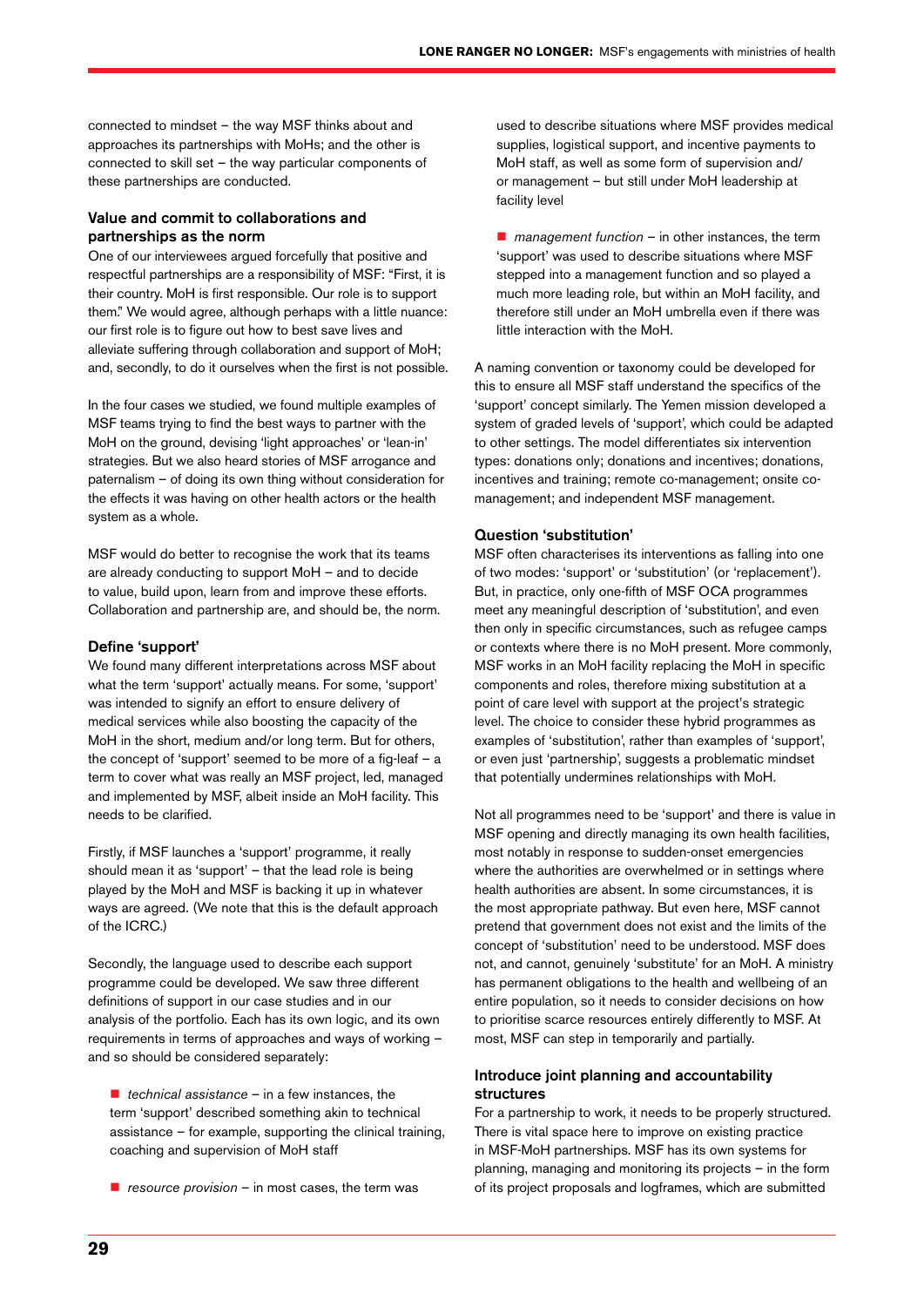and approved twice a year. At present, there seems to be little if any involvement of MoH counterparts in this process, or of MSF in the respective MoH planning processes.

This has significant negative impacts on MoH capacity to plan or resource its facilities, because it can only learn of the commitments of a major partner after the fact.

This is also a significant missed opportunity for MSF to benefit from MoH's understanding of the needs and the crisis, to plan for rather than react to MoH gaps in programming, and to ensure complementarity and coverage. Better practice would be to ensure that there is adequate consultation and discussion between the two partners during the planning process on what is, in reality, a joint project.

#### Align projects as much as possible with national protocols and policies

MSF has a strong preference for its own standards, guidelines and technologies, which it believes guarantees a certain quality of care. The difficulty is how these (self-selected) standards interact with the national standards set by MoH in the present, and how they affect healthcare in the future. At facility level, we saw that mixed protocols can result in confusion. At system level, we saw that different policies can add to fragmentation.

In our case studies, we saw a growing interest from MSF teams in bringing their policies into sync with those of MoH in a variety of domains, including medical and diagnostic protocols, service package design, health information and data collection, and others. In some cases, we also saw MoH insisting more forcefully on humanitarian and health actors following their policies.

As a rule, it would be more appropriate for MSF to align itself with MoH policies, protocols and systems as they develop. Exceptions should of course remain possible. There might be situations where MoH policies or protocols are outright unacceptable from a medical or even ethical point of view, or where positive innovations are possible and should be tried. In these circumstances, MSF should do more to actively advocate for changes to policies, or develop new models of care with MoH based around new innovations, and be clearer about why certain exceptions are needed. There are also cases where MoH are actively seeking out the advice of MSF on new and improved protocols, policies and approaches – clearly a significant advocacy and engagement opportunity.

#### Review incentives and consider alternatives

Many MSF projects pay some kind of incentive to the MoH staff that they work with. The motivations for paying incentives can vary significantly – or might not be specified at all, other than 'this is just the way we do it'.

Our analysis and the case studies in Sierra Leone and CAR made clear that incentive policies need to be better connected to the broader support strategy if they are to

meet their objectives. If they are to encourage improvements in performance, then they need to be accompanied by wider efforts, such as providing access to MSF training for MoH staff (which presently only happens in half the cases). If poor performance never results in reduced payments (and in most missions, it never does), then such a policy does not necessarily 'incentivise' good performance. Without considering equity issues between MoH staff on incentives, MoH staff not on incentives and MSF staff, tensions might arise between people that MSF needs to cooperate with in order to help improve healthcare. If part of the rationale for incentives is to prevent the charging of fees, mitigating corruption risks or siphoning of patients into clinicians' private practices, then MSF should monitor the shifts in these practices and do more to put accountability, feedback and complaints mechanisms in place that can identity whether these measures are working.

Further, MSF could benefit from considering alternatives to incentives in order to better determine its strategy in each case. These might include: collective performance-based bonuses; structured and well-resourced training packages; the secondment of MoH staff to MSF, paid at full MSF rates and under full MSF management; or simply the payment of MoH salaries without any claim to incentivise. Presently, incentive payments are a blunt instrument, and need much more thoughtful design, monitoring and learning to be made effective.

Finally, MSF could also benefit from improved record-keeping and tracking relating to this group of staff. All missions should track and report on how many non-contracted staff are being paid, how long they have been 'employed' and the costs of these measures as a share of MSF's country budgets. Even from an accountability standpoint, incentivised workers are a significant financial outlay for MSF, over which there is presently little monitoring or oversight.

#### What would success look like?

In a number of cases we looked at, MSF is seeking to better adapt its approaches to the health context – for example, in Sierra Leone, by developing a model of care that would be easier for MoHS-SL to sustain, replicate and scale up. However, what it often lacks are efforts to capture the learning from these different approaches, to evaluate what has worked and what has not, and then to disseminate them to future teams. This is an organisation-wide problem, clearly. Measures to improve information management and institutional memory, such as via more accessible IT systems and document repositories, would also help here.

Support programmes need to have robust objectives and indicators built into their monitoring systems that not only focus on clinical outcomes but also on support outcomes. For example, if an objective is to improve the quality of care provided by MoH clinicians to a certain level and then hand over in three years, then relevant indicators need to be designed and included for that.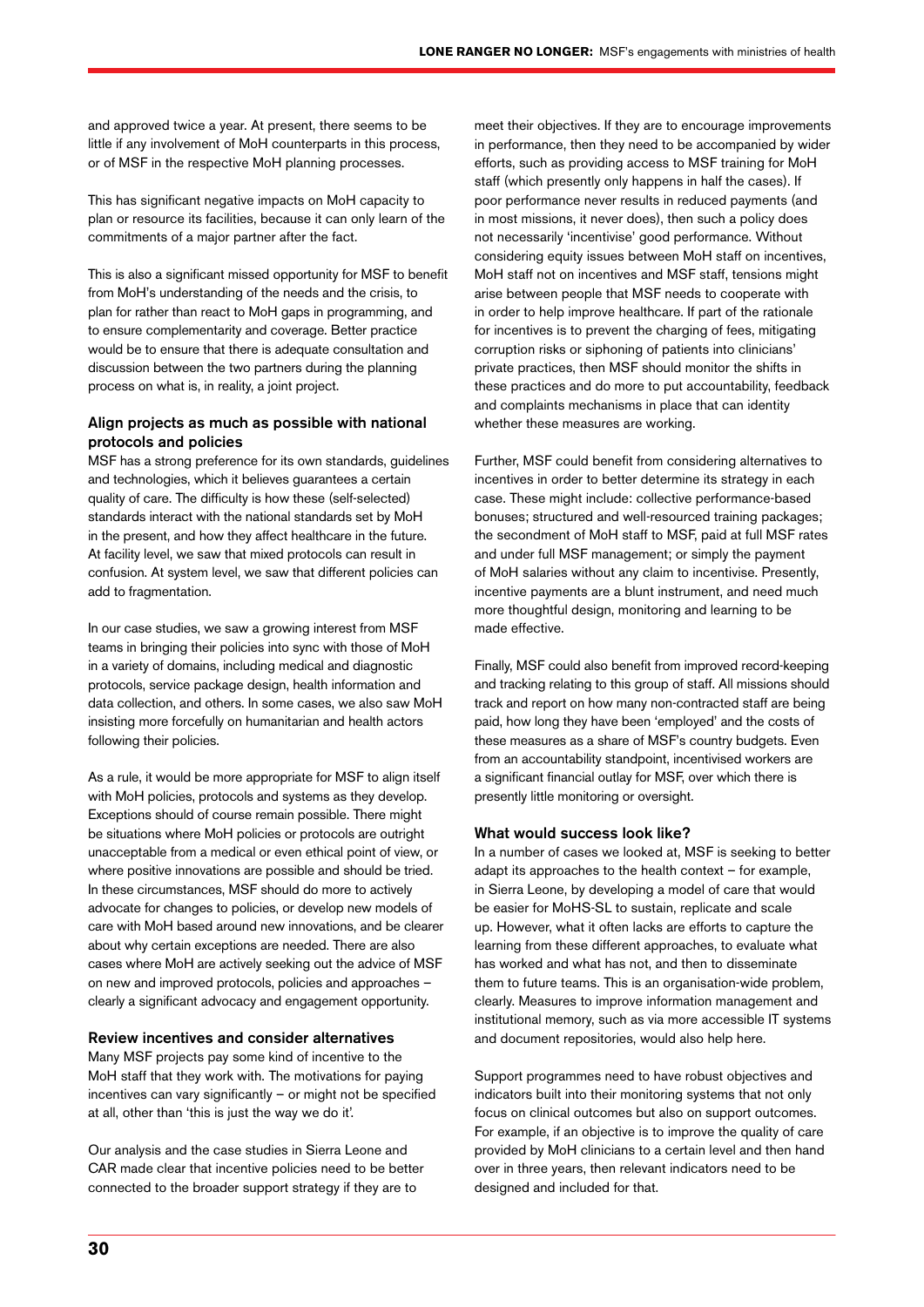#### Consolidate and develop approaches to handover and exit

MoH are the main bodies that MSF seeks to handover projects, facilities and activities to, and MSF has a long and rich history of doing so, and of struggling to do so well. Today, handovers certainly remain a significant weak point, and need improvement.<sup>32</sup>

One issue identified is that often country policies and projects start with good intentions that caution against having too '*heavy'* an MSF approach, and not trampling on local systems. But, lacking strategic continuity, and as time goes by and with turnover issues, the project becomes larger, heavier and more expensive, with large numbers of directly hired MSF staff, MSF-dedicated supply systems that replace and disrupt existing medical supply systems, different payment systems, and other issues that make handover harder.

The Myanmar case study touched on the so-far successful handover of the Yangon HIV/AIDS project to the National AIDS Program. The key points identified by the team would seem to have a wider relevance, including: the need for collaboration on handover to start early (in Yangon's case, years in advance); the importance of bringing an MSF programme into line with MoH approaches, protocols and standards; and the necessity to identify the likely gaps in MoH capacity to build towards those, such as by training for key healthcare staff.

Further, there is a need for MSF to move beyond defining a process that leads to handover. The goal should not be handover itself (an output that often satisfies MSF's internal needs). The goal should be phrased in terms of outcomes, such as the project aiming to be functional at a defined level three years later (e.g. with criteria pulled from the MoH's definition of a basic service package or its national protocols). The establishment of these objectives will thus depend on the engagement with the MoH. The content of the engagement is "*how to achieve those outcomes rather than how to achieve a handover*".33

#### Recognise its responsibilities to the longterm health of populations

Humanitarians see their principal responsibilities as being to the people who are caught in the midst of crisis and emergency, and to the urgent and immediate needs that they have in that moment. But, when crises last for decades, as

they increasingly do, what happens to these responsibilities? What responsibilities do humanitarians have to the long-term health and wellbeing of the people they work for?

Over the course of our research, this key theme has emerged less by direct analysis than by digging deeper into the underlying MSF and external environments. We believe this requires further research and analysis than was possible within this project. Here, we choose to explain our preliminary views on a number of the emerging issues in order to open up the future conversation.

There are several reasons why this issue presented itself. MSF has worked for decades in many contexts, including the four case studies we undertook, in CAR, South Sudan, Sierra Leone and Myanmar. It clearly believes it has a long-term commitment to the people of these countries. In addition, MSF's levels of health expenditure rival those of the MoH in some countries; there is a contradiction between the urgent levels of the needs and the structural and systemic nature of the causes of the needs; there are negative effects of prolonged humanitarian operations on the people they aim to assist; and people in protracted crisis situations have consistently and expressly stated that their greatest needs are for development, livelihoods and sustainability.<sup>34</sup>

All of these factors mean it is not so easy to just say "We are humanitarians, we don't do development" or "We are not responsible for the system" – because protracted crisis, weakened state capacity and large-scale, decadeslong operations mean that "the system" has in some ways "developed" in such a way that humanitarians occupy a central place in it. Humanitarian organisations hold a position of significant power in such contexts, due to their resources, expertise and connections to the humanitarian system and the wider system of global governance. What then are the responsibilities for humanitarian health actors that come with such a position of power? While we do consider that humanitarians' primary responsibilities are to meet the immediate needs of people in crisis, we would argue that **humanitarian health organisations do have additional responsibilities towards the longer-term needs of people in crisis** too, including their need for an accessible and functional health system – and their loudly-declared need to not live in crisis forever. Further, the more protracted the crisis, the larger the scale of their operations, the longer their presence in an area, the greater humanitarians' longterm responsibilities are.

It is not up to humanitarians to "fix" the countries they work in. Humanitarians should not assume the responsibilities of development actors, who seek to rebuild health systems from situations of crisis, even less those of sovereign governments.

<sup>32</sup> See: Gerstenhaber R, Success is also measured by what you leave behind, 2014 Handover Toolkit 2.0. Brussels: MSF OCB; 2014. Pett L, A different approach to ensure better outcomes for patients after MSF exit. London: Programmes Unit, MSF UK; 2011. Desilets A, Good Practice and Bad: A Reflection on MSF Handovers. London: Programmes Unit, MSF UK; 2010.

<sup>33</sup> Desilets A, Good Practice and Bad: A Reflection on MSF Handovers. London: Programmes Unit, MSF UK; 2010.

<sup>34</sup> See, for example, Anderson M, Brown D, Jean I, Time to Listen: Hearing People on the Receiving End of International Aid. Cambridge USA: CDA Collaborative Learning Projects; 2012.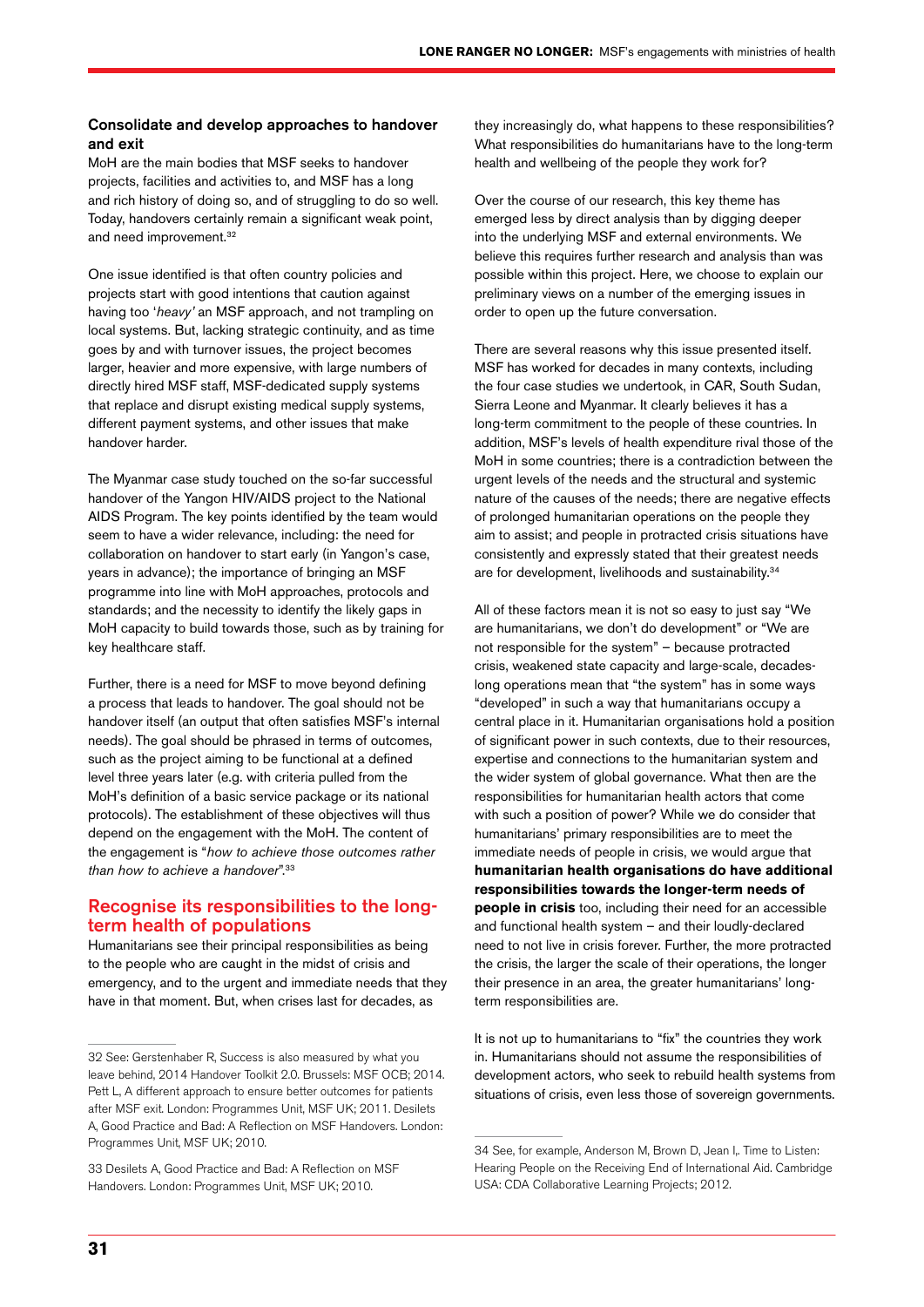Rather, humanitarians should shape their operations to prevent further dislocation, disruption or disintegration of the health system they find themselves in, as outlined by a report of the International Committee of the Red Cross (ICRC):

*"The aim of the ICRC approach is to respond quickly and effectively to the direct and indirect needs caused by armed conflict, while simultaneously developing activities that provide a sustainable response to cumulative needs. Humanitarian operations that enhance the resilience of a service provider, or a community can constitute a response that mitigates cumulative impact effectively. In this way, these operations act as development holds, i.e. they hold off further development reversals."*<sup>35</sup>

Ironically, even if MSF does not yet fully recognise its longterm responsibilities, members of the communities it works in already do:

*"We really appreciate MSF being here for 20 years. If we had the capacity we would give you citizenship."* <sup>36</sup>

So what might a humanitarian 'responsibility to the long-term' mean in practice? A number of specific responsibilities can be identified and are presented below.

#### Identify and seek to reduce negative consequences

MSF needs to consider more carefully whether its operations will have negative longer-term effects, whether those are outweighed by the immediate benefits, and what measures can be taken to mitigate negative consequences as much as possible. These negative consequences might include:

- healthcare staff leaving the MoH to work for INGOs or private practice ("brain drain")
- healthcare staff being trained in protocols and techniques that are not accepted by the health authorities
- $\blacksquare$  loss of long-term public trust in government healthcare provision
- $\blacksquare$  de-skilling of healthcare staff in their ability to address patient needs without high-investment approaches
- $\blacksquare$  prioritising and advocating in such a way that pushes health authorities (and systems) towards worrying disproportionately about the urgent at the expense of the important

36 Interview with local health actor, South Sudan.

 $\blacksquare$  undermining local capacity of the private health sector, traditional healers or social insurance.

MSF's mission strategies already require teams to assess such negative consequences – but only in some cases do teams invest seriously in identifying and mitigating them, while in other cases, this can be more a tick-box exercise. More should be done to systematically improve our institutional capacity to understand and mitigate such negative long-term consequences.

#### Identify, plan and make longer-term contributions

MSF already helps strengthen the building blocks of a health system in various ways, such as by training and developing healthcare staff, rehabilitating and fitting out healthcare facilities, reinforcing surveillance and medical supply systems, participating in technical working groups, building community capacity through various networks and connections to the (formal) health system, and so on. Even emergency responses can be seen as 'systemstrengthening' over the longer term in the sense that health organisations (government and non-government) become more experienced and capable of responding, more adept at preparing and planning, and more used to working and coordinating with each other.

These contributions that MSF already makes could benefit from being more valued, recognised and extended. They could also benefit from being better planned and resourced as a stated objective over the long term, rather than being an accidental by-product of 20 years in constant 'response mode'. A positive example is MSF's Academy in South Sudan, Sierra Leone and the Central African Republic.

MSF's approach to supporting individual facilities is often dictated by the failures of the overall health system. MSF needs to procure and distribute drugs and equipment where national drug supply systems do not work, and it needs to pay incentives or directly hire medical staff where health workers are not being paid properly. But these are local fixes for national-level problems and mean that the impact of MSF support only lasts as long as MSF continues its work, thus condemning the population to endure the same problems again and again. An alternative that would be more beneficial in the long-term would be for MSF to become more engaged in efforts at the policy levels to improve health system functioning.

#### Rebalance approaches to coverage and quality

The principle of impartiality directs humanitarians towards those places where the needs are greatest – "in proportion to the degree of their suffering and to give priority according to the degree of urgency".37 But it offers little guidance in terms of which forms of suffering to prioritise, and to what standard of care.

<sup>35</sup> ICRC, Protracted conflict and humanitarian action: some recent ICRC experiences. Geneva: International Committee of the Red Cross; 2016.

<sup>37</sup> Pictet J, Fundamental Principles of the Red Cross: Commentaries. Geneva: IFRC; 1979: 27.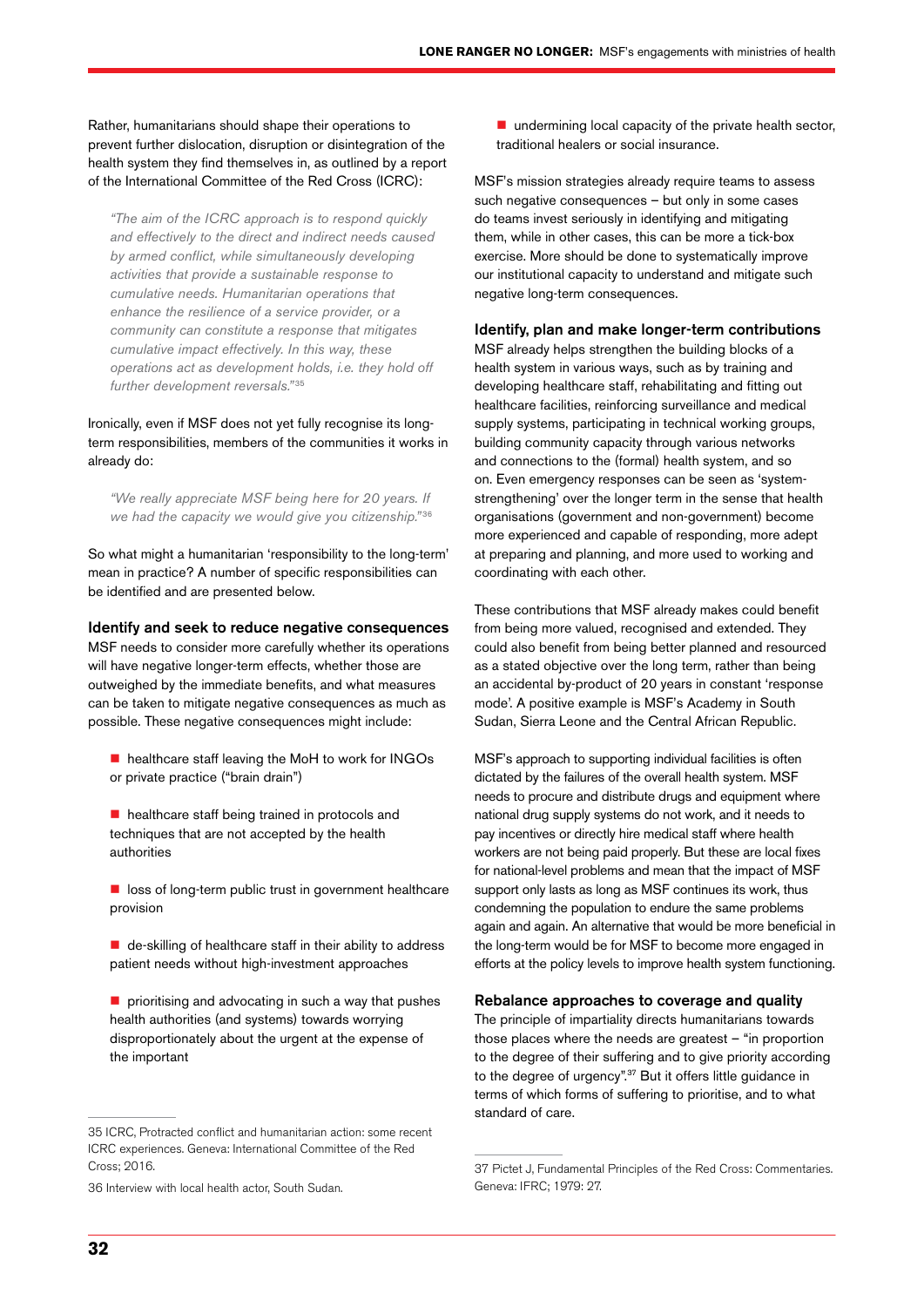MSF has mainly chosen to focus on providing a good quality of care in line with standards that it sets itself. An issue with regard to effectiveness is that these standards create MSF-supported 'islands of quality' which require health expenditure per capita that is orders of magnitude larger than states can afford or are choosing to spend. This dooms handovers or exit strategies to fail. It also creates inequities across geographies between those lucky enough to be able to get to MSF-supported facilities and those who cannot. By local standards, this may represent an enormous opportunity cost, and one that seems dictated by organisational self-interest.

On the other hand, many humanitarian-health practitioners can reject the responsibility to install a 'coverage logic' whereby they are required to fill the health needs of entire populations (with the possible exception of camp settings, where humanitarian health organisations usually do seek to ensure adequate coverage of health needs). Humanitarians will rarely have the resources to do so even in small geographic areas and, in any case, that responsibility should properly lie with states.

There are no easy solutions to these problems, as they come from the fundamental mismatch between high needs and insufficient resources. Nevertheless, we do believe

that MSF could benefit from rebalancing somewhat, and by recognising the long-term practical and ethical benefits of programmes that focus on population-level health. Enacting this would require a deeper understanding of the nature and distribution of needs and vulnerabilities across a context – and a greater degree of consultation with MoH and with communities themselves on the design of health programmes. One consequence of this would be greater emphasis on preventative and other public health measures, as well as in a more balanced investment between the secondary (hospital), primary (clinic) and community levels of care in a health system. Certainly, it should be considered unacceptable that, over decades, MSF imposes its choices upon the communities and, by extension, upon the MoH that is responsible for the health of those communities.

This is not only an issue of balance, effectiveness or impact. It is our view that humanitarian ethics and principles also point in this direction – that the principle of humanity and the ethics of beneficence and do-no-harm require accountability to local communities. What is it they would like MSF to do? MSF could take a significant step in the direction of decolonisation if it recognised that "beggars can't be choosers" makes for an unhumanitarian approach to programme design.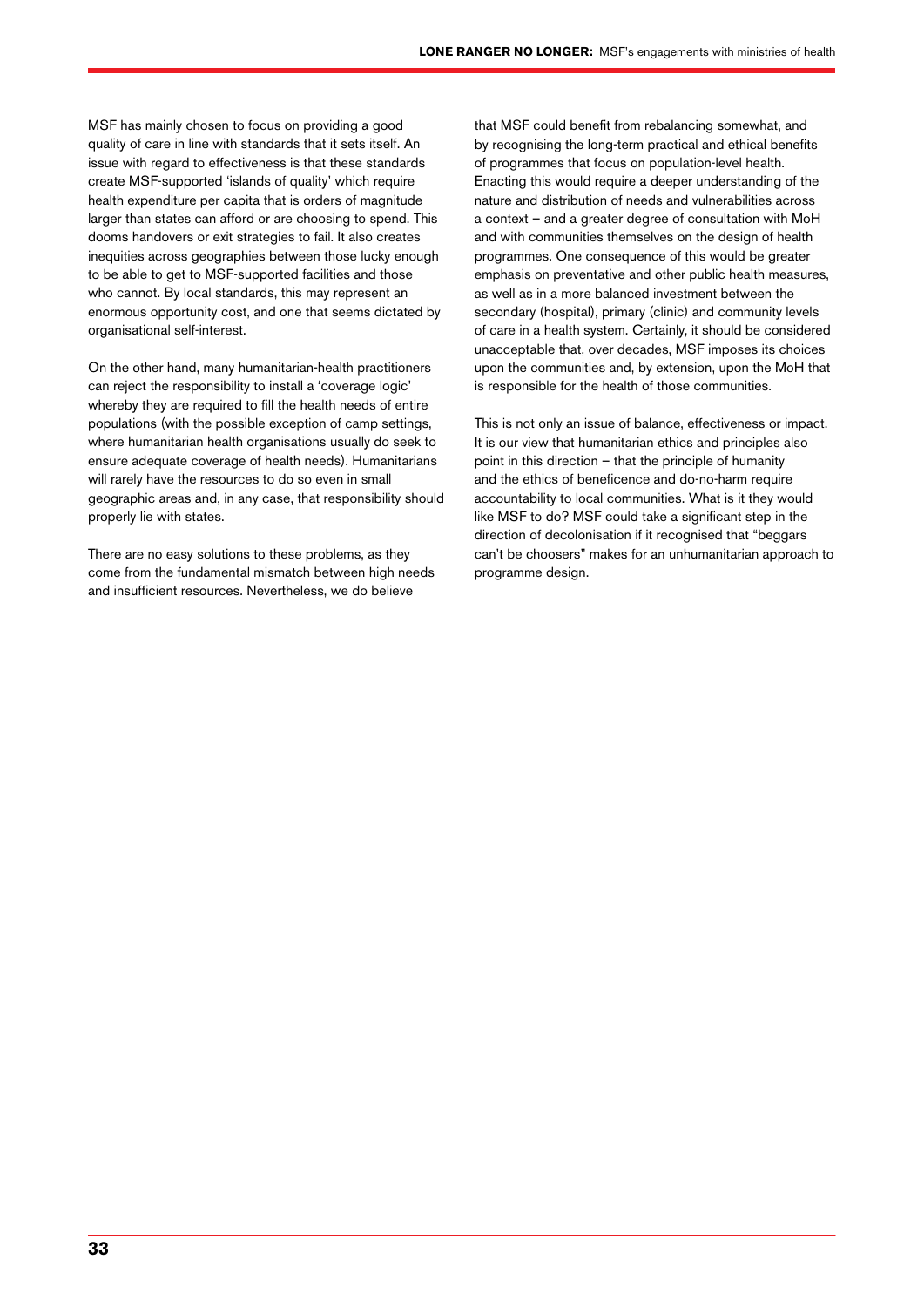### **Conclusion**

**MoH are central to MSF's action in the majority of the contexts where it works.** Both in the sense that

MoH authorise, direct and coordinate health services in their territories, as well as in the sense that MSF chooses partnerships and collaborations with MoH as the normal way of working. As we found, 78% of current MSF OCA medical field projects include a partnership with an MoH, while the remaining 22% of projects are mostly refugee camps or other contexts where an MoH is not present.

Yet MSF has placed **too little value on the relationships**  between the two parties and invested too little in more effective partnership approaches. Instead, what we have often seen is a persistent myth – that of MSF as the Lone Ranger, heroic actor and leader – which is in conflict with, and therefore weakens, an actually existing practice that is much more varied, and much more interesting.

#### **We hope this study can help to change that**, by

bringing to wider view the different sets of experiences that MSF teams are having with MoH, by drawing out the many things that can be learned from those experiences, and by highlighting significant space for both conceptual and practical improvements in MSF's engagement.

#### A basis for improved relationships and more effective programmes

Based on both the analysis we made and the four case studies, we propose three broad directions that MSF should take in order to make the most of its relationships and improve its programmes.

#### ■ MSF should *deepen* its engagements with

**MoH.** Government leadership of humanitarian responses is here to stay, in all countries. That is the way it should be, and MSF needs to adapt to that reality. Yes, there are certainly tensions involved in this, as states are often the causes of the very humanitarian needs we address – but a strong focus on negotiating space and on advocacy can serve humanitarians well in the health domain, just as it does in others, and MoH can often be valuable allies, if approached as such. Further, MSF could improve aspects of its planning, strategising and technique in relation to this engagement. And, crucially, there is considerable space here for senior national staff to take the lead in negotiating and engaging with their MoH – an opportunity that should be embraced.

**MSF should develop a more** *supportive*

**mindset and skill set.** As MSF is choosing partnership with MoH as its principal way of implementing its programmes, then it should invent the right tools for doing them right. Some concepts need to be clarified: that a 'support' programme really should be supportive, with the MoH in the lead, and not a cover for taking over their facility; and that 'substitution' is only really applicable in a small set of specific circumstances. And some practical steps need to be taken to improve support programmes:

**• joint projects between MSF and MoH should be** jointly planned

**·** incentive payments for MoH staff need to have proper rationales and supporting measures attached to them in order to work

 $\blacksquare$  if at all possible, a joint project's policies and protocols should align as much as possible with the national standards set by the MoH

and steps need to be taken to further develop MSF's systems and policies for monitoring, evaluation, accountability and learning and for handovers and project closures.

■ MSF should identify its responsibilities to the *long-term* **health needs of the people it serves.** 

Humanitarian action is most concerned with the immediate and urgent needs of the people. But this does not mean not caring about their long-term needs, or their ability to emerge from crisis – our decades-long work in many countries shows that we do. Given its position of power and influence in the countries it works in, MSF should seek to have a more positive effect on the health system around it. Three ways can already be identified:

 $\blacksquare$  it can seek to identify and then minimise negative harms

 $\blacksquare$  it can plan for and make long-term contributions to health system strengthening, such as by educating and accrediting new generations of medical staff and by working with others to improve particular problem areas  $\blacksquare$  it can rebalance between its notions of 'coverage' and 'quality', to invest more in primary and community levels of health provision that can provide services to larger numbers of people.

We would argue that such an approach is not simply a necessary adaptation to a world that is rapidly changing around us. We would also say it represents **an enormous set of positive opportunities.**